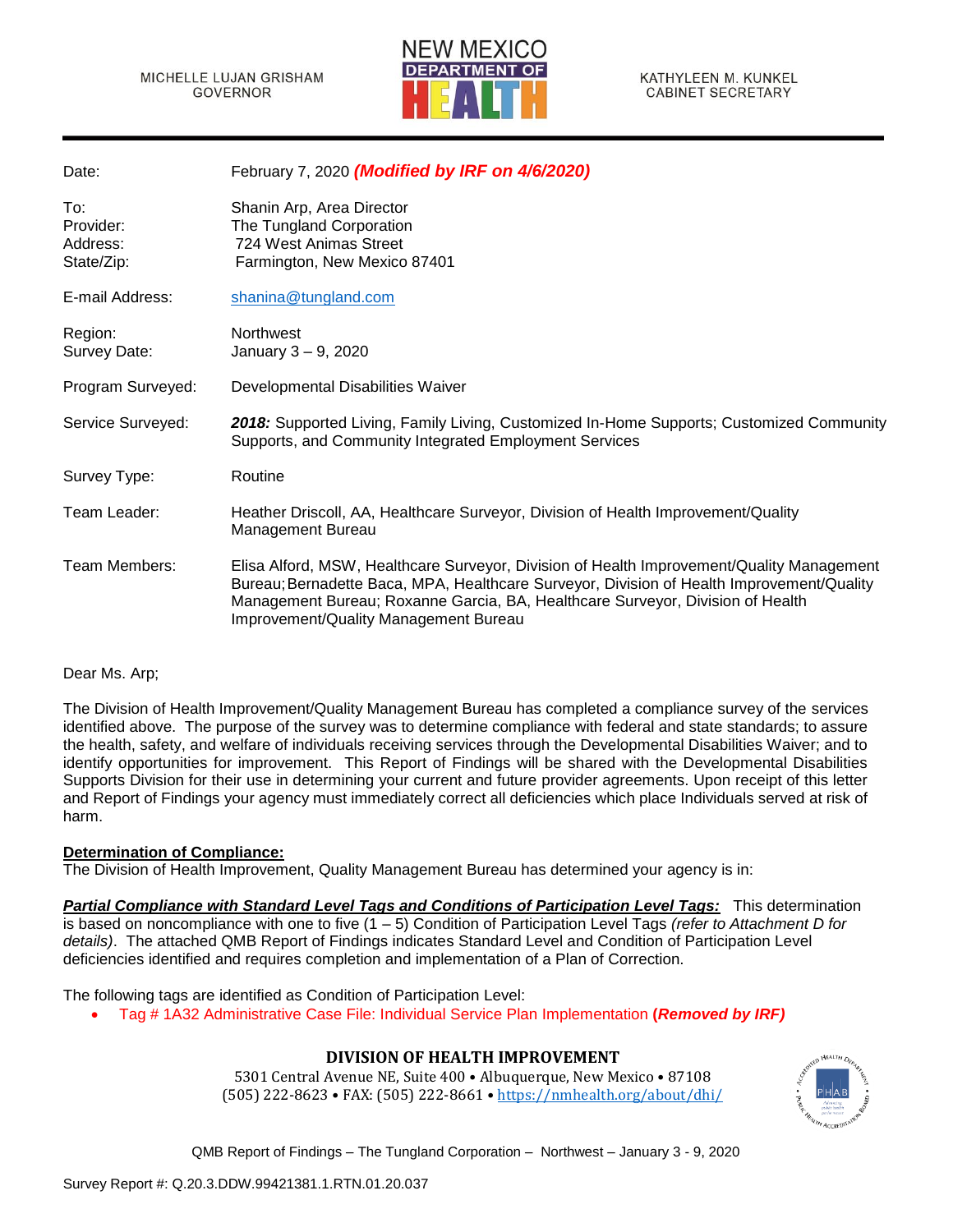- Tag # LS14 Residential Service Delivery Site Case File (ISP and Healthcare Requirements)
- Tag #1A09 Medication Delivery Routine Medication Administration

The following tags are identified as Standard Level:

- Tag # 1A32.1 Administrative Case File: Individual Service Plan Implementation
- Tag # IS04 Community Life Engagement
- Tag # 1A38 Living Care Arrangement / Community Inclusion Reporting Requirements
- Tag # IS12 Person Centered Assessment (Community Inclusion)
- Tag # LS14.1 Residential Service Delivery Site Case File (Other Req. Documentation)
- Tag # 1A22 Agency Personnel Competency
- Tag # 1A43.1 General Events Reporting: Individual Reporting
- Tag # 1A09.1 Medication Delivery PRN Medication Administration
- Tag # 1A29 Complaints / Grievances Acknowledgement
- Tag # 1A33.1 Board of Pharmacy License
- Tag # LS25 Residential Health & Safety (Supported Living / Family Living / Intensive Medical Living)
- Tag # IS30 Customized Community Supports Reimbursement

#### **Plan of Correction:**

The attached Report of Findings identifies the deficiencies found during your agency's on-site compliance review. You are required to complete and implement a Plan of Correction. Your agency has a total of 45 business days (10 business days to submit your POC for approval and 35 days to implement your *approved* Plan of Correction) from the receipt of this letter.

You were provided information during the exit meeting portion of your on-site survey. Please refer to this information (Attachment A) for specific instruction on completing your Plan of Correction. At a minimum your Plan of Correction should address the following for each Tag cited:

## **Corrective Action for Current Citation**:

• How is the deficiency going to be corrected? (i.e. obtained documents, retrain staff, individuals and/or staff no longer in service, void/adjusts completed, etc.) This can be specific to each deficiency cited or if possible, an overall correction, i.e. all documents will be requested and filed as appropriate.

## **On-going Quality Assurance/Quality Improvement Processes:**

- What is going to be done on an ongoing basis? (i.e. file reviews, etc.)
- How many individuals is this going to effect? (i.e. percentage of individuals reviewed, number of files reviewed, etc.)
- How often will this be completed? (i.e. weekly, monthly, quarterly, etc.)
- Who is responsible? (responsible position within your agency)
- What steps will be taken if issues are found? (i.e. retraining, requesting documents, filing RORA, etc.)
- How is this integrated in your agency's QIS, QI Committee reviews and annual report?

#### **Submission of your Plan of Correction:**

Please submit your agency's Plan of Correction in the available space on the two right-hand columns of the Report of Findings. *(See attachment "A" for additional guidance in completing the Plan of Correction)*.

Within 10 business days of receipt of this letter your agency Plan of Correction must be submitted to the parties below:

#### **1. Quality Management Bureau, Attention: Monica Valdez, Plan of Correction Coordinator 5301 Central Ave NE Suite 400, Albuquerque, New Mexico 87108**

## **2. Developmental Disabilities Supports Division Regional Office for region of service surveyed**

Upon notification from QMB that your *Plan of Correction has been approved*, you must implement all remedies and corrective actions to come into compliance. If your Plan of Correction is denied, you must resubmit a revised plan as soon as possible for approval, as your POC approval and all remedies must be completed within 45 business days of the receipt of this letter.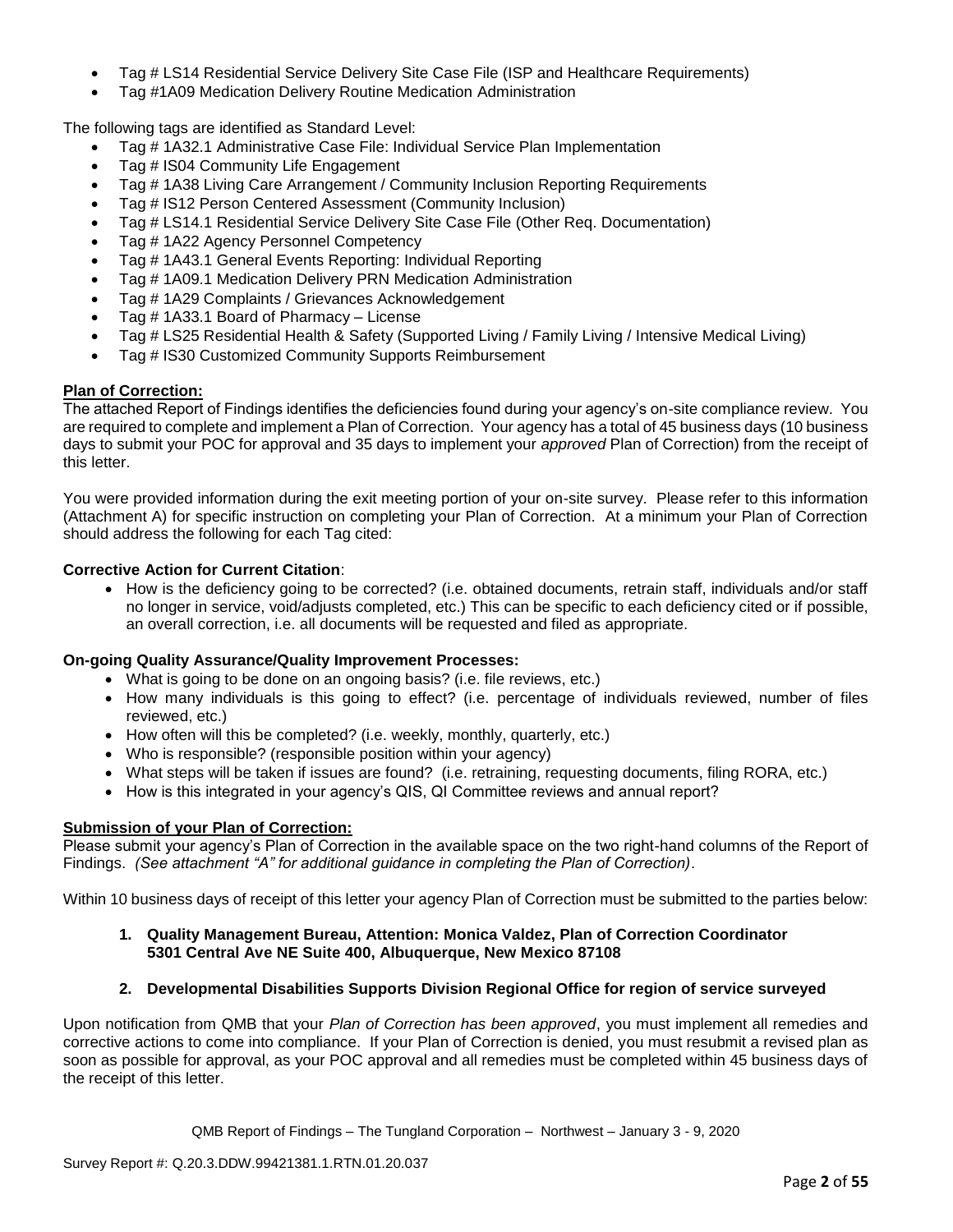Failure to submit your POC within the allotted 10 business days or complete and implement your Plan of Correction within the total 45 business days allowed may result in the imposition of a \$200 per day Civil Monetary Penalty until it is received, completed and/or implemented.

## **Billing Deficiencies:**

If you have deficiencies noted in this report of findings under the *Service Domain: Medicaid Billing/Reimbursement*, you must complete a "Void/Adjust" claim or remit the identified overpayment via a check within 30 calendar days of the date of this letter to HSD/OIG/PIU, *though this is not the preferred method of payment*. If you choose to pay via check, please include a copy of this letter with the payment. Make the check payable to the New Mexico Human Services Department and mail to:

> Attention: *Lisa Medina-Lujan* HSD/OIG/Program Integrity Unit 1474 Rodeo Road Santa Fe, New Mexico 87505

If you have questions and would like to speak with someone at HSD/OIG/PIU, please contact:

*Lisa Medina-Lujan [\(Lisa.medina-lujan@state.nm.us\)](mailto:Lisa.medina-lujan@state.nm.us) OR Jennifer Goble [\(Jennifer.goble2@state.nm.us\)](mailto:Jennifer.goble2@state.nm.us)*

Please be advised that there is a one-week lag period for applying payments received by check to Void/Adjust claims. During this lag period, your other claim payments may be applied to the amount you owe even though you have sent a refund, reducing your payment amount. For this reason, we recommend that you allow the system to recover the overpayment instead of sending in a check.

## **Request for Informal Reconsideration of Findings (IRF):**

If you disagree with a finding of deficient practice, you have 10 business days upon receipt of this notice to request an IRF. Submit your request for an IRF in writing to:

> ATTN: QMB Bureau Chief Request for Informal Reconsideration of Findings 5301 Central Ave NE Suite #400 Albuquerque, NM 87108 Attention: IRF request/QMB

See Attachment "C" for additional guidance in completing the request for Informal Reconsideration of Findings. The request for an IRF will not delay the implementation of your Plan of Correction which must be completed within 45 total business days (10 business days to submit your POC for approval and 35 days to implement your *approved* Plan of Correction). Providers may not appeal the nature or interpretation of the standard or regulation, the team composition or sampling methodology. If the IRF approves the modification or removal of a finding, you will be advised of any changes.

Please call the Plan of Correction Coordinator, Monica Valdez at 505-273-1930 if you have questions about the Report of Findings or Plan of Correction. Thank you for your cooperation and for the work you perform.

Sincerely,

Heather Driscoll, AA

Heather Driscoll, AA Team Lead/Healthcare Surveyor Division of Health Improvement Quality Management Bureau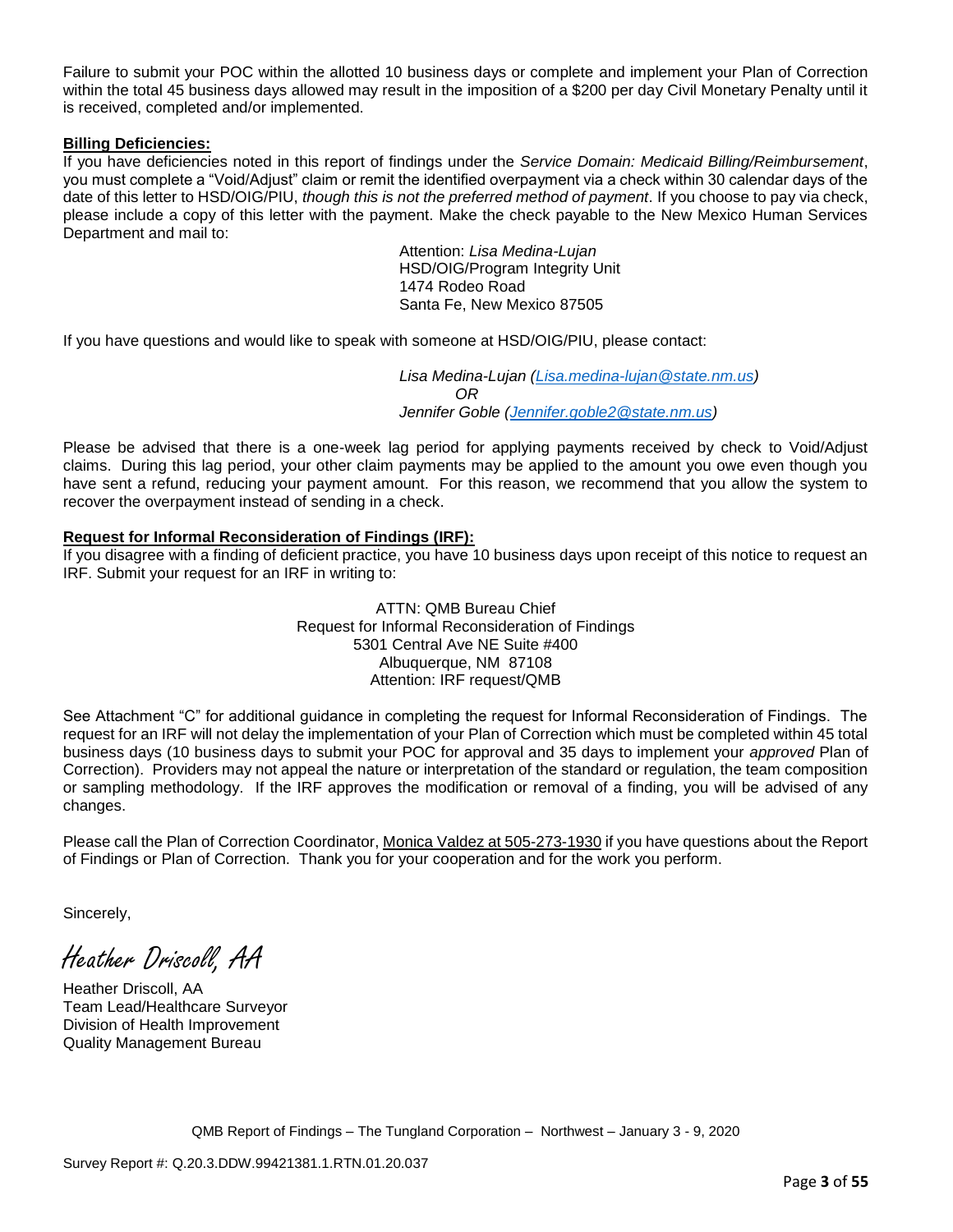## **Survey Process Employed:**

Administrative Review Start Date: January 3, 2020

Contact: **The Tungland Corporation** Shanin Arp, Area Director

Shanin Arp, Area Director

**DOH/DHI/QMB** Kayla Benally, BA, Team Lead/Healthcare Surveyor

On-site Entrance Conference Date: January 6, 2020

Present: **The Tungland Corporation**

|                                                                       | <b>DOH/DHI/QMB</b><br>Heather Driscoll, AA, Team Lead/Healthcare Surveyor<br>Elisa Alford, MSW, Healthcare Surveyor<br>Bernadette Baca, MPA, Healthcare Surveyor<br>Roxanne Garcia, BA, Healthcare Surveyor                                                        |
|-----------------------------------------------------------------------|--------------------------------------------------------------------------------------------------------------------------------------------------------------------------------------------------------------------------------------------------------------------|
| <b>Exit Conference Date:</b>                                          | January 9, 2020                                                                                                                                                                                                                                                    |
| Present:                                                              | <b>The Tungland Corporation</b><br>Natasha Goodall, Training Coordinator<br>Samantha Imel, Family Living/Dayhab Manager/Service Coordinator<br>Shanin Arp, Area Director                                                                                           |
|                                                                       | DOH/DHI/QMB<br>Heather Driscoll, AA, Team Lead/Healthcare Surveyor<br>Elisa Alford, MSW, Healthcare Surveyor<br>Bernadette Baca, MPA, Healthcare Surveyor<br>Roxanne Garcia, BA, Healthcare Surveyor<br>Wolf Krusemark, Healthcare Surveyor Supervisor (via phone) |
|                                                                       | <b>DDSD - NW Regional Office</b><br>Carol Tooky, RN, Regional Nurse                                                                                                                                                                                                |
| <b>Administrative Locations Visited:</b><br><b>Total Sample Size:</b> | 1<br>9                                                                                                                                                                                                                                                             |
|                                                                       | 0 - Jackson Class Members<br>9 - Non- <i>Jackson</i> Class Members                                                                                                                                                                                                 |
|                                                                       | 4 - Supported Living<br>3 - Family Living<br>1 - Customized In-Home Supports<br>6 - Customized Community Supports<br>2 - Community Integrated Employment                                                                                                           |
| Total Homes Visited<br>❖ Supported Living Homes Visited               | 7<br>4                                                                                                                                                                                                                                                             |
| ❖ Family Living Homes Visited                                         | 3                                                                                                                                                                                                                                                                  |
| Persons Served Records Reviewed                                       | 9                                                                                                                                                                                                                                                                  |
| <b>Persons Served Interviewed</b>                                     | 5                                                                                                                                                                                                                                                                  |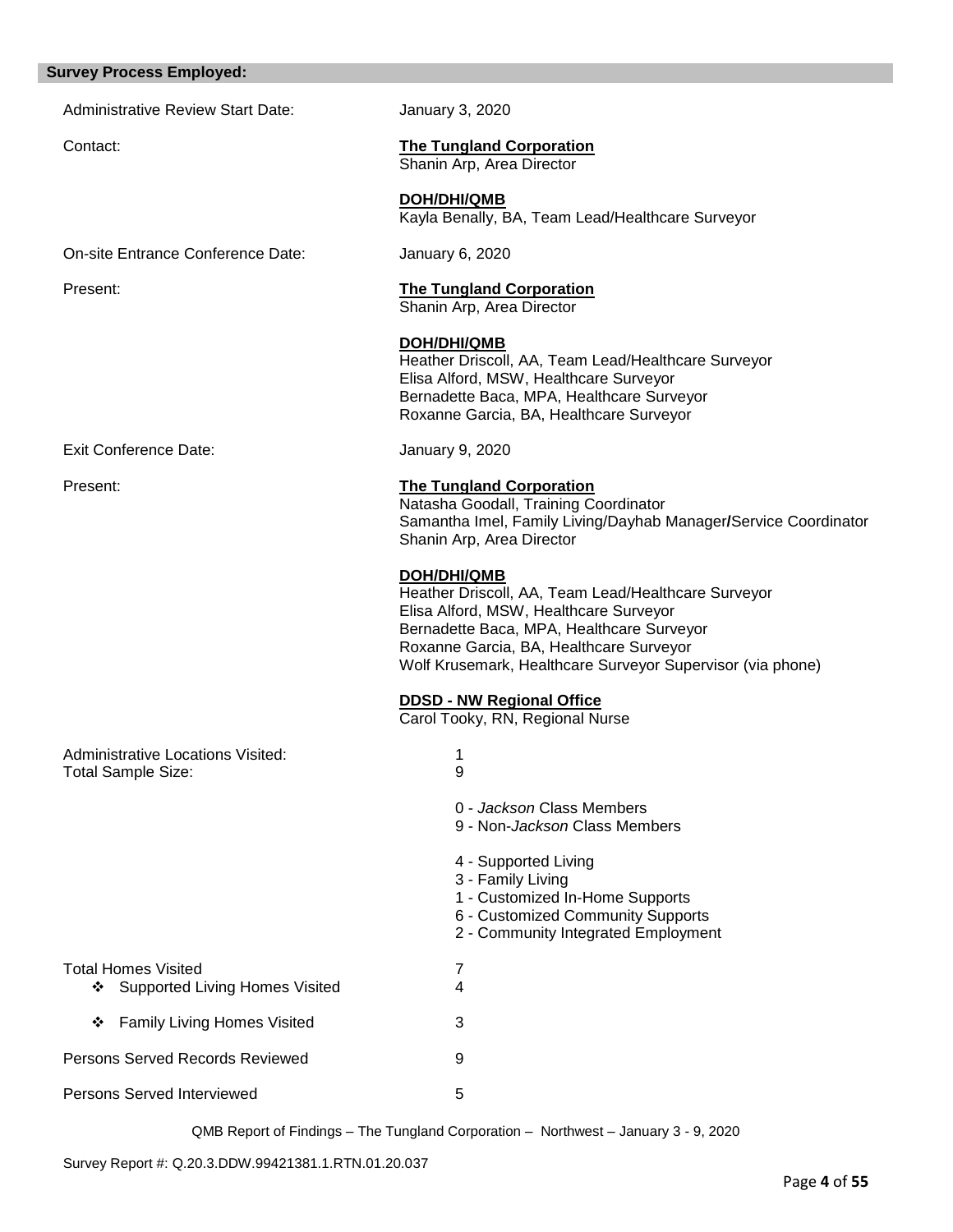| Persons Served Observed                                      | 1 (One Individual chose not to participate in the interview<br>process) |
|--------------------------------------------------------------|-------------------------------------------------------------------------|
| Persons Served Not Seen and/or Not Available                 | 3                                                                       |
| Direct Support Personnel Records Reviewed                    | 62 (3 DSP performs dual roles as a Service Coordinators)                |
| Direct Support Personnel Interviewed                         | 12                                                                      |
| Substitute Care/Respite Personnel<br><b>Records Reviewed</b> | 7                                                                       |
| Service Coordinator Records Reviewed                         | 3 (3 Service Coordinator performs dual role as a DSPs)                  |
| Nurse Interview                                              |                                                                         |

Administrative Processes and Records Reviewed:

- Medicaid Billing/Reimbursement Records for all Services Provided
- Accreditation Records
- Oversight of Individual Funds
- Individual Medical and Program Case Files, including, but not limited to:
	- °Individual Service Plans
	- **Progress on Identified Outcomes**
	- **<sup>o</sup>Healthcare Plans**
	- Medication Administration Records
	- Medical Emergency Response Plans
	- **Therapy Evaluations and Plans**
	- Healthcare Documentation Regarding Appointments and Required Follow-Up Other Required Health Information
- Internal Incident Management Reports and System Process / General Events Reports
- Personnel Files, including nursing and subcontracted staff
- Staff Training Records, Including Competency Interviews with Staff
- Agency Policy and Procedure Manual
- Caregiver Criminal History Screening Records
- Consolidated Online Registry/Employee Abuse Registry
- Human Rights Committee Notes and Meeting Minutes
- Evacuation Drills of Residences and Service Locations
- Quality Assurance / Improvement Plan
- CC: Distribution List: DOH Division of Health Improvement
	- DOH Developmental Disabilities Supports Division
	- DOH Office of Internal Audit
	- HSD Medical Assistance Division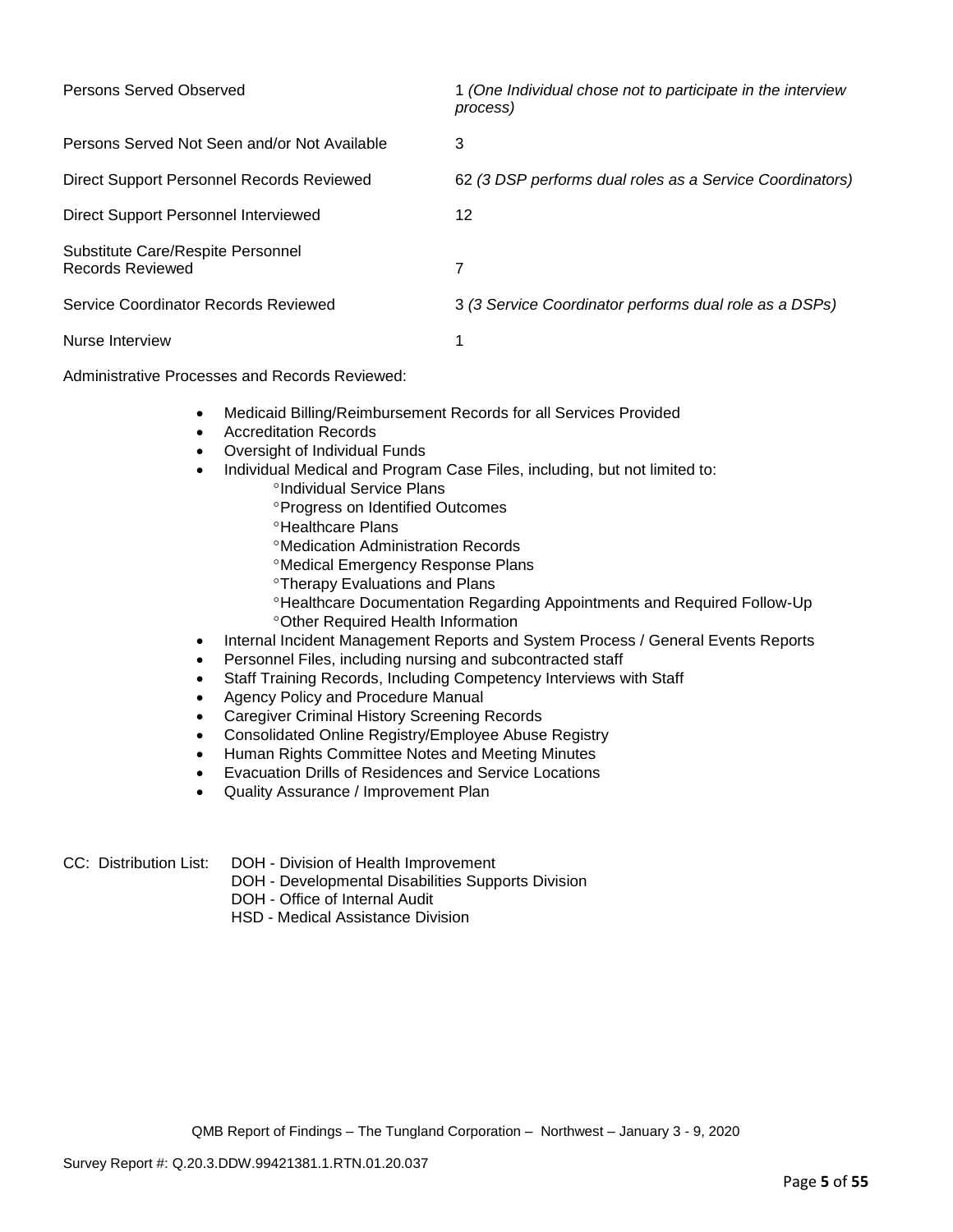## **Attachment A**

# **Provider Instructions for Completing the QMB Plan of Correction (POC) Process**

## *Introduction:*

After a QMB Compliance Survey, your QMB Report of Findings will be sent to you via e-mail.

Each provider must develop and implement a Plan of Correction (POC) that identifies specific quality assurance and quality improvement activities the agency will implement to correct deficiencies and prevent continued deficiencies and non-compliance.

Agencies must submit their Plan of Correction within ten (10) business days from the date you receive the QMB Report of Findings. (Providers who do not submit a POC within 10 business days may be referred to the DDSD Regional Office for purposes of contract management or the Internal Review Committee [IRC] for possible actions or sanctions).

Agencies must fully implement their approved Plan of Correction within 45 business days (10 business days to submit your POC for approval and 35 days to implement your approved Plan of Correction) from the date they receive the QMB Report of Findings. Providers who fail to complete a POC within the 45-business days allowed will be referred to the IRC for possible actions or sanctions.

If you have questions about the Plan of Correction process, call the Plan of Correction Coordinator at 505-273-1930 or email at [MonicaE.Valdez@state.nm.us.](mailto:MonicaE.Valdez@state.nm.us) Requests for technical assistance must be requested through your Regional DDSD Office.

The POC process cannot resolve disputes regarding findings. If you wish to dispute a finding on the official Report of Findings, you must file an Informal Reconsideration of Findings (IRF) request within ten (10) business days of receiving your report. Please note that you must still submit a POC for findings that are in question (see Attachment C).

#### *Instructions for Completing Agency POC:*

## *Required Content*

Your Plan of Correction should provide a step-by-step description of the methods to correct each deficient practice cited to prevent recurrence and information that ensures the regulation cited comes into and remains in compliance. The remedies noted in your POC are expected to be added to your Agency's required, annual Quality Assurance (QA) Plan.

If a deficiency has already been corrected since the on-site survey, the plan should state how it was corrected, the completion date (date the correction was accomplished), and how possible recurrence of the deficiency will be prevented.

*The following details should be considered when developing your Plan of Correction:*

#### *The Plan of Correction must address each deficiency cited in the Report of Findings unless otherwise noted with a "No Plan of Correction Required statement." The Plan of Correction must address the five (5) areas listed below:*

- 1. How the specific and realistic corrective action will be accomplished for individuals found to have been affected by the deficient practice.
- 2. How the agency will identify other individuals who have the potential to be affected by the same deficient practice, and how the agency will act to protect those individuals in similar situations.
- 3. What Quality Assurance measures will be put into place and what systemic changes made to ensure the deficient practice will not recur.
- 4. Indicate how the agency plans to monitor its performance to make certain solutions are sustained. The agency must develop a QA plan for ensuring correction is achieved and sustained. This QA plan must be implemented, and the corrective action is evaluated for its effectiveness. The plan of correction is integrated into the agency quality assurance system; and
- 5. Include dates when corrective actions will be completed. The corrective action completion dates must be acceptable to the State.

*The following details should be considered when developing your Plan of Correction:*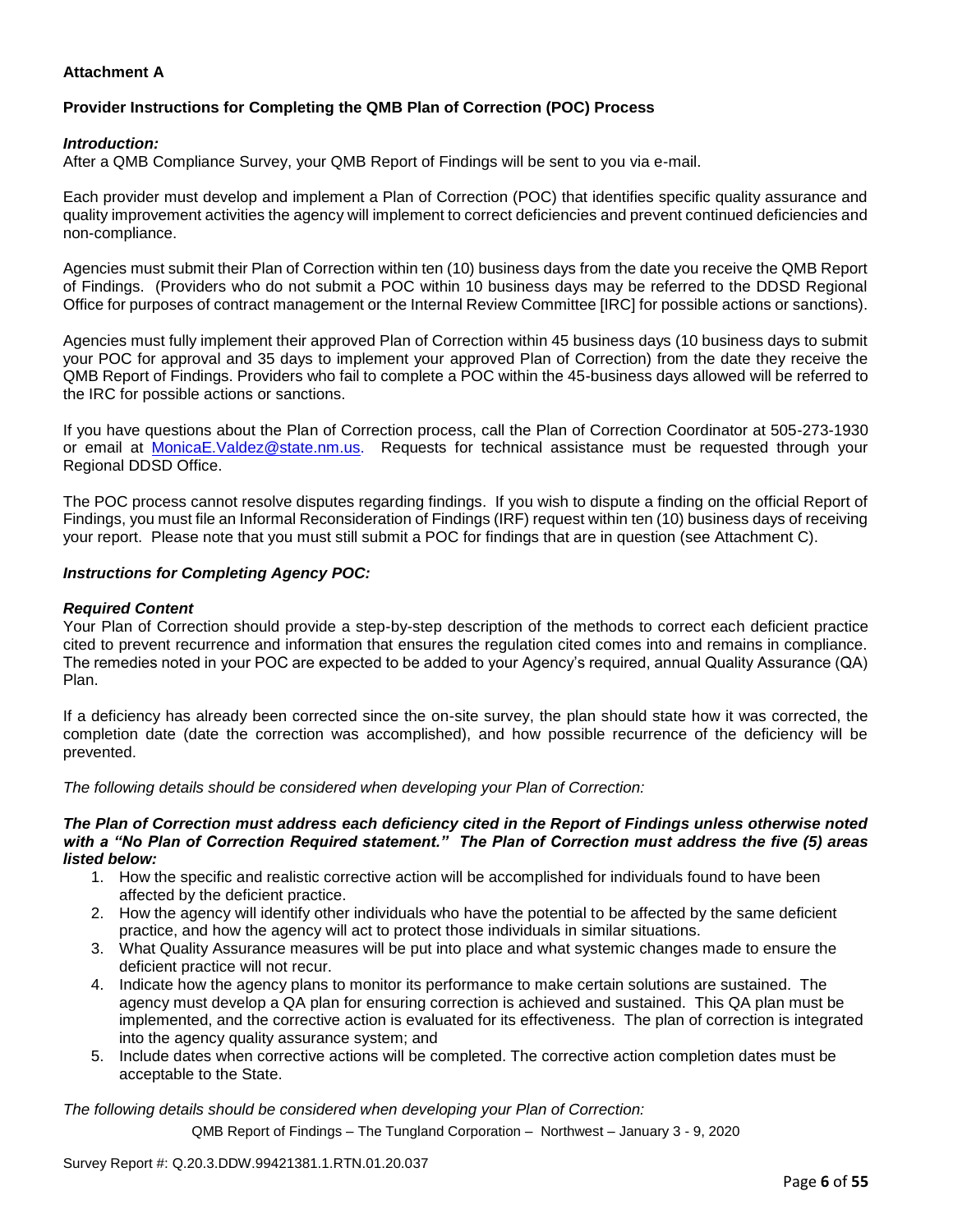- Details about how and when Individual Served, agency personnel and administrative and service delivery site files are audited by agency personnel to ensure they contain required documents;
- Information about how medication administration records are reviewed to verify they contain all required information before they are distributed to service sites, as they are being used, and after they are completed;
- Your processes for ensuring that all required agency personnel are trained on required DDSD required trainings;
- How accuracy in billing/reimbursement documentation is assured;
- How health, safety is assured;
- For Case Management providers, how Individual Service Plans are reviewed to verify they meet requirements, how the timeliness of level of care (LOC) packet submissions and consumer visits are tracked;
- Your process for gathering, analyzing and responding to quality data indicators; and,
- Details about Quality Targets in various areas, current status, analyses about why targets were not met, and remedies implemented.

*Note:* **Instruction or in-service of staff alone may not be a sufficient plan of correction.** This is a good first step toward correction, but additional steps must be taken to ensure the deficiency is corrected and will not recur.

## *Completion Dates*

- The plan of correction must include a **completion date** (entered in the far right-hand column) for each finding. Be sure the date is **realistic** in the amount of time your Agency will need to correct the deficiency; not to exceed 45 total business days.
- Direct care issues should be corrected immediately and monitored appropriately.
- Some deficiencies may require a staged plan to accomplish total correction.
- Deficiencies requiring replacement of equipment, etc., may require more time to accomplish correction but should show reasonable time frames.

## *Initial Submission of the Plan of Correction Requirements*

- 1. The Plan of Correction must be completed on the official QMB Survey Report of Findings/Plan of Correction Form and received by QMB within ten (10) business days from the date you received the report of findings.
- 2. For questions about the POC process, call the POC Coordinator, Monica Valdez at 505-273-1930 or email at [MonicaE.Valdez@state.nm.us](mailto:MonicaE.Valdez@state.nm.us) for assistance.
- 3. For Technical Assistance (TA) in developing or implementing your POC, contact your Regional DDSD Office.
- 4. Submit your POC to Monica Valdez, POC Coordinator in any of the following ways:
	- a. Electronically at [MonicaE.Valdez@state.nm.us](mailto:MonicaE.Valdez@state.nm.us) *(preferred method)*
	- b. Fax to 505-222-8661, or
	- c. Mail to POC Coordinator, 5301 Central Ave NE Suite 400, Albuquerque, New Mexico 87108
- 5. *Do not submit supporting documentation* (evidence of compliance) to QMB *until after* your POC has been approved by the QMB.
- 6. QMB will notify you when your POC has been "approved" or "denied."
	- a. During this time, whether your POC is "approved," or "denied," you will have a maximum of 45-business days from the date of receipt of your Report of Findings to correct all survey deficiencies.
	- b. If your POC is denied, it must be revised and resubmitted as soon as possible, as the 45-business day limit is in effect.
	- c. If your POC is denied a second time your agency may be referred to the Internal Review Committee.
	- d. You will receive written confirmation when your POC has been approved by QMB and a final deadline for completion of your POC.
	- e. Please note that all POC correspondence will be sent electronically unless otherwise requested.
- 7. Failure to submit your POC within 10 business days without prior approval of an extension by QMB will result in a referral to the Internal Review Committee and the possible implementation of monetary penalties and/or sanctions.

#### *POC Document Submission Requirements*

Once your POC has been approved by the QMB Plan of Correction Coordinator you must submit copies of documents as evidence that all deficiencies have been corrected, as follows.

1. Your internal documents are due within a *maximum* of 45-business days of receipt of your Report of Findings.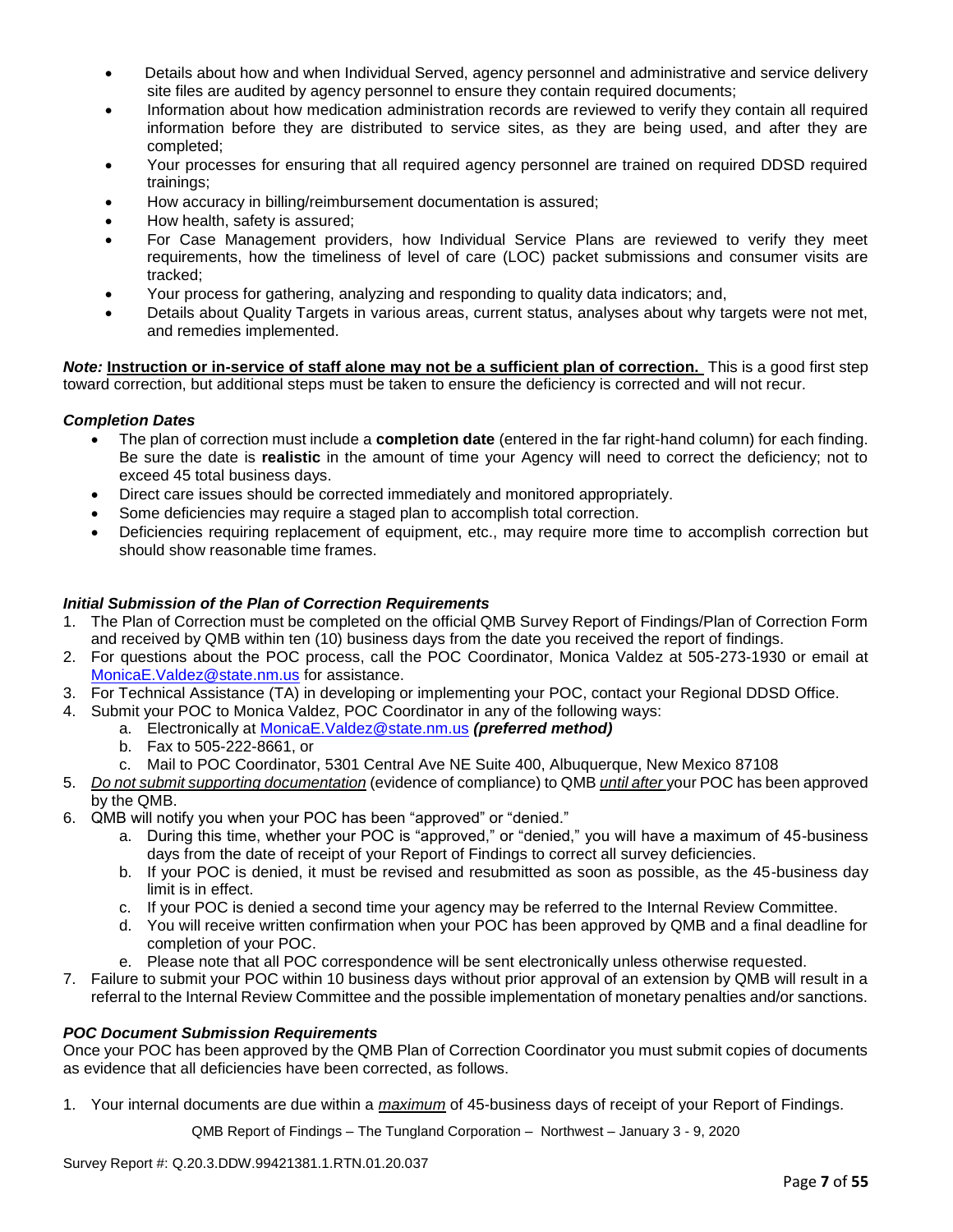- 2. It is preferred that you submit your documents via USPS or other carrier (scanned and saved to CD/DVD disc, flash drive, etc.). If documents containing HIPAA Protected Health Information (PHI) documents must be submitted through S-Comm (Therap), Fax or Postal System, do not send PHI directly to NMDOH email accounts. If the documents do not contain protected Health information (PHI) then you may submit your documents electronically scanned and attached to e-mails.
- 3. All submitted documents *must be annotated*; please be sure the tag numbers and Identification numbers are indicated on each document submitted. Documents which are not annotated with the Tag number and Identification number may not be accepted.
- 4. Do not submit original documents; Please provide copies or scanned electronic files for evidence. Originals must be maintained in the agency file(s) per DDSD Standards.
- 5. In lieu of some documents, you may submit copies of file or home audit forms that clearly indicate cited deficiencies have been corrected, other attestations of correction must be approved by the Plan of Correction Coordinator prior to their submission.
- 6. When billing deficiencies are cited, you must provide documentation to justify billing and/or void and adjust forms submitted to Xerox State Healthcare, LLC for the deficiencies cited in the Report of Findings.

**Revisions, Modifications or Extensions to your Plan of Correction (post QMB approval) must be made in writing and submitted to the Plan of Correction Coordinator, prior to the due date and are approved on a case-by-case basis. No changes may be made to your POC or the timeframes for implementation without written approval of the POC Coordinator.**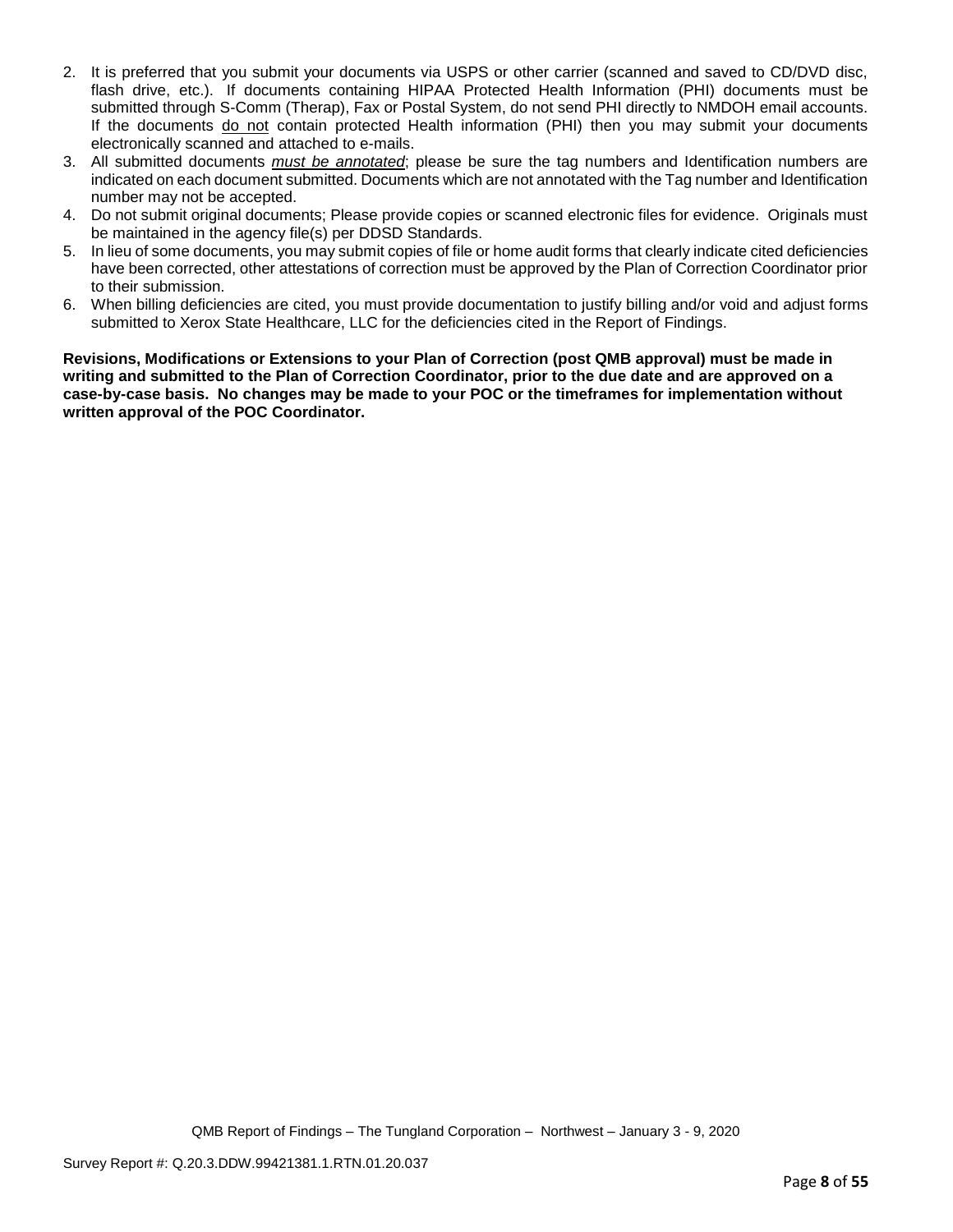## **Department of Health, Division of Health Improvement QMB Determination of Compliance Process**

The Division of Health Improvement, Quality Management Bureau (QMB) surveys compliance of the Developmental Disabilities Waiver (DDW) standards and other state and federal regulations. For the purpose of the LCA / CI survey the CMS waiver assurances have been grouped into four (4) Service Domains: Plan of Care (ISP Implementation); Qualified Providers; Health, Welfare and Safety; and Administrative Oversight (note that Administrative Oversight listed in this document is not the same as the CMS assurance of Administrative Authority. Used in this context it is related to the agency's operational policies and procedures, Quality Assurance system and Medicaid billing and reimbursement processes.)

The QMB Determination of Compliance process is based on provider compliance or non-compliance with standards and regulations identified during the on-site survey process and as reported in the QMB Report of Findings. All areas reviewed by QMB have been agreed to by DDSD and DHI/QMB and are reflective of CMS requirements. All deficiencies (non-compliance with standards and regulations) are identified and cited as either a Standard level deficiency or a Condition of Participation level deficiency in the QMB Reports of Findings. All deficiencies require corrective action when non-compliance is identified.

Each deficiency in your Report of Findings has been predetermined to be a Standard Level Deficiency, a Condition of Participation Level Deficiency, if below 85% compliance or a non-negotiable Condition of Participation Level Deficiency. Your Agency's overall Compliance Determination is based on a Scope and Severity Scale which takes into account the number of Standard and Condition Level Tags cited as well as the percentage of Individuals affected in the sample.

## **Conditions of Participation (CoPs)**

CoPs are based on the Centers for Medicare and Medicaid Services, Home and Community-Based Waiver required assurances, in addition to the New Mexico Developmental Disability Waiver (DDW) Service Standards. The Division of Health Improvement (DHI), in conjunction with the Developmental Disability Support Division (DDSD), has identified certain deficiencies that have the potential to be a Condition of Participation Level, if the tag falls below 85% compliance based on the number of people affected. Additionally, there are what are called nonnegotiable Conditions of Participation, regardless if one person or multiple people are affected. In this context, a CoP is defined as an essential / fundamental regulation or standard, which when out of compliance directly affects the health and welfare of the Individuals served. If no deficiencies within a Tag are at the level of a CoP, it is cited as a Standard Level Deficiency.

## *Service Domains and CoPs for Living Care Arrangements and Community Inclusion are as follows:*

**Service Domain: Service Plan: ISP Implementation -** *Services are delivered in accordance with the service plan, including type, scope, amount, duration and frequency specified in the service plan.*

#### **Potential Condition of Participation Level Tags, if compliance is below 85%:**

- **1A08.3 –** Administrative Case File: Individual Service Plan / ISP Components
- **1A32 –** Administrative Case File: Individual Service Plan Implementation
- **LS14 –** Residential Service Delivery Site Case File (ISP and Healthcare Requirements)
- **IS14 –** CCS / CIES Service Delivery Site Case File (ISP and Healthcare Requirements)

**Service Domain: Qualified Providers -** *The State monitors non-licensed/non-certified providers to assure adherence to waiver requirements. The State implements its policies and procedures for verifying that provider training is conducted in accordance with State requirements and the approved waiver.*

#### **Potential Condition of Participation Level Tags, if compliance is below 85%:**

- **1A20 -** Direct Support Personnel Training
- **1A22 -** Agency Personnel Competency
- **1A37 –** Individual Specific Training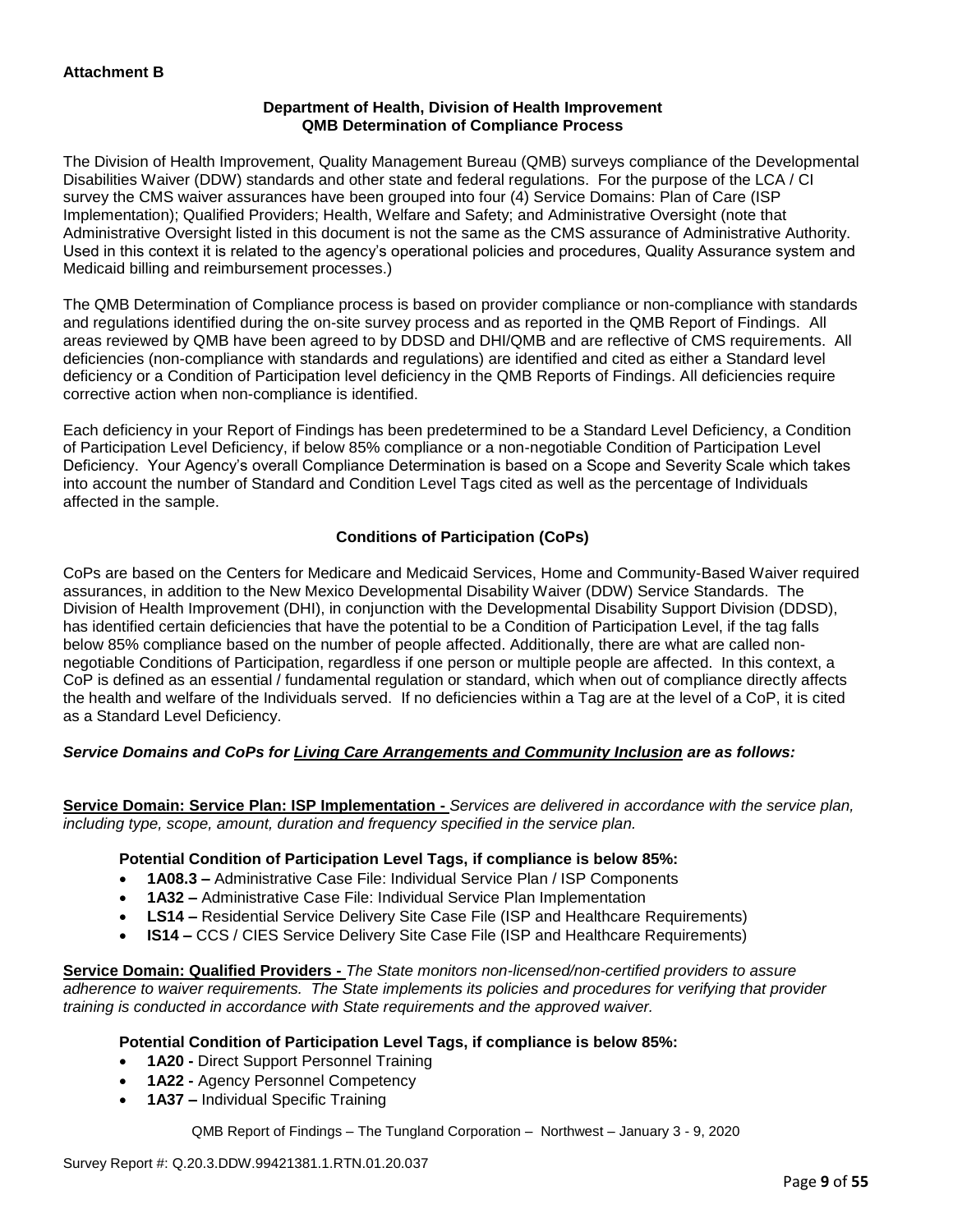## **Non-Negotiable Condition of Participation Level Tags (one or more Individuals are cited):**

- **1A25.1 –** Caregiver Criminal History Screening
- **1A26.1 –** Consolidated On-line Registry Employee Abuse Registry

**Service Domain: Health, Welfare and Safety -** *The State, on an ongoing basis, identifies, addresses and seeks to prevent occurrences of abuse, neglect and exploitation. Individuals shall be afforded their basic human rights. The provider supports individuals to access needed healthcare services in a timely manner.*

## **Potential Condition of Participation Level Tags, if compliance is below 85%:**

- **1A08.2 –** Administrative Case File: Healthcare Requirements & Follow-up
- **1A09 –** Medication Delivery Routine Medication Administration
- **1A09.1 –** Medication Delivery PRN Medication Administration
- **1A15.2 –** Administrative Case File: Healthcare Documentation (Therap and Required Plans)

#### **Non-Negotiable Condition of Participation Level Tags (one or more Individuals are cited):**

- **1A05 –** General Requirements / Agency Policy and Procedure Requirements
- **1A07 –** Social Security Income (SSI) Payments
- **1A09.2 –** Medication Delivery Nurse Approval for PRN Medication
- **1A15 –** Healthcare Coordination Nurse Availability / Knowledge
- **1A31 –** Client Rights/Human Rights
- **LS25.1 –** Residential Requests (Physical Environment Supported Living / Family Living / Intensive Medical Living)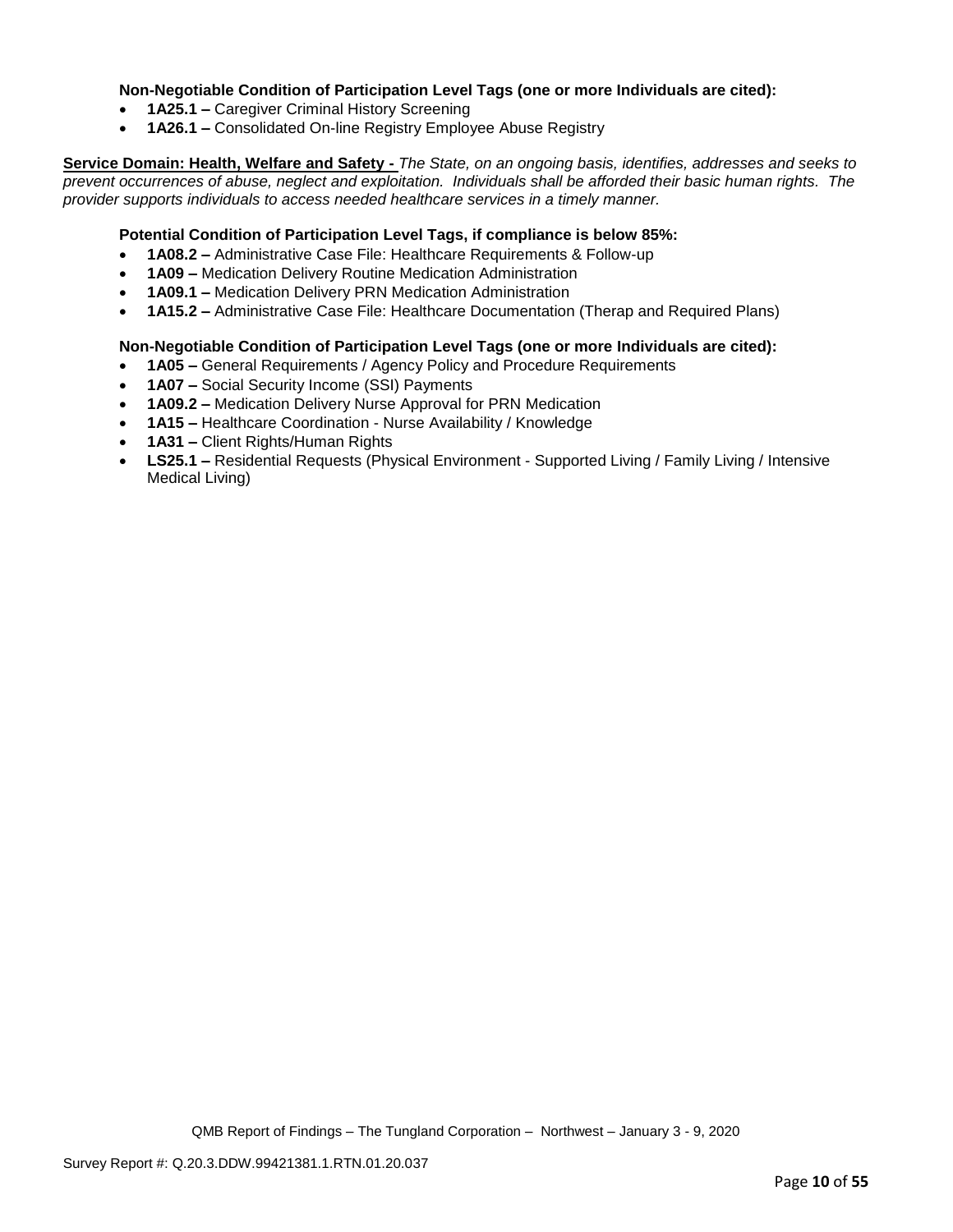## **Attachment C**

#### **Guidelines for the Provider Informal Reconsideration of Finding (IRF) Process**

#### **Introduction:**

Throughout the QMB Survey process, surveyors are openly communicating with providers. Open communication means surveyors have clarified issues and/or requested missing information before completing the review through the use of the signed/dated "Document Request," or "Administrative Needs," etc. forms. Regardless, there may still be instances where the provider disagrees with a specific finding. Providers may use the following process to informally dispute a finding.

#### **Instructions:**

- 1. The Informal Reconsideration of the Finding (IRF) request must be received in writing to the QMB Bureau Chief **within 10 business days** of receipt of the final Report of Findings **(***Note: No extensions are granted for the IRF)***.**
- 2. The written request for an IRF *must* be completed on the QMB Request for Informal Reconsideration of Finding form available on the QMB website: <https://nmhealth.org/about/dhi/cbp/irf/>
- 3. The written request for an IRF must specify in detail the request for reconsideration and why the finding is inaccurate.
- 4. The IRF request must include all supporting documentation or evidence.
- 5. If you have questions about the IRF process, email the IRF Chairperson, Valerie V. Valdez at [valerie.valdez@state.nm.us](mailto:valerie.valdez@state.nm.us) for assistance.

#### **The following limitations apply to the IRF process:**

- The written request for an IRF and all supporting evidence must be received within 10 business days.
- Findings based on evidence requested during the survey and not provided may not be subject to reconsideration.
- The supporting documentation must be new evidence not previously reviewed or requested by the survey team.
- Providers must continue to complete their Plan of Correction during the IRF process
- Providers may not request an IRF to challenge the sampling methodology.
- Providers may not request an IRF based on disagreement with the nature of the standard or regulation.
- Providers may not request an IRF to challenge the team composition.
- Providers may not request an IRF to challenge the DHI/QMB determination of compliance or the length of their DDSD provider contract.

A Provider forfeits the right to an IRF if the request is not received within 10 business days of receiving the report and/or does not include all supporting documentation or evidence to show compliance with the standards and regulations.

The IRF Committee will review the request; the Provider will be notified in writing of the ruling; no face-to-face meeting will be conducted.

When a Provider requests that a finding be reconsidered, it does not stop or delay the Plan of Correction process. **Providers must continue to complete the Plan of Correction, including the finding in dispute regardless of the IRF status.** If a finding is removed or modified, it will be noted and removed or modified from the Report of Findings. It should be noted that in some cases a Plan of Correction may be completed prior to the IRF process being completed. The provider will be notified in writing on the decisions of the IRF committee.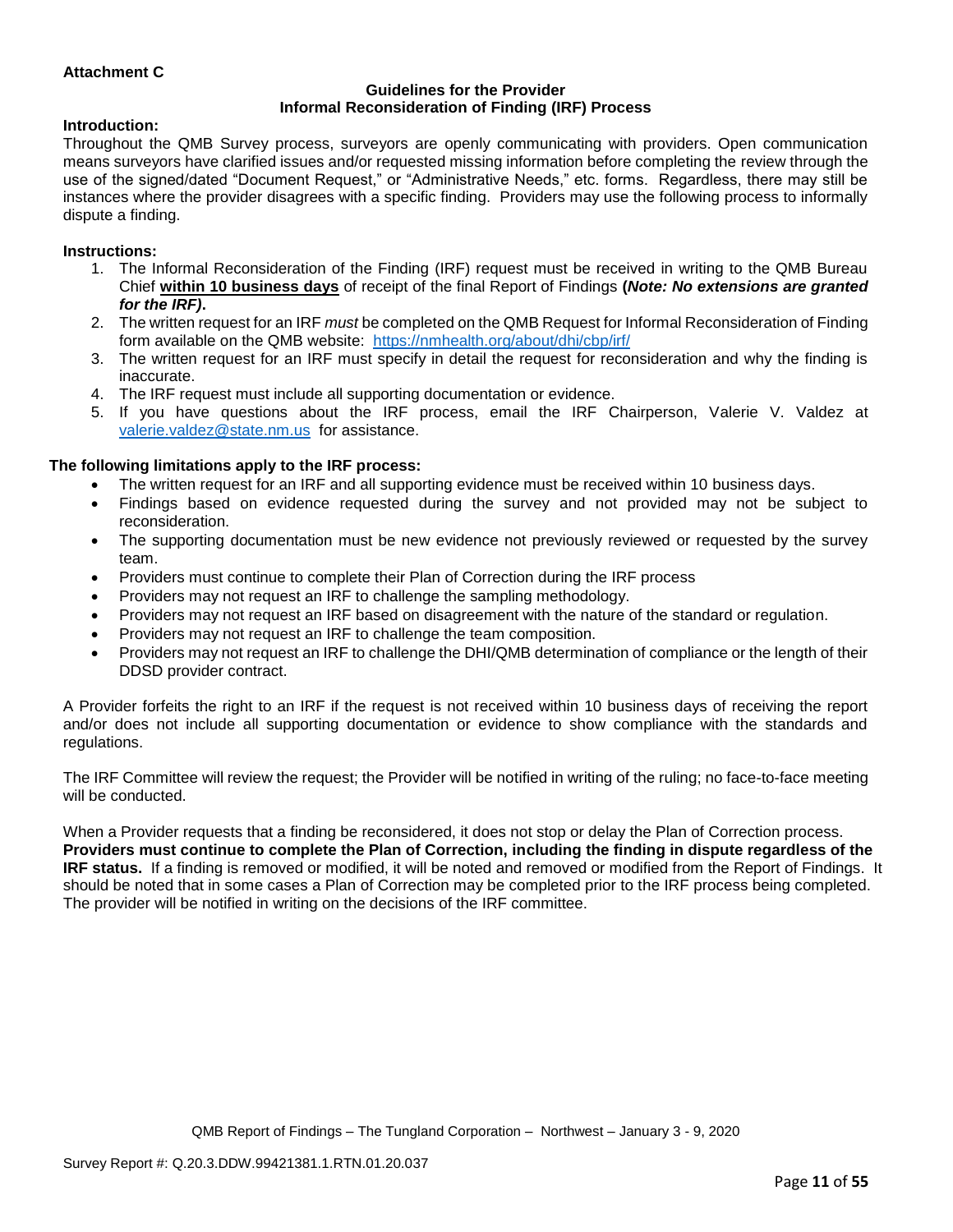## **QMB Determinations of Compliance**

## **Compliance:**

The QMB determination of *Compliance* indicates that a provider has either no deficiencies found during a survey or that no deficiencies at the Condition of Participation Level were found. The agency has obtained a level of compliance such that there is a minimal potential for harm to individuals' health and safety. To qualify for a determination of *Compliance*, the provider must have received no Conditions of Participation Level Deficiencies and have a minimal number of Individuals on the sample affected by the findings indicated in the Standards Level Tags.

## **Partial-Compliance with Standard Level Tags:**

The QMB determination of *Partial-Compliance with Standard Level Tags* indicates that a provider is in compliance with all Condition of Participation Level deficiencies but is out of compliance with a certain percentage of Standard Level deficiencies. This partial compliance, if not corrected, may result in a negative outcome or the potential for more than minimal harm to individuals' health and safety. There are two ways to receive a determination of Partial Compliance with Standard Level Tags:

- 1. Your Report of Findings includes 16 or fewer Standards Level Tags with between 75% and 100% of the survey sample affected in any tag.
- 2. Your Report of Findings includes 17 or more Standard Level Tags with between 50% to 74% of the survey sample affected in any tag.

## **Partial-Compliance with Standard Level Tags and Condition of Participation Level Tags:**

The QMB determination of *Partial-Compliance with Standard Level Tags and Condition of Participation Level Tags*  indicates that a provider is out of compliance with one to five (1 – 5) Condition of Participation Level Tags. This partial compliance, if not corrected, may result in a serious negative outcome or the potential for more than minimal harm to individuals' health and safety.

#### **Non-Compliance:**

The QMB determination of *Non-Compliance* indicates a provider is significantly out of compliance with both Standard Level deficiencies and Conditions of Participation level deficiencies. This non-compliance, if not corrected, may result in a serious negative outcome or the potential for more than minimal harm to individuals' health and safety. There are three ways an agency can receive a determination of Non-Compliance:

- 1. Your Report of Findings includes 17 or more total Tags with 0 to 5 Condition of Participation Level Tags with 75% to 100% of the survey sample affected in any Condition of Participation Level tag.
- 2. Your Report of Findings includes any amount of Standard Level Tags with 6 or more Condition of Participation Level Tags.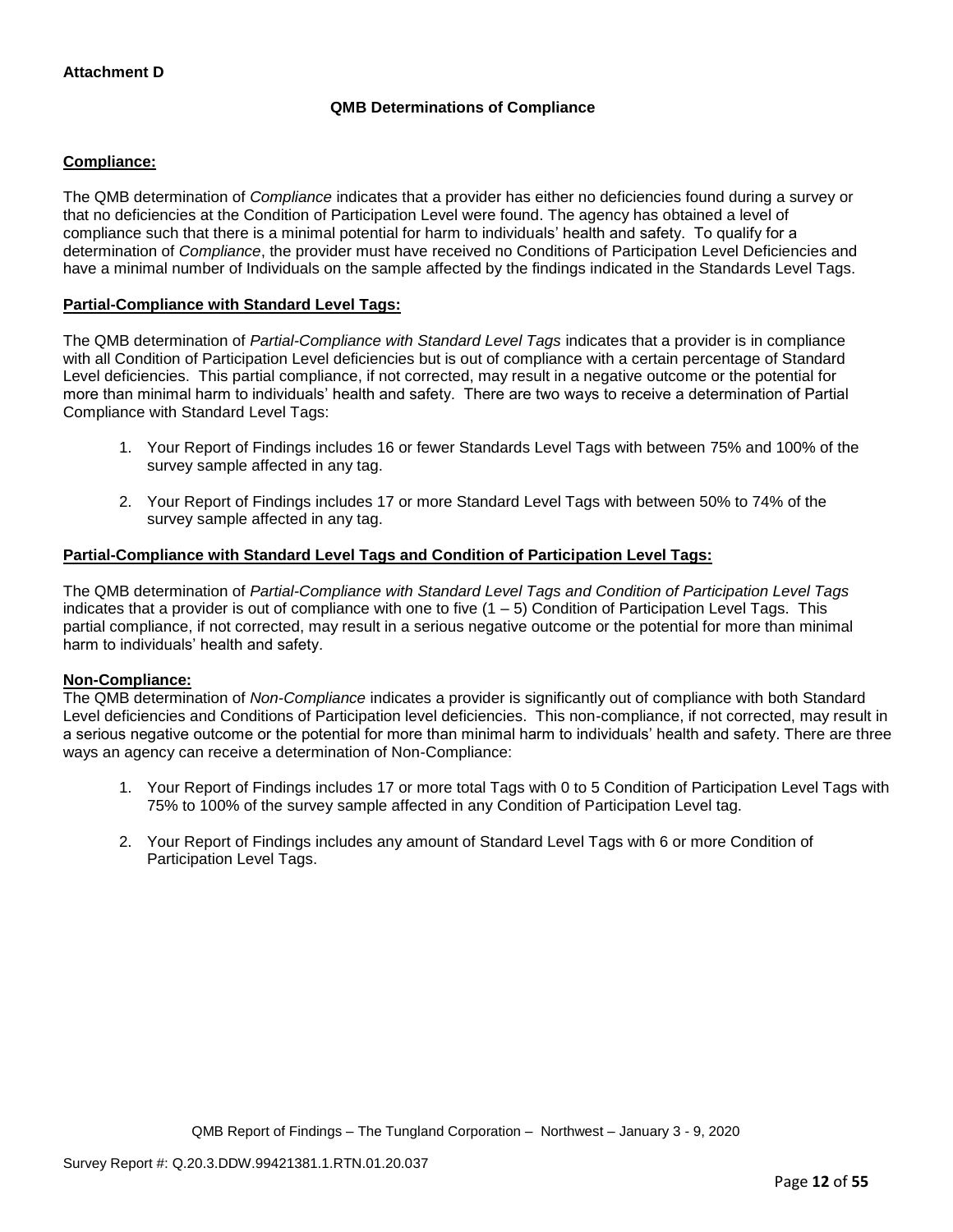| Compliance                                                                                                 |                                                                                                                               |                                                                                                                          |                                                                                                                   | Weighting                                                                                                              |                                                                                                                                |                                                                                                                             |                                                                                                               |
|------------------------------------------------------------------------------------------------------------|-------------------------------------------------------------------------------------------------------------------------------|--------------------------------------------------------------------------------------------------------------------------|-------------------------------------------------------------------------------------------------------------------|------------------------------------------------------------------------------------------------------------------------|--------------------------------------------------------------------------------------------------------------------------------|-----------------------------------------------------------------------------------------------------------------------------|---------------------------------------------------------------------------------------------------------------|
| <b>Determination</b>                                                                                       |                                                                                                                               | LOW                                                                                                                      |                                                                                                                   | <b>MEDIUM</b>                                                                                                          |                                                                                                                                |                                                                                                                             | <b>HIGH</b>                                                                                                   |
| <b>Total Tags:</b>                                                                                         | up to 16                                                                                                                      | 17 or more                                                                                                               | up to 16                                                                                                          | 17 or more                                                                                                             | <b>Any Amount</b>                                                                                                              | 17 or more                                                                                                                  | <b>Any Amount</b>                                                                                             |
|                                                                                                            | and                                                                                                                           | and                                                                                                                      | and                                                                                                               | and                                                                                                                    | And/or                                                                                                                         | and                                                                                                                         | And/or                                                                                                        |
| <b>COP Level Tags:</b>                                                                                     | 0 COP                                                                                                                         | 0 COP                                                                                                                    | 0 COP                                                                                                             | 0 COP                                                                                                                  | 1 to 5 COP                                                                                                                     | 0 to 5 CoPs                                                                                                                 | 6 or more COP                                                                                                 |
|                                                                                                            | and                                                                                                                           | and                                                                                                                      | and                                                                                                               | and                                                                                                                    |                                                                                                                                | and                                                                                                                         |                                                                                                               |
| Sample Affected:                                                                                           | 0 to 74%                                                                                                                      | 0 to 49%                                                                                                                 | 75 to 100%                                                                                                        | 50 to 74%                                                                                                              |                                                                                                                                | 75 to 100%                                                                                                                  |                                                                                                               |
| "Non-Compliance"                                                                                           |                                                                                                                               |                                                                                                                          |                                                                                                                   |                                                                                                                        |                                                                                                                                | 17 or more<br><b>Total Tags with</b><br>75 to 100% of<br>the Individuals<br>in the sample<br>cited in any CoP<br>Level tag. | Any Amount of<br><b>Standard Level</b><br>Tags and 6 or<br>more Conditions<br>of Participation<br>Level Tags. |
| "Partial Compliance<br>with Standard Level<br>tags and Condition of<br><b>Participation Level</b><br>Tags" |                                                                                                                               |                                                                                                                          |                                                                                                                   |                                                                                                                        | <b>Any Amount</b><br><b>Standard Level</b><br>Tags, plus 1 to 5<br><b>Conditions of</b><br><b>Participation Level</b><br>tags. |                                                                                                                             |                                                                                                               |
| "Partial Compliance<br>with Standard Level<br>tags"                                                        |                                                                                                                               |                                                                                                                          | up to 16<br>Standard Level<br>Tags with 75 to<br>100% of the<br>individuals in<br>the sample cited<br>in any tag. | 17 or more<br><b>Standard Level</b><br>Tags with 50 to<br>74% of the<br>individuals in<br>the sample cited<br>any tag. |                                                                                                                                |                                                                                                                             |                                                                                                               |
| "Compliance"                                                                                               | Up to 16<br><b>Standard Level</b><br>Tags with 0 to<br><b>74%</b> of the<br>individuals in<br>the sample<br>cited in any tag. | 17 or more<br><b>Standard Level</b><br>Tags with 0 to<br>49% of the<br>individuals in<br>the sample cited<br>in any tag. |                                                                                                                   |                                                                                                                        |                                                                                                                                |                                                                                                                             |                                                                                                               |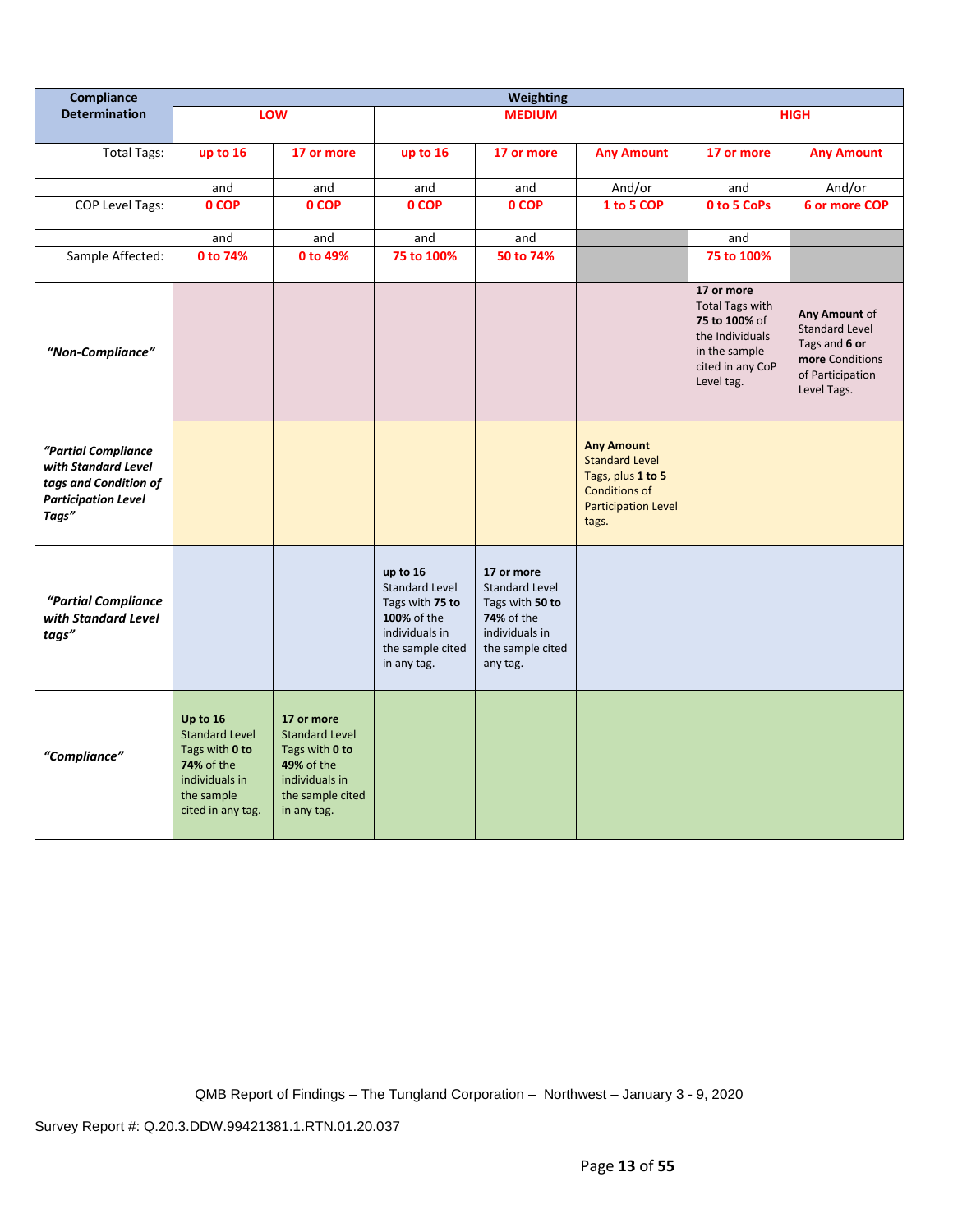# Agency: The Tungland Corporation - Northwest Region<br>
Program: Developmental Disabilities Waiver

Program: Developmental Disabilities Waiver<br>
Service: 2018: Supported Living, Family Livi 2018: Supported Living, Family Living, Customized In-Home Supports, Customized Community Supports, and Community

Integrated Employment Services

Survey Type:

**Survey Date: January 3 – 9, 2020**

| <b>Standard of Care</b>                                                                                                                                                                                                                                                                                                                                                                                                                                                                                                                                                                                                                                                                                                                                                                                                                                                                                                                                                                                                                                                                                                                                                                                                   | <b>Deficiencies</b>                                                                                                                                                                                                                                                                                                                                                                                                                                                                                                                                                                                                                                                                                                                                                                                                                                                                          | Agency Plan of Correction, On-going QA/QI<br>and Responsible Party                                                                                          | <b>Date</b><br><b>Due</b> |
|---------------------------------------------------------------------------------------------------------------------------------------------------------------------------------------------------------------------------------------------------------------------------------------------------------------------------------------------------------------------------------------------------------------------------------------------------------------------------------------------------------------------------------------------------------------------------------------------------------------------------------------------------------------------------------------------------------------------------------------------------------------------------------------------------------------------------------------------------------------------------------------------------------------------------------------------------------------------------------------------------------------------------------------------------------------------------------------------------------------------------------------------------------------------------------------------------------------------------|----------------------------------------------------------------------------------------------------------------------------------------------------------------------------------------------------------------------------------------------------------------------------------------------------------------------------------------------------------------------------------------------------------------------------------------------------------------------------------------------------------------------------------------------------------------------------------------------------------------------------------------------------------------------------------------------------------------------------------------------------------------------------------------------------------------------------------------------------------------------------------------------|-------------------------------------------------------------------------------------------------------------------------------------------------------------|---------------------------|
| frequency specified in the service plan.                                                                                                                                                                                                                                                                                                                                                                                                                                                                                                                                                                                                                                                                                                                                                                                                                                                                                                                                                                                                                                                                                                                                                                                  |                                                                                                                                                                                                                                                                                                                                                                                                                                                                                                                                                                                                                                                                                                                                                                                                                                                                                              | Service Domain: Service Plans: ISP Implementation - Services are delivered in accordance with the service plan, including type, scope, amount, duration and |                           |
| Tag #1A32 Administrative Case File:<br><b>Individual Service Plan Implementation</b><br>(Removed by IRF)                                                                                                                                                                                                                                                                                                                                                                                                                                                                                                                                                                                                                                                                                                                                                                                                                                                                                                                                                                                                                                                                                                                  | <b>Condition of Participation Level Deficiency</b>                                                                                                                                                                                                                                                                                                                                                                                                                                                                                                                                                                                                                                                                                                                                                                                                                                           |                                                                                                                                                             |                           |
| NMAC 7.26.5.16.C and D Development of the<br>ISP. Implementation of the ISP. The ISP shall<br>be implemented according to the timelines<br>determined by the IDT and as specified in the<br>ISP for each stated desired outcomes and action<br>plan.<br>C. The IDT shall review and discuss information<br>and recommendations with the individual, with<br>the goal of supporting the individual in attaining<br>desired outcomes. The IDT develops an ISP<br>based upon the individual's personal vision<br>statement, strengths, needs, interests and<br>preferences. The ISP is a dynamic document,<br>revised periodically, as needed, and amended to<br>reflect progress towards personal goals and<br>achievements consistent with the individual's<br>future vision. This regulation is consistent with<br>standards established for individual plan<br>development as set forth by the commission on<br>the accreditation of rehabilitation facilities<br>(CARF) and/or other program accreditation<br>approved and adopted by the developmental<br>disability's division and the department of health.<br>It is the policy of the developmental disabilities<br>division (DDD), that to the extent permitted by | After an analysis of the evidence it has been<br>determined there is a significant potential for a<br>negative outcome to occur.<br>Based on administrative record review, the<br>Agency did not implement the ISP according to<br>the timelines determined by the IDT and as<br>specified in the ISP for each stated desired<br>outcomes and action plan for 5 of 9 individuals.<br>As indicated by Individuals ISP the following was<br>found with regards to the implementation of ISP<br><b>Outcomes:</b><br><b>Family Living Data Collection/Data</b><br><b>Tracking/Progress with regards to ISP</b><br><b>Outcomes:</b><br>Individual #1<br>• None found regarding: Live Outcome/Action<br>Step: "Update the weekly schedule" for<br>$9/2019 - 11/2019$ . Action step is to be<br>completed 1 time per week. Note: Document<br>maintained by the provider was blank.<br>Individual #4 |                                                                                                                                                             |                           |
| funding, each individual receive supports and                                                                                                                                                                                                                                                                                                                                                                                                                                                                                                                                                                                                                                                                                                                                                                                                                                                                                                                                                                                                                                                                                                                                                                             |                                                                                                                                                                                                                                                                                                                                                                                                                                                                                                                                                                                                                                                                                                                                                                                                                                                                                              |                                                                                                                                                             |                           |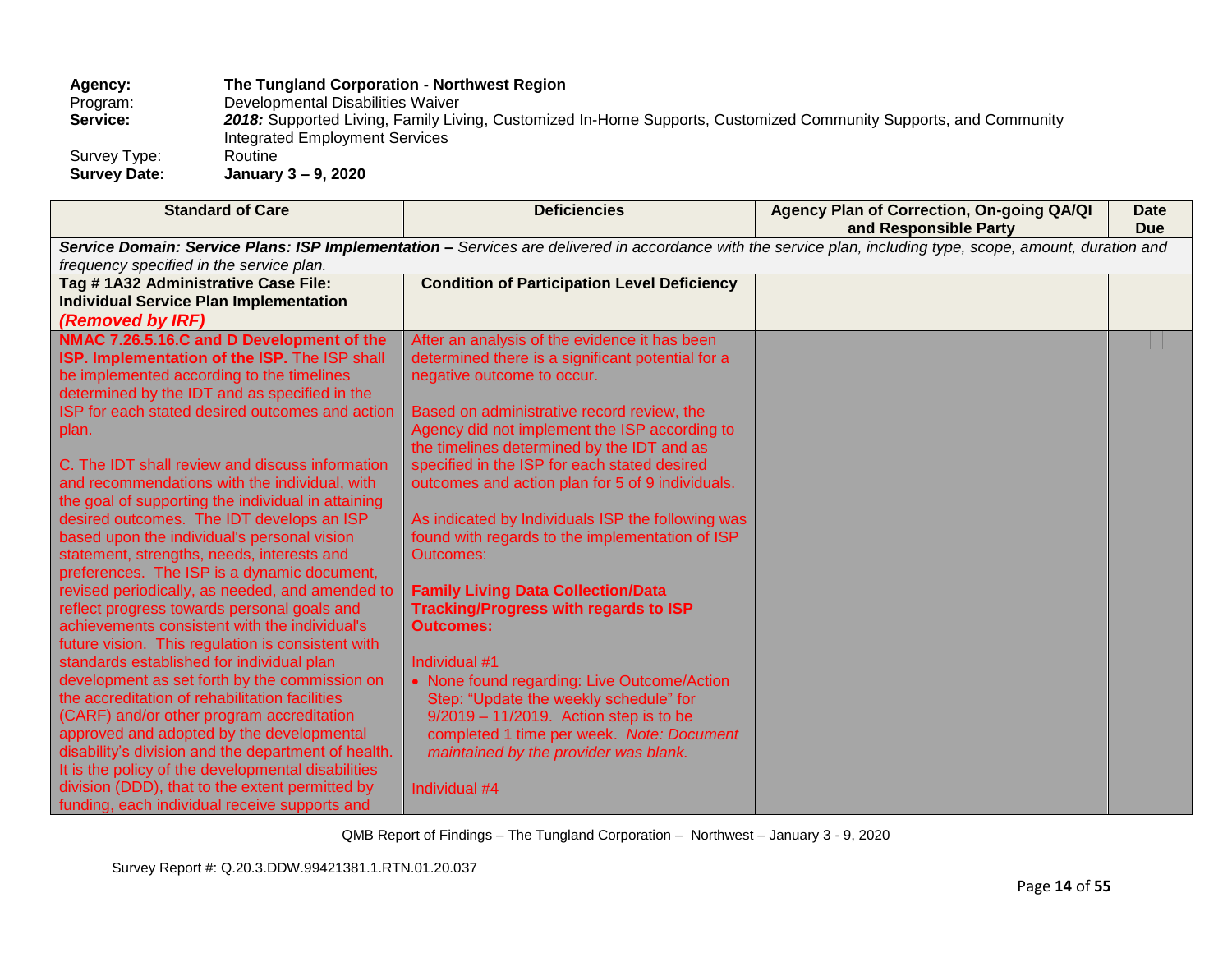| services that will assist and encourage<br>independence and productivity in the community<br>and attempt to prevent regression or loss of<br>current capabilities. Services and supports<br>include specialized and/or generic services,<br>training, education and/or treatment as<br>determined by the IDT and documented in the | • None found regarding: Live Outcome/Action<br>Step: "Study for written exam and driving<br>exam" for 11/2019. Action step is to be<br>completed 1 time per week. Note: Document<br>maintained by the provider was blank.<br>• None found regarding: Live Outcome/Action |  |
|------------------------------------------------------------------------------------------------------------------------------------------------------------------------------------------------------------------------------------------------------------------------------------------------------------------------------------|--------------------------------------------------------------------------------------------------------------------------------------------------------------------------------------------------------------------------------------------------------------------------|--|
| ISP.                                                                                                                                                                                                                                                                                                                               | Step: " will practice driving with FLP" for<br>11/2019. Action step is to be completed 1                                                                                                                                                                                 |  |
| D. The intent is to provide choice and obtain<br>opportunities for individuals to live, work and<br>play with full participation in their communities.                                                                                                                                                                             | time per week. Note: Document maintained<br>by the provider was blank.                                                                                                                                                                                                   |  |
| The following principles provide direction and<br>purpose in planning for individuals with<br>developmental disabilities. [05/03/94; 01/15/97;<br>Recompiled 10/31/01]                                                                                                                                                             | <b>Customized Community Supports Data</b><br><b>Collection/Data Tracking/Progress with</b><br>regards to ISP Outcomes:                                                                                                                                                   |  |
|                                                                                                                                                                                                                                                                                                                                    | Individual #1                                                                                                                                                                                                                                                            |  |
| Developmental Disabilities (DD) Waiver Service<br>Standards 2/26/2018; Re-Issue: 12/28/2018; Eff<br>1/1/2019<br><b>Chapter 6: Individual Service Plan (ISP)</b><br>6.8 ISP Implementation and Monitoring: All<br>DD Waiver Provider Agencies with a signed                                                                         | • None found regarding: Fun Outcome/Action<br>Step: "Choose an activity" for 11/2019. Action<br>step is to be completed 1 time per week.<br>Note: Document maintained by the provider<br>was blank.                                                                      |  |
| SFOC are required to provide services as<br>detailed in the ISP. The ISP must be readily<br>accessible to Provider Agencies on the<br>approved budget. (See Chapter 20: Provider<br>Documentation and Client Records.) CMs<br>facilitate and maintain communication with the                                                       | • None found regarding: Fun Outcome/Action<br>Step: "Invite a friend" for 9/2019 - 11/2019.<br>Action step is to be completed 1 time per<br>week. Note: Document maintained by the<br>provider was blank.                                                                |  |
| person, his/her representative, other IDT<br>members, Provider Agencies, and relevant<br>parties to ensure that the person receives the<br>maximum benefit of his/her services and that<br>revisions to the ISP are made as needed. All DD<br>Waiver Provider Agencies are required to                                             | • None found regarding: Fun Outcome/Action<br>Step: "Participate in the activity with a friend"<br>for 9/2019 - 11/2019. Action step is to be<br>completed 1 time per week. Note: Document<br>maintained by the provider was blank.                                      |  |
| cooperate with monitoring activities conducted<br>by the CM and the DOH. Provider Agencies are<br>required to respond to issues at the individual<br>level and agency level as described in Chapter<br>16: Qualified Provider Agencies.                                                                                            | Individual #3<br>• None found regarding: Fun Outcome/Action<br>Step: "Research musical events" for 9/2019.<br>Action step is to be completed 1 time per<br>month. Note: Document maintained by the<br>provider was blank.                                                |  |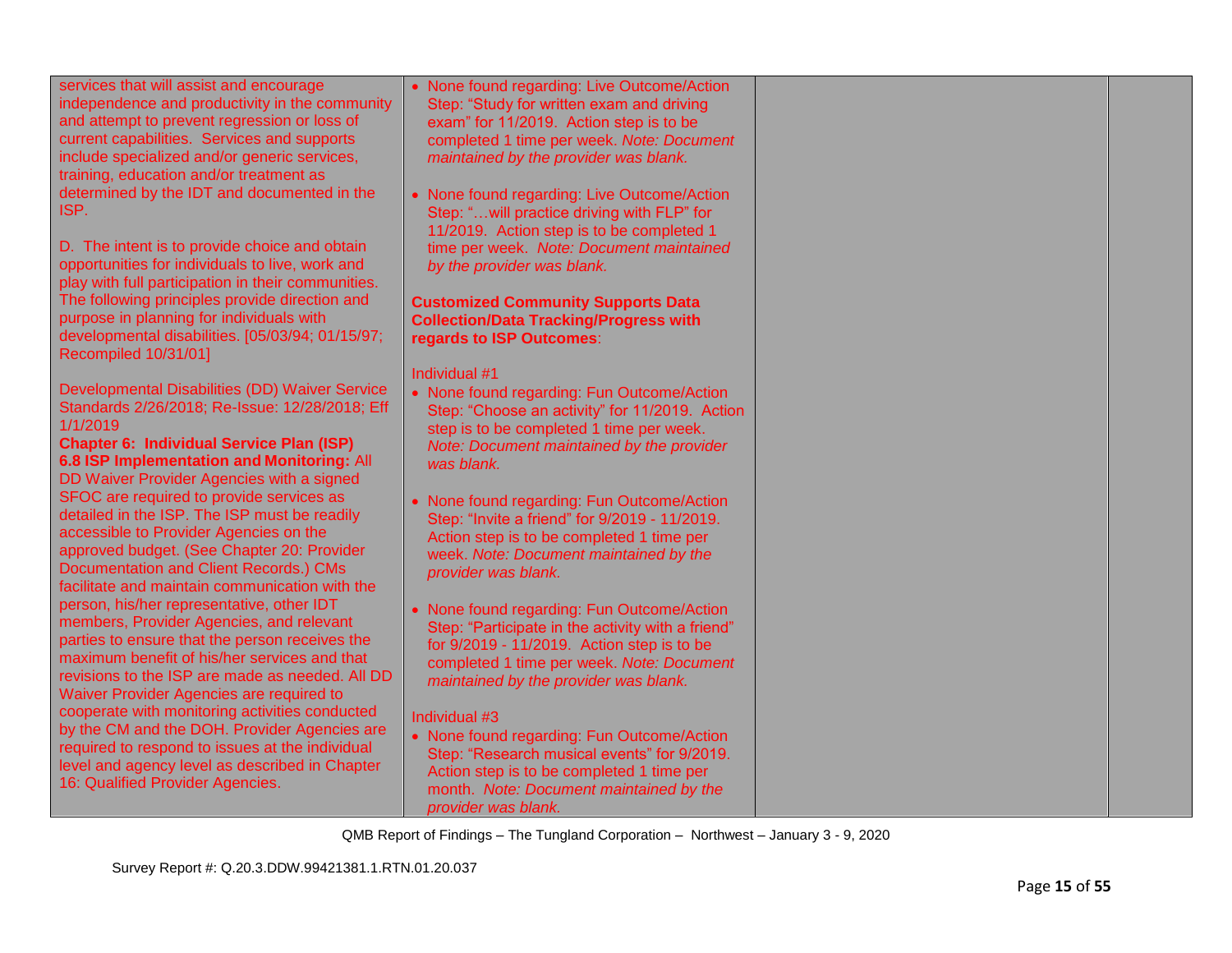| <b>Chapter 20: Provider Documentation and</b><br><b>Client Records 20.2 Client Records</b><br><b>Requirements: All DD Waiver Provider</b><br>Agencies are required to create and maintain<br>individual client records. The contents of client<br>records vary depending on the unique needs of<br>the person receiving services and the resultant<br>information produced. The extent of<br>documentation required for individual client<br>records per service type depends on the location<br>of the file, the type of service being provided,<br>and the information necessary.<br>DD Waiver Provider Agencies are required to | • None found regarding: Fun Outcome/Action<br>Step: "Plan to attend" for 9/2019 - 10/2019.<br>Action step is to be completed 1 time per<br>month. Note: Document maintained by the<br>provider was blank.<br>Individual #5<br>• None found regarding: Fun Outcome/Action<br>Step: "Research and choose activity" for<br>11/2019. Action step is to be completed 1<br>time per month. Note: Document maintained<br>by the provider was blank. |  |
|------------------------------------------------------------------------------------------------------------------------------------------------------------------------------------------------------------------------------------------------------------------------------------------------------------------------------------------------------------------------------------------------------------------------------------------------------------------------------------------------------------------------------------------------------------------------------------------------------------------------------------|----------------------------------------------------------------------------------------------------------------------------------------------------------------------------------------------------------------------------------------------------------------------------------------------------------------------------------------------------------------------------------------------------------------------------------------------|--|
| adhere to the following:<br>1.<br>Client records must contain all documents<br>essential to the service being provided and<br>essential to ensuring the health and safety of<br>the person during the provision of the service.<br>Provider Agencies must have readily<br>accessible records in home and community                                                                                                                                                                                                                                                                                                                 | • None found regarding: Fun Outcome/Action<br>Step: "Participate in activity" for 11/2019.<br>Action step is to be completed 1 time per<br>month. Note: Document maintained by the<br>provider was blank.                                                                                                                                                                                                                                    |  |
| settings in paper or electronic form. Secure<br>access to electronic records through the Therap<br>web-based system using computers or mobile<br>devices is acceptable.<br>Provider Agencies are responsible for<br>3.<br>ensuring that all plans created by nurses, RDs,                                                                                                                                                                                                                                                                                                                                                          | • None found regarding: Fun Outcome/Action<br>Step: "Review or document reaction" for<br>11/2019. Action step is to be completed 1<br>time per month. Note: Document maintained<br>by the provider was blank.                                                                                                                                                                                                                                |  |
| therapists or BSCs are present in all needed<br>settings.<br>4. Provider Agencies must maintain records<br>of all documents produced by agency personnel<br>or contractors on behalf of each person,<br>including any routine notes or data, annual<br>assessments, semi-annual reports, evidence of<br>training provided/received, progress notes, and                                                                                                                                                                                                                                                                            | Individual #7<br>• None found regarding: Fun Outcome/Action<br>Step: "I will attend an activity of my choice,<br>especially rock concerts" for 9/2019. Action<br>step is to be completed 1 time per month.<br>Note: Document maintained by the provider<br>was blank.                                                                                                                                                                        |  |
| any other interactions for which billing is<br>generated.<br>Each Provider Agency is responsible for<br>5.<br>maintaining the daily or other contact notes<br>documenting the nature and frequency of<br>service delivery, as well as data tracking only<br>for the services provided by their agency.                                                                                                                                                                                                                                                                                                                             | <b>Community Integrated Employment Services</b><br><b>Data Collection/Data Tracking/Progress with</b><br>regards to ISP Outcomes:<br>Individual #1<br>• None found regarding: Work/ Learn Outcome<br>/ Action Step: "will increase the time                                                                                                                                                                                                  |  |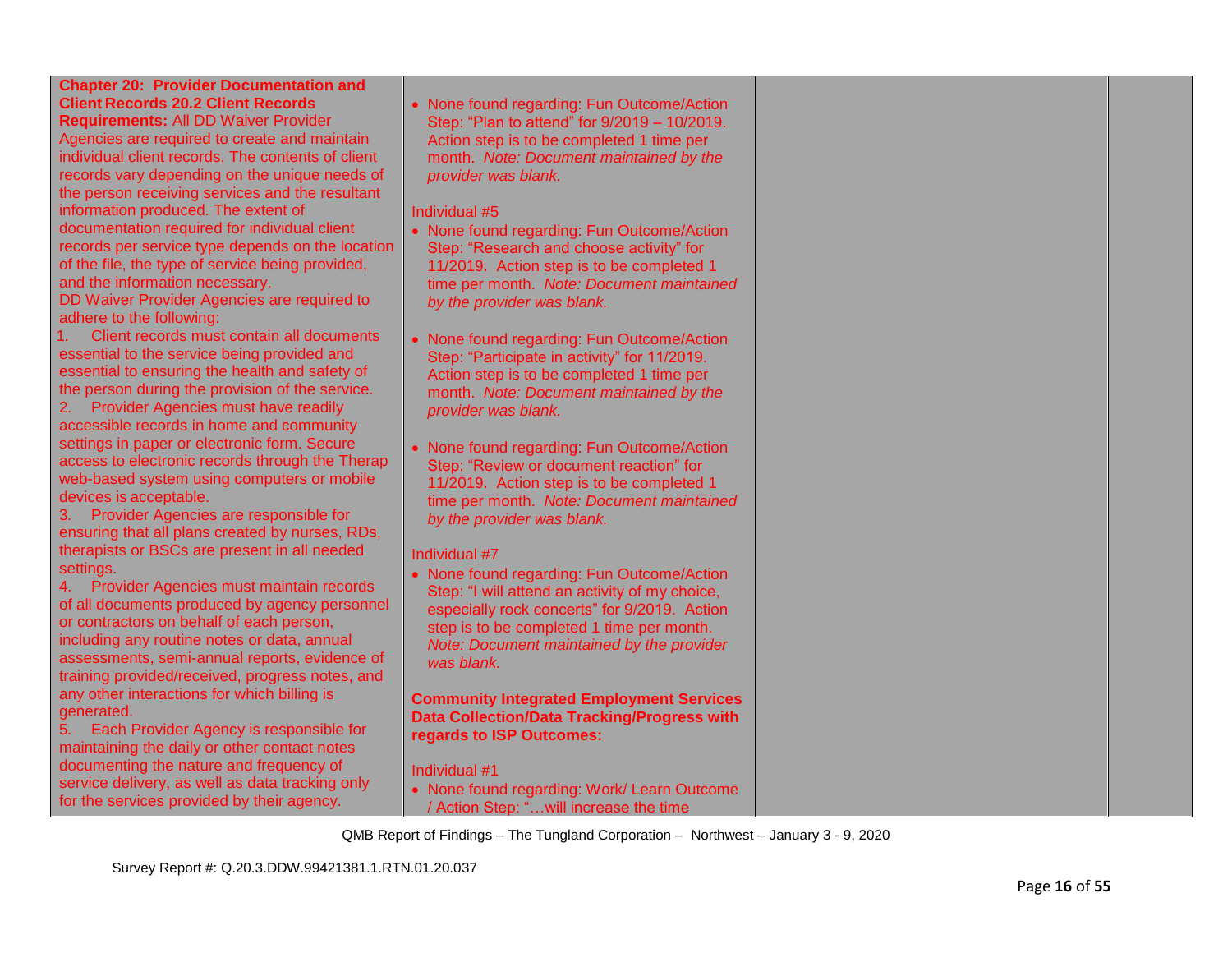| 6. The current Client File Matrix found in<br>Appendix A Client File Matrix details the<br>minimum requirements for records to be stored<br>in agency office files, the delivery site, or with<br>DSP while providing services in the community.<br>7. All records pertaining to JCMs must be<br>retained permanently and must be made<br>available to DDSD upon request, upon the<br>termination or expiration of a provider<br>agreement, or upon provider withdrawal from<br>services. | between prompts to stay on task while<br>sweeping" for $9/2019 - 11/2019$ . Action step<br>is to be completed 3 times per week. Note:<br>Document maintained by the provider was<br>blank.<br>(Note: #1,3, 4, 5, & 7 removed by IRF on<br>3/31/2020). |  |
|-------------------------------------------------------------------------------------------------------------------------------------------------------------------------------------------------------------------------------------------------------------------------------------------------------------------------------------------------------------------------------------------------------------------------------------------------------------------------------------------|-------------------------------------------------------------------------------------------------------------------------------------------------------------------------------------------------------------------------------------------------------|--|
|                                                                                                                                                                                                                                                                                                                                                                                                                                                                                           |                                                                                                                                                                                                                                                       |  |
|                                                                                                                                                                                                                                                                                                                                                                                                                                                                                           |                                                                                                                                                                                                                                                       |  |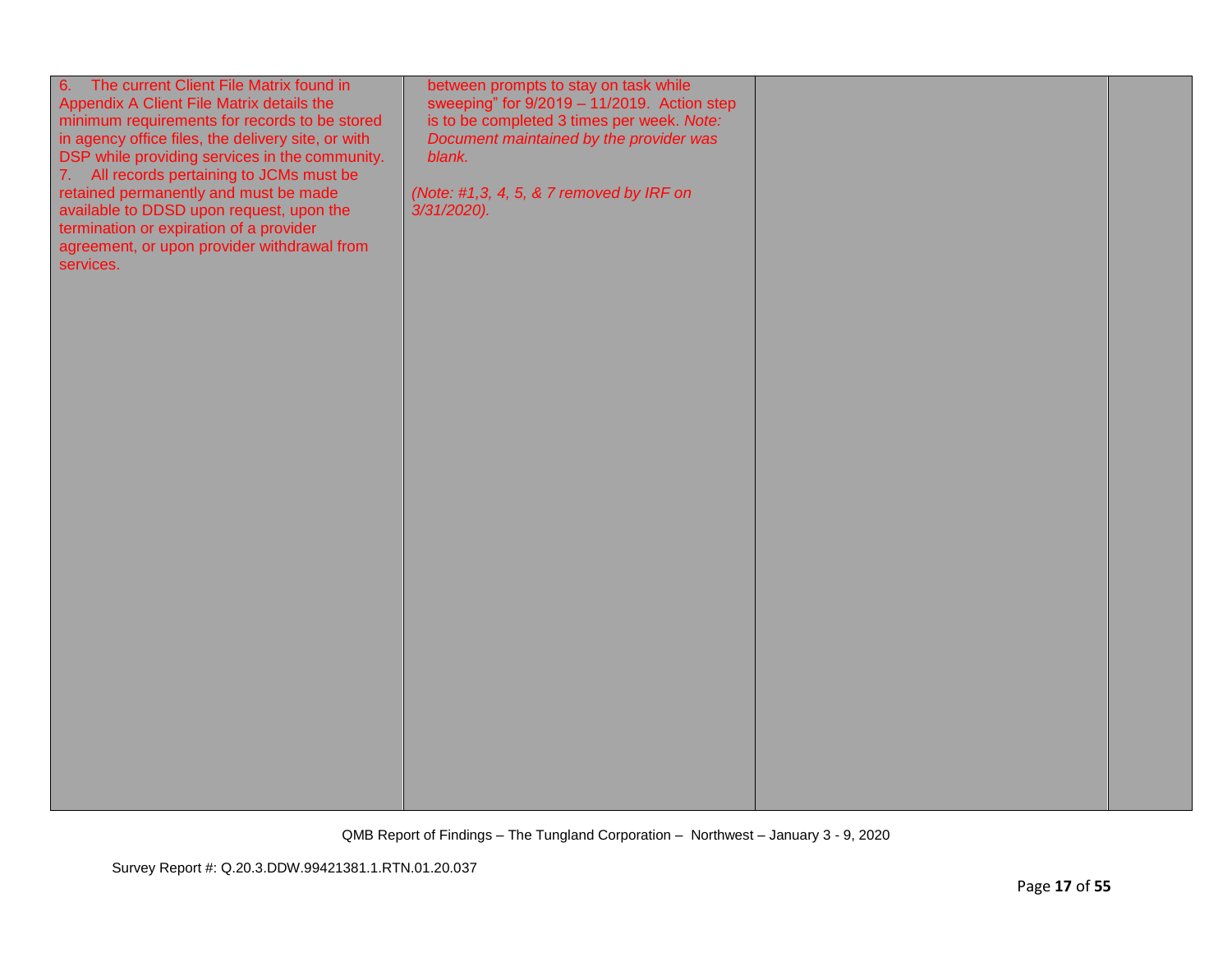| Tag #1A32.1 Administrative Case File:               | <b>Standard Level Deficiency</b>                   |                                                                                                      |  |
|-----------------------------------------------------|----------------------------------------------------|------------------------------------------------------------------------------------------------------|--|
| <b>Individual Service Plan Implementation (Not</b>  |                                                    |                                                                                                      |  |
| <b>Completed at Frequency)</b>                      |                                                    |                                                                                                      |  |
| NMAC 7.26.5.16.C and D Development of the           | Based on administrative record review, the         | Provider:                                                                                            |  |
| ISP. Implementation of the ISP. The ISP shall       | Agency did not implement the ISP according to      | <b>State your Plan of Correction for the</b>                                                         |  |
| be implemented according to the timelines           | the timelines determined by the IDT and as         | deficiencies cited in this tag here (How is the                                                      |  |
| determined by the IDT and as specified in the       | specified in the ISP for each stated desired       | deficiency going to be corrected? This can be                                                        |  |
| ISP for each stated desired outcomes and action     | outcomes and action plan for 4 of 9 individuals.   | specific to each deficiency cited or if possible an                                                  |  |
| plan.                                               |                                                    | overall correction?): $\rightarrow$                                                                  |  |
|                                                     | As indicated by Individuals ISP the following was  |                                                                                                      |  |
| C. The IDT shall review and discuss information     | found with regards to the implementation of ISP    |                                                                                                      |  |
| and recommendations with the individual, with       | Outcomes:                                          |                                                                                                      |  |
| the goal of supporting the individual in attaining  |                                                    |                                                                                                      |  |
| desired outcomes. The IDT develops an ISP           | <b>Supported Living Data Collection/Data</b>       |                                                                                                      |  |
| based upon the individual's personal vision         | Tracking/Progress with regards to ISP              |                                                                                                      |  |
| statement, strengths, needs, interests and          | Outcomes:                                          | <b>Provider:</b>                                                                                     |  |
| preferences. The ISP is a dynamic document,         |                                                    | <b>Enter your ongoing Quality</b>                                                                    |  |
| revised periodically, as needed, and amended to     | Individual #5                                      | <b>Assurance/Quality Improvement processes</b>                                                       |  |
| reflect progress towards personal goals and         | • According to the Live Outcome; Action Step       | as it related to this tag number here (What is                                                       |  |
| achievements consistent with the individual's       | for "Gather supplies" is to be completed 1 time    | going to be done? How many individuals is this<br>going to affect? How often will this be completed? |  |
| future vision. This regulation is consistent with   | per month. Evidence found indicated it was         | Who is responsible? What steps will be taken if                                                      |  |
| standards established for individual plan           | not being completed at the required frequency      | issues are found?): $\rightarrow$                                                                    |  |
| development as set forth by the commission on       | as indicated in the ISP for 9/2019.                |                                                                                                      |  |
| the accreditation of rehabilitation facilities      |                                                    |                                                                                                      |  |
| (CARF) and/or other program accreditation           | • According to the Live Outcome; Action Step       |                                                                                                      |  |
| approved and adopted by the developmental           | for "Research and choose a book online             |                                                                                                      |  |
| disability's division and the department of health. | utilizing his tablet or kindle" is to be completed |                                                                                                      |  |
| It is the policy of the developmental disabilities  | 1 time per month. Evidence found indicated it      |                                                                                                      |  |
| division (DDD), that to the extent permitted by     | was not being completed at the required            |                                                                                                      |  |
| funding, each individual receive supports and       | frequency as indicated in the ISP for 9/2019.      |                                                                                                      |  |
| services that will assist and encourage             |                                                    |                                                                                                      |  |
| independence and productivity in the community      | • According to the Live Outcome; Action Step       |                                                                                                      |  |
| and attempt to prevent regression or loss of        | for "Read/listen to book" is to be completed 2     |                                                                                                      |  |
| current capabilities. Services and supports         | times per week. Evidence found indicated it        |                                                                                                      |  |
| include specialized and/or generic services,        | was not being completed at the required            |                                                                                                      |  |
| training, education and/or treatment as             | frequency as indicated in the ISP for 9/2019.      |                                                                                                      |  |
| determined by the IDT and documented in the         |                                                    |                                                                                                      |  |
| ISP.                                                | • According to the Live Outcome; Action Step       |                                                                                                      |  |
|                                                     | for "Post review online" is to be completed 1      |                                                                                                      |  |
| D. The intent is to provide choice and obtain       | time per month. Evidence found indicated it        |                                                                                                      |  |
| opportunities for individuals to live, work and     |                                                    |                                                                                                      |  |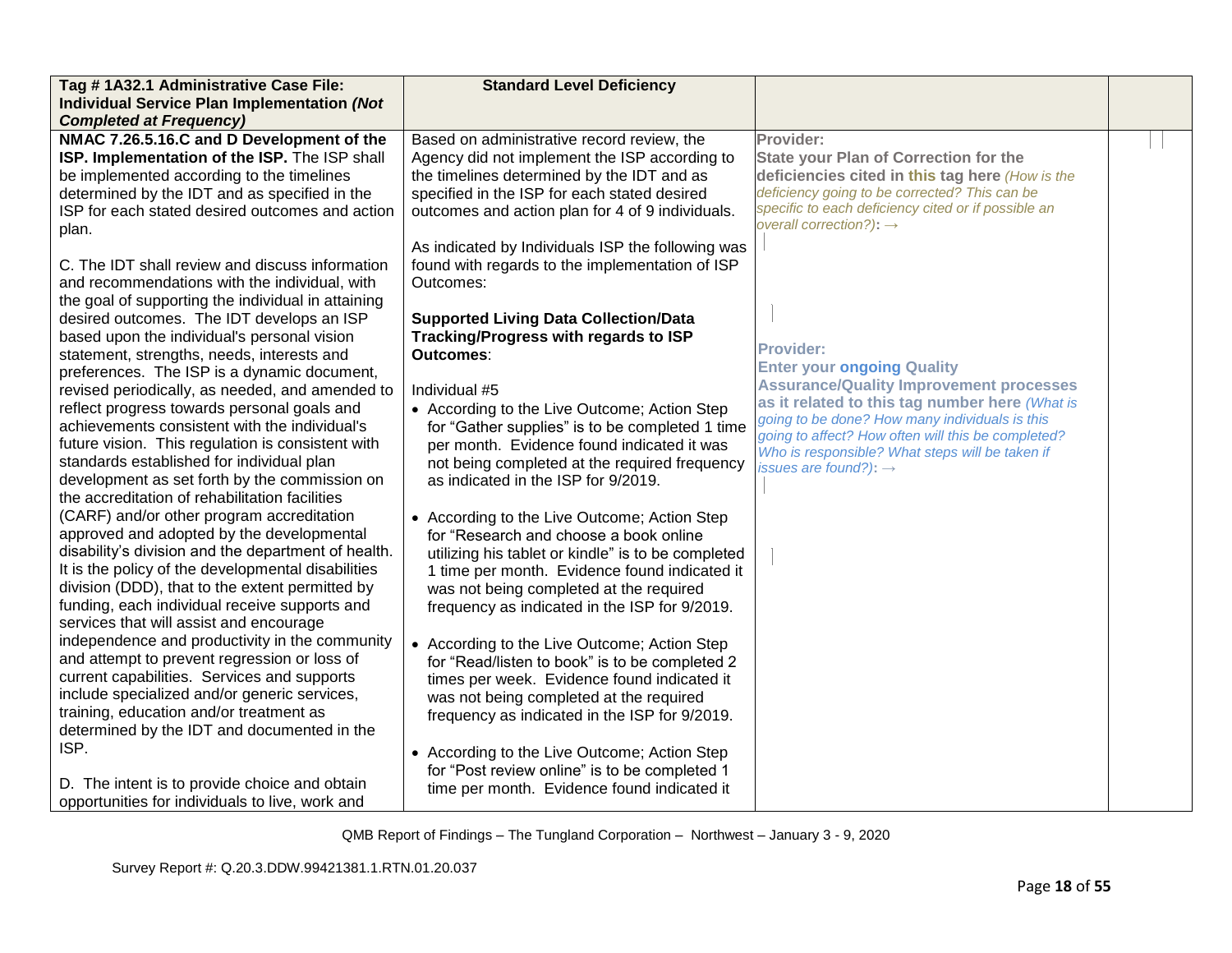| play with full participation in their communities.                                       | was not being completed at the required                                                       |  |
|------------------------------------------------------------------------------------------|-----------------------------------------------------------------------------------------------|--|
| The following principles provide direction and                                           | frequency as indicated in the ISP for 9/2019.                                                 |  |
| purpose in planning for individuals with                                                 |                                                                                               |  |
| developmental disabilities. [05/03/94; 01/15/97;                                         | Individual #6                                                                                 |  |
| Recompiled 10/31/01]                                                                     | • According to the Fun Outcome; Action Step                                                   |  |
|                                                                                          | for "I will attend an activity of my choice,                                                  |  |
| Developmental Disabilities (DD) Waiver Service                                           | especially rock concerts" is to be completed 1                                                |  |
| Standards 2/26/2018; Re-Issue: 12/28/2018; Eff                                           | time per month. Evidence found indicated it                                                   |  |
| 1/1/2019                                                                                 | was not being completed at the required                                                       |  |
| Chapter 6: Individual Service Plan (ISP)                                                 | frequency as indicated in the ISP for 11/2019.                                                |  |
| 6.8 ISP Implementation and Monitoring: All                                               |                                                                                               |  |
| DD Waiver Provider Agencies with a signed                                                | <b>Family Living Data Collection/Data</b>                                                     |  |
| SFOC are required to provide services as                                                 | Tracking/Progress with regards to ISP                                                         |  |
| detailed in the ISP. The ISP must be readily                                             | <b>Outcomes:</b>                                                                              |  |
| accessible to Provider Agencies on the                                                   |                                                                                               |  |
| approved budget. (See Chapter 20: Provider                                               | Individual #4                                                                                 |  |
| Documentation and Client Records.) CMs<br>facilitate and maintain communication with the | • According to the Live Outcome; Action Step                                                  |  |
|                                                                                          | for "Study for written exam and driving exam"                                                 |  |
| person, his/her representative, other IDT<br>members, Provider Agencies, and relevant    | is to be completed 1 time per week. Evidence                                                  |  |
| parties to ensure that the person receives the                                           | found indicated it was not being completed at                                                 |  |
| maximum benefit of his/her services and that                                             | the required frequency as indicated in the ISP                                                |  |
| revisions to the ISP are made as needed. All DD                                          | for 9/2019 - 10/2019.                                                                         |  |
| Waiver Provider Agencies are required to                                                 |                                                                                               |  |
| cooperate with monitoring activities conducted                                           | • According to the Live Outcome; Action Step                                                  |  |
| by the CM and the DOH. Provider Agencies are                                             | for " will practice driving with FLP" is to be                                                |  |
| required to respond to issues at the individual                                          | completed 1 time per week. Evidence found                                                     |  |
| level and agency level as described in Chapter                                           | indicated it was not being completed at the<br>required frequency as indicated in the ISP for |  |
| 16: Qualified Provider Agencies.                                                         | $9/2019 - 10/2019.$                                                                           |  |
| <b>Chapter 20: Provider Documentation and</b>                                            |                                                                                               |  |
| <b>Client Records 20.2 Client Records</b>                                                | Individual #7                                                                                 |  |
| Requirements: All DD Waiver Provider                                                     | • According to the Live Outcome; Action Step                                                  |  |
| Agencies are required to create and maintain                                             | for "I will research holiday/decoration ideas" is                                             |  |
| individual client records. The contents of client                                        | to be completed 1 time per month. Evidence                                                    |  |
| records vary depending on the unique needs of                                            | found indicated it was not being completed at                                                 |  |
| the person receiving services and the resultant                                          | the required frequency as indicated in the ISP                                                |  |
| information produced. The extent of                                                      | for 9/2019 - 11/2019.                                                                         |  |
| documentation required for individual client                                             |                                                                                               |  |
| records per service type depends on the location                                         | <b>Customized Community Supports Data</b>                                                     |  |
| of the file, the type of service being provided,                                         | <b>Collection/Data Tracking/Progress with</b>                                                 |  |
| and the information necessary.                                                           | regards to ISP Outcomes:                                                                      |  |
|                                                                                          |                                                                                               |  |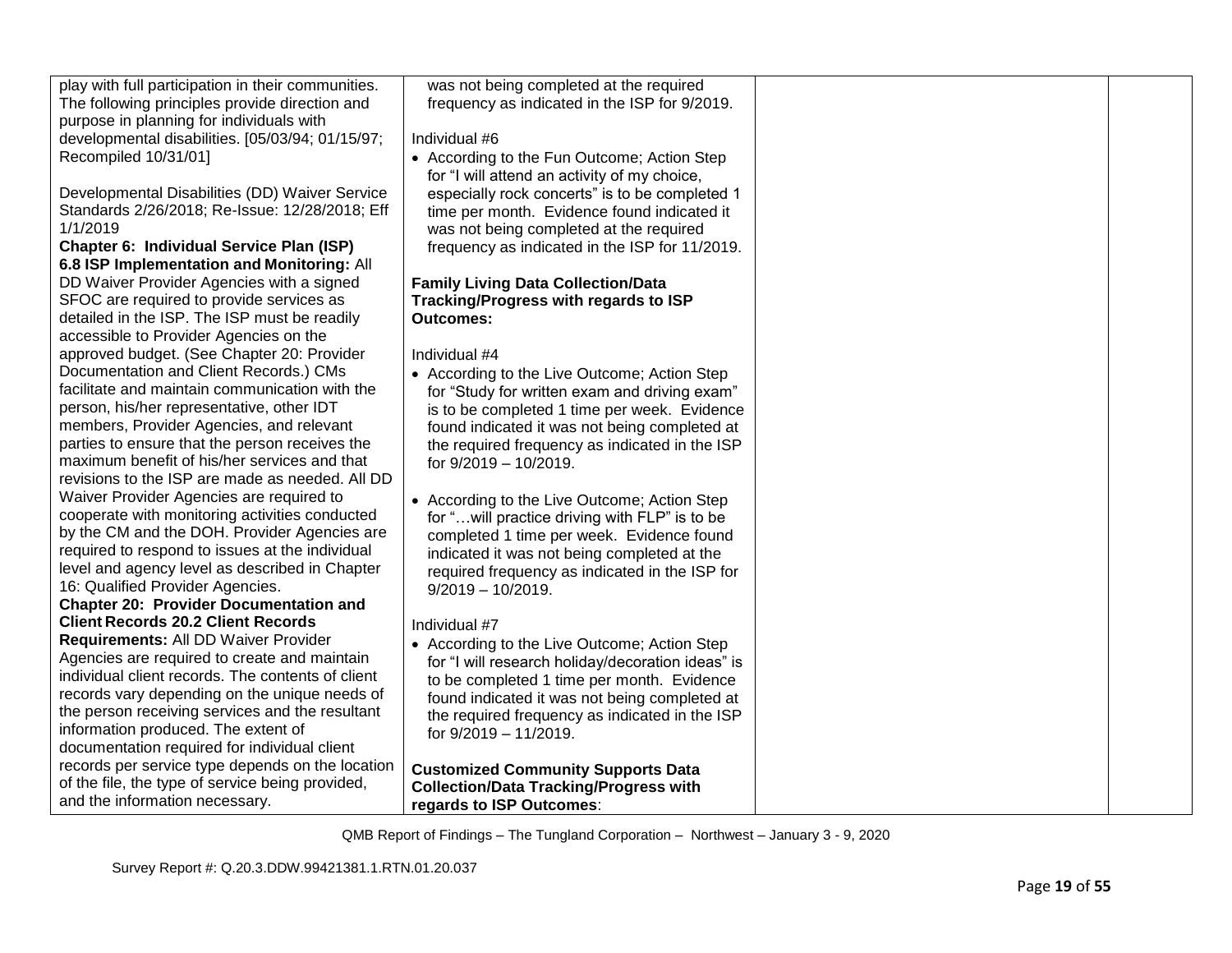DD Waiver Provider Agencies are required to adhere to the following:

8. Client records must contain all documents essential to the service being provided and essential to ensuring the health and safety of the person during the provision of the service.

9. Provider Agencies must have readily accessible records in home and community settings in paper or electronic form. Secure access to electronic records through the Therap web-based system using computers or mobile devices is acceptable.

10. Provider Agencies are responsible for ensuring that all plans created by nurses, RDs, therapists or BSCs are present in all needed settings.

11. Provider Agencies must maintain records of all documents produced by agency personnel or contractors on behalf of each person, including any routine notes or data, annual assessments, semi-annual reports, evidence of training provided/received, progress notes, and any other interactions for which billing is generated.

12. Each Provider Agency is responsible for maintaining the daily or other contact notes documenting the nature and frequency of service delivery, as well as data tracking only for the services provided by their agency. 13. The current Client File Matrix found in Appendix A Client File Matrix details the minimum requirements for records to be stored in agency office files, the delivery site, or with DSP while providing services in the community. 14. All records pertaining to JCMs must be retained permanently and must be made available to DDSD upon request, upon the termination or expiration of a provider agreement, or upon provider withdrawal from services.

Individual #4

- According to the Fun Outcome; Action Step for "Research and choose activity" is to be completed 1 time per week. Evidence found indicated it was not being completed at the required frequency as indicated in the ISP for 9/2019 and 11/2019.
- According to the Fun Outcome; Action Step for "Attend" is to be completed 1 time per week. Evidence found indicated it was not being completed at the required frequency as indicated in the ISP for 9/2019 and 11/2019.

Individual #5

- According to the Fun Outcome; Action Step for "Take photos on tablet and add to photo folder" is to be completed 2 times per month. Evidence found indicated it was not being completed at the required frequency as indicated in the ISP for 9/2019.
- According to the Fun Outcome; Action Step for "Research and choose activity" is to be completed 1 time per month. Evidence found indicated it was not being completed at the required frequency as indicated in the ISP for 10/2019.
- According to the Fun Outcome; Action Step for "Participate in activity" is to be completed 1 time per month. Evidence found indicated it was not being completed at the required frequency as indicated in the ISP for 10/2019.
- According to the Fun Outcome; Action Step for "Review or document reaction" is to be completed 1 time per month. Evidence found indicated it was not being completed at the required frequency as indicated in the ISP for 10/2019.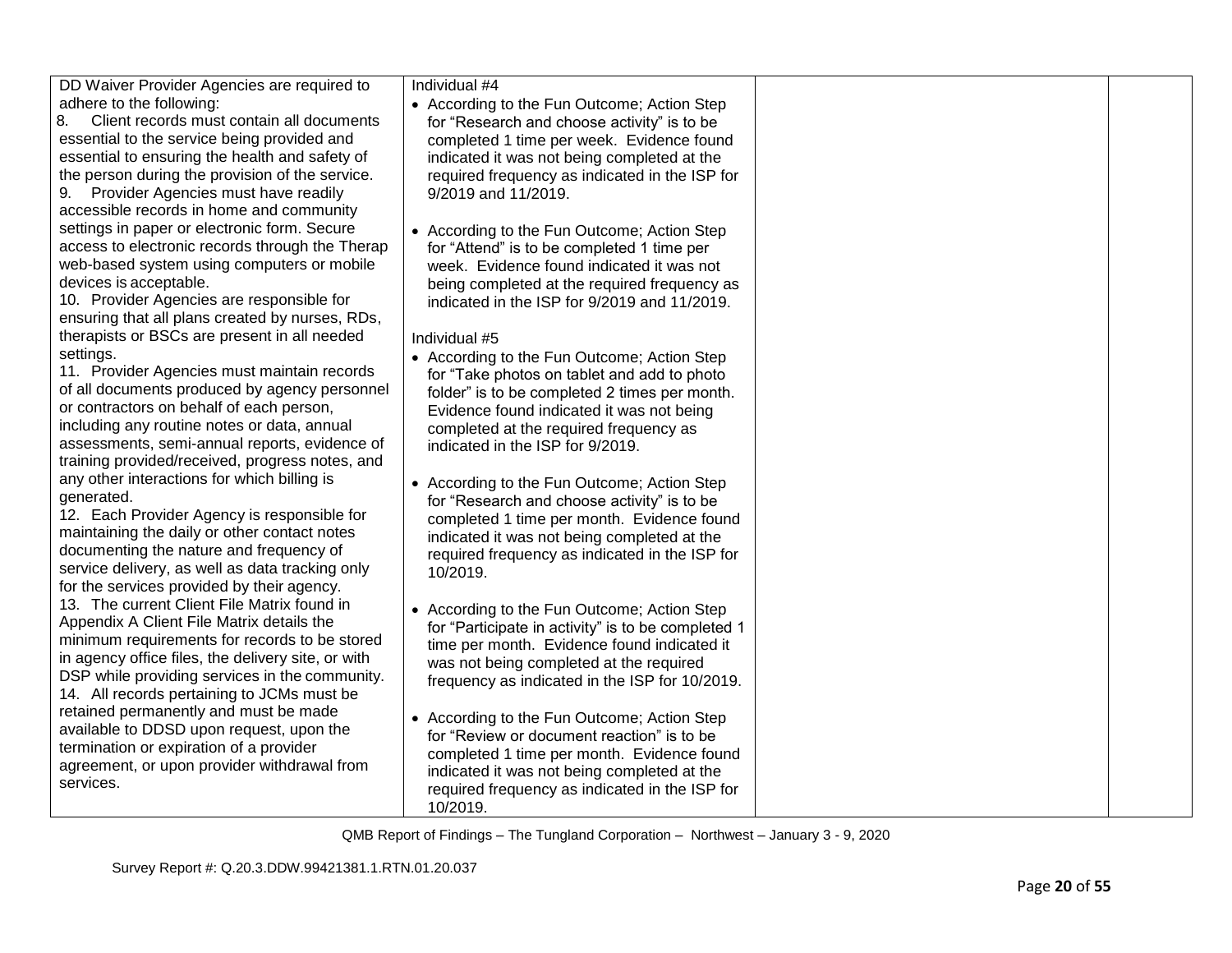| Tag # IS04 Community Life Engagement              | <b>Standard Level Deficiency</b>                   |                                                                                                       |  |
|---------------------------------------------------|----------------------------------------------------|-------------------------------------------------------------------------------------------------------|--|
| Developmental Disabilities (DD) Waiver Service    | Based on record review, the Agency did not         | Provider:                                                                                             |  |
| Standards 2/26/2018; Re-Issue: 12/28/2018; Eff    | have evidence of their implementation of a         | <b>State your Plan of Correction for the</b>                                                          |  |
| 1/1/2019                                          | meaningful day in daily schedules / individual     | deficiencies cited in this tag here (How is the                                                       |  |
| <b>Chapter 11: Community Inclusion</b>            | calendar and progress notes for 1 of 9             | deficiency going to be corrected? This can be                                                         |  |
| 11.1 General Scope and Intent of Services:        | Individuals.                                       | specific to each deficiency cited or if possible an                                                   |  |
| Community Inclusion (CI) is the umbrella term     |                                                    | overall correction?): $\rightarrow$                                                                   |  |
| used to describe services in this chapter. In     | Review of the individual case files found there is |                                                                                                       |  |
| general, CI refers to opportunities for people    | no individualized schedule that can be modified    |                                                                                                       |  |
| with I/DD to access and participate in activities | easily based on the individual needs,              |                                                                                                       |  |
| and functions of community life. The DD waiver    | preferences and circumstances and that outline     |                                                                                                       |  |
| program offers Customized Community               | planned activities per day, week and month         |                                                                                                       |  |
| Supports (CCS), which refers to non-work          | including date, time, location and cost of the     |                                                                                                       |  |
| activities and Community Integrated               | activity:                                          | <b>Provider:</b>                                                                                      |  |
| Employment (CIE) which refers to paid work        |                                                    | <b>Enter your ongoing Quality</b>                                                                     |  |
| experiences or activities to obtain paid work.    | <b>Calendar / Daily Calendar:</b>                  | <b>Assurance/Quality Improvement processes</b>                                                        |  |
| CCS and CIE services are mandated to be           | • Not found $(#4)$                                 | as it related to this tag number here (What is                                                        |  |
| provided in the community to the fullest extent   |                                                    | going to be done? How many individuals is this                                                        |  |
| possible.                                         |                                                    | going to affect? How often will this be completed?<br>Who is responsible? What steps will be taken if |  |
|                                                   |                                                    | issues are found?): $\rightarrow$                                                                     |  |
| 11.3 Implementation of a Meaningful Day:          |                                                    |                                                                                                       |  |
| The objective of implementing a Meaningful Day    |                                                    |                                                                                                       |  |
| is to plan and provide supports to implement the  |                                                    |                                                                                                       |  |
| person's definition of his/her own meaningful     |                                                    |                                                                                                       |  |
| day, contained in the ISP. Implementation         |                                                    |                                                                                                       |  |
| activities of the person's meaningful day are     |                                                    |                                                                                                       |  |
| documented in daily schedules and progress        |                                                    |                                                                                                       |  |
| notes.                                            |                                                    |                                                                                                       |  |
| 1. Meaningful Day includes:                       |                                                    |                                                                                                       |  |
| purposeful and meaningful work;<br>а.             |                                                    |                                                                                                       |  |
| b. substantial and sustained opportunity for      |                                                    |                                                                                                       |  |
| optimal health;                                   |                                                    |                                                                                                       |  |
| self-empowerment;<br>c.                           |                                                    |                                                                                                       |  |
| personalized relationships;<br>d.                 |                                                    |                                                                                                       |  |
| e. skill development and/or maintenance;          |                                                    |                                                                                                       |  |
| and                                               |                                                    |                                                                                                       |  |
| social, educational, and community                |                                                    |                                                                                                       |  |
| inclusion activities that are directly            |                                                    |                                                                                                       |  |
| linked to the vision, Desired Outcomes            |                                                    |                                                                                                       |  |
| and Action Plans stated in the person's           |                                                    |                                                                                                       |  |
| ISP.                                              |                                                    |                                                                                                       |  |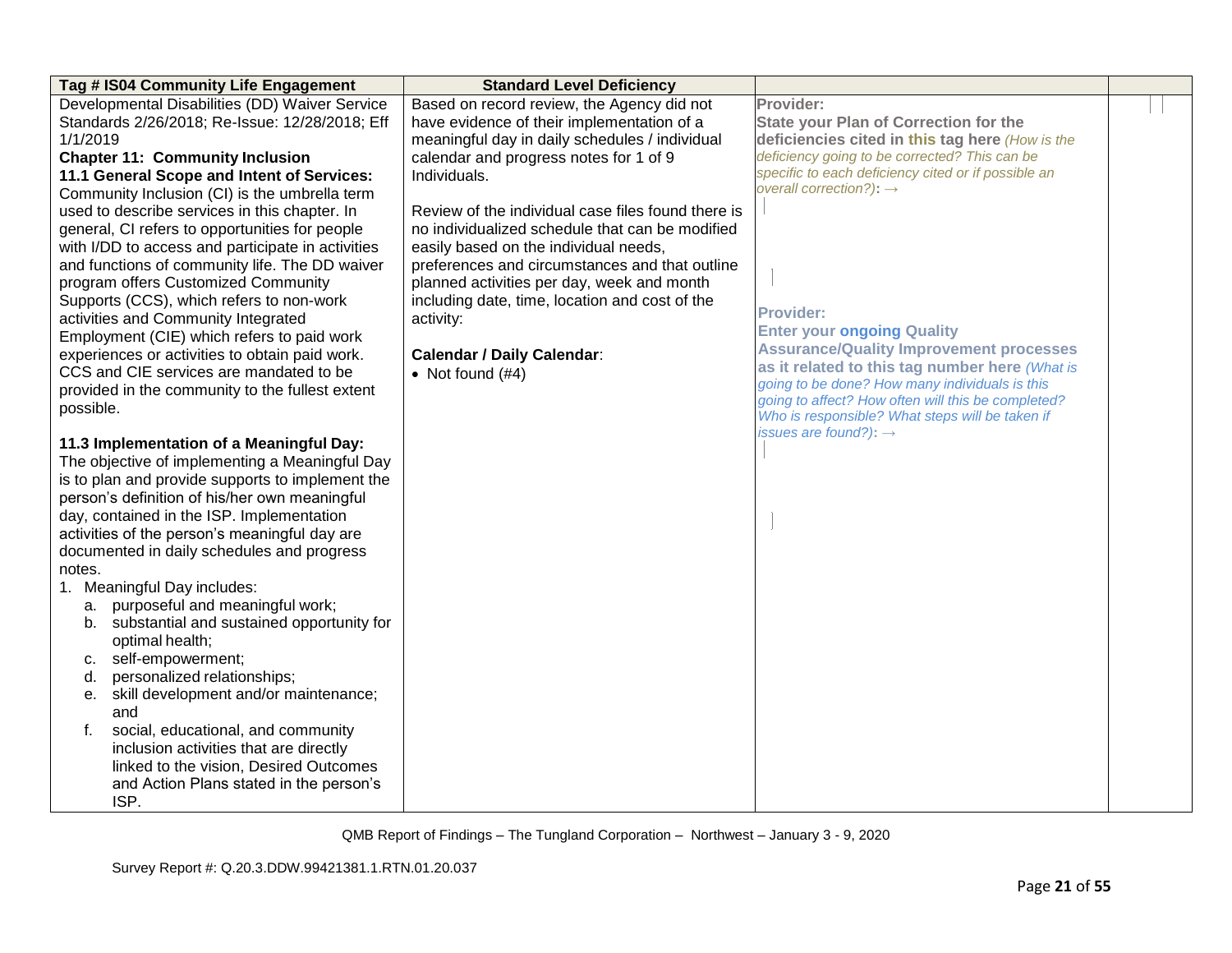| 2. Community Life Engagement (CLE) is also         |  |  |
|----------------------------------------------------|--|--|
| sometimes used to refer to "Meaningful Day" or     |  |  |
| "Adult Habilitation" activities. CLE refers to     |  |  |
| supporting people in their communities, in non-    |  |  |
| work activities. Examples of CLE activities may    |  |  |
| include participating in clubs, classes, or        |  |  |
| recreational activities in the community; learning |  |  |
| new skills to become more independent;             |  |  |
| volunteering; or retirement activities. Meaningful |  |  |
| Day activities should be developed with the four   |  |  |
| guideposts of CLE in mind <sup>1</sup> . The four  |  |  |
|                                                    |  |  |
| guideposts of CLE are:                             |  |  |
| a. individualized supports for each person;        |  |  |
| promotion of community membership<br>b.            |  |  |
| and contribution;                                  |  |  |
| c. use of human and social capital to              |  |  |
| decrease dependence on paid supports;              |  |  |
| and                                                |  |  |
| d. provision of supports that are outcome-         |  |  |
| oriented and regularly monitored.                  |  |  |
| 3. The term "day" does not mean activities         |  |  |
| between 9:00 a.m. to 5:00 p.m. on weekdays.        |  |  |
| 4. Community Inclusion is not limited to           |  |  |
| specific hours or days of the week. These          |  |  |
| services may not be used to supplant the           |  |  |
| responsibility of the Living Supports Provider     |  |  |
| Agency for a person who receives both services.    |  |  |
|                                                    |  |  |
|                                                    |  |  |
|                                                    |  |  |
|                                                    |  |  |
|                                                    |  |  |
|                                                    |  |  |
|                                                    |  |  |
|                                                    |  |  |
|                                                    |  |  |
|                                                    |  |  |
|                                                    |  |  |
|                                                    |  |  |
|                                                    |  |  |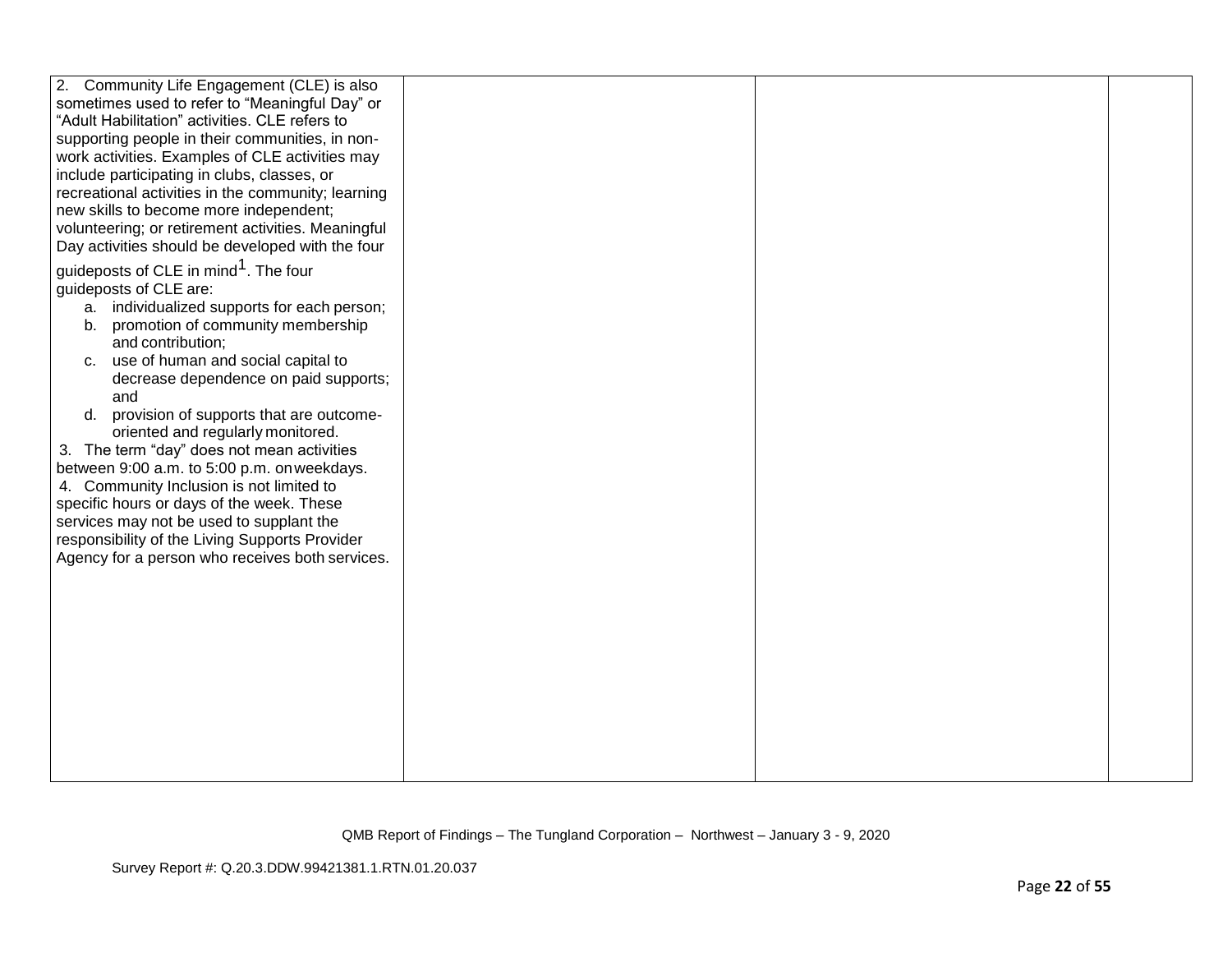| Tag #1A38 Living Care Arrangement /               | <b>Standard Level Deficiency</b>                  |                                                                                                  |  |
|---------------------------------------------------|---------------------------------------------------|--------------------------------------------------------------------------------------------------|--|
| <b>Community Inclusion Reporting</b>              |                                                   |                                                                                                  |  |
| <b>Requirements</b>                               |                                                   |                                                                                                  |  |
| 7.26.5.17 DEVELOPMENT OF THE                      | Based on record review, the Agency did not        | Provider:                                                                                        |  |
| <b>INDIVIDUAL SERVICE PLAN (ISP) -</b>            | complete written status reports as required for 4 | <b>State your Plan of Correction for the</b>                                                     |  |
| <b>DISSEMINATION OF THE ISP,</b>                  | of 9 individuals receiving Living Care            | deficiencies cited in this tag here (How is the                                                  |  |
| <b>DOCUMENTATION AND COMPLIANCE:</b>              | Arrangements and Community Inclusion.             | deficiency going to be corrected? This can be                                                    |  |
| C. Objective quantifiable data reporting progress |                                                   | specific to each deficiency cited or if possible an                                              |  |
| or lack of progress towards stated outcomes,      | <b>Nursing Semi-Annual:</b>                       | overall correction?): $\rightarrow$                                                              |  |
| and action plans shall be maintained in the       | • Individual #1 - Report not completed 14 days    |                                                                                                  |  |
| individual's records at each provider agency      | prior to the Annual ISP meeting. (Term of ISP     |                                                                                                  |  |
| implementing the ISP. Provider agencies shall     | 4/27/2018 - 4/26/2019. Semi-Annual Report         |                                                                                                  |  |
| use this data to evaluate the effectiveness of    | 10/27/2018 - 4/26/2019; Date Completed:           |                                                                                                  |  |
| services provided. Provider agencies shall        | 4/29/2019; ISP meeting held on 1/16/2019).        |                                                                                                  |  |
| submit to the case manager data reports and       |                                                   |                                                                                                  |  |
| individual progress summaries quarterly, or       | • Individual #5 - Report not completed 14 days    | <b>Provider:</b>                                                                                 |  |
| more frequently, as decided by the IDT.           | prior to the Annual ISP meeting. (Term of ISP     | <b>Enter your ongoing Quality</b>                                                                |  |
| These reports shall be included in the            | 9/22/2018 - 9/21/2019. Semi-Annual Report         | <b>Assurance/Quality Improvement processes</b>                                                   |  |
| individual's case management record and used      | 3/22/2019 - 9/21/2019; Date Completed:            | as it related to this tag number here (What is<br>going to be done? How many individuals is this |  |
| by the team to determine the ongoing              | 9/23/2019; ISP meeting held on 6/17/2019).        | going to affect? How often will this be completed?                                               |  |
| effectiveness of the supports and services being  |                                                   | Who is responsible? What steps will be taken if                                                  |  |
| provided. Determination of effectiveness shall    | • Individual #6 - Report not completed 14 days    | issues are found?): $\rightarrow$                                                                |  |
| result in timely modification of supports and     | prior to the Annual ISP meeting. (Term of ISP     |                                                                                                  |  |
| services as needed.                               | 10/1/2018 - 9/30/2019. Semi-Annual Report         |                                                                                                  |  |
|                                                   | 4/1/2019 - 9/30/2019; Date Completed:             |                                                                                                  |  |
| Developmental Disabilities (DD) Waiver Service    | 10/4/2019; ISP meeting held on 7/16/2019).        |                                                                                                  |  |
| Standards 2/26/2018; Re-Issue: 12/28/2018; Eff    |                                                   |                                                                                                  |  |
| 1/1/2019                                          | • Individual #9 - Report not completed 14 days    |                                                                                                  |  |
| <b>Chapter 20: Provider Documentation and</b>     | prior to the Annual ISP meeting. (Term of ISP     |                                                                                                  |  |
| <b>Client Records 20.2 Client Records</b>         | 7/6/2018 - 7/5/2019. Semi-Annual Report           |                                                                                                  |  |
| Requirements: All DD Waiver Provider              | 1/6/2019 - 7/5/2019; Date Completed:              |                                                                                                  |  |
| Agencies are required to create and maintain      | 7/9/2019; ISP meeting held on 4/3/2019).          |                                                                                                  |  |
| individual client records. The contents of client |                                                   |                                                                                                  |  |
| records vary depending on the unique needs of     |                                                   |                                                                                                  |  |
| the person receiving services and the resultant   |                                                   |                                                                                                  |  |
| information produced. The extent of               |                                                   |                                                                                                  |  |
| documentation required for individual client      |                                                   |                                                                                                  |  |
| records per service type depends on the location  |                                                   |                                                                                                  |  |
| of the file, the type of service being provided,  |                                                   |                                                                                                  |  |
| and the information necessary.                    |                                                   |                                                                                                  |  |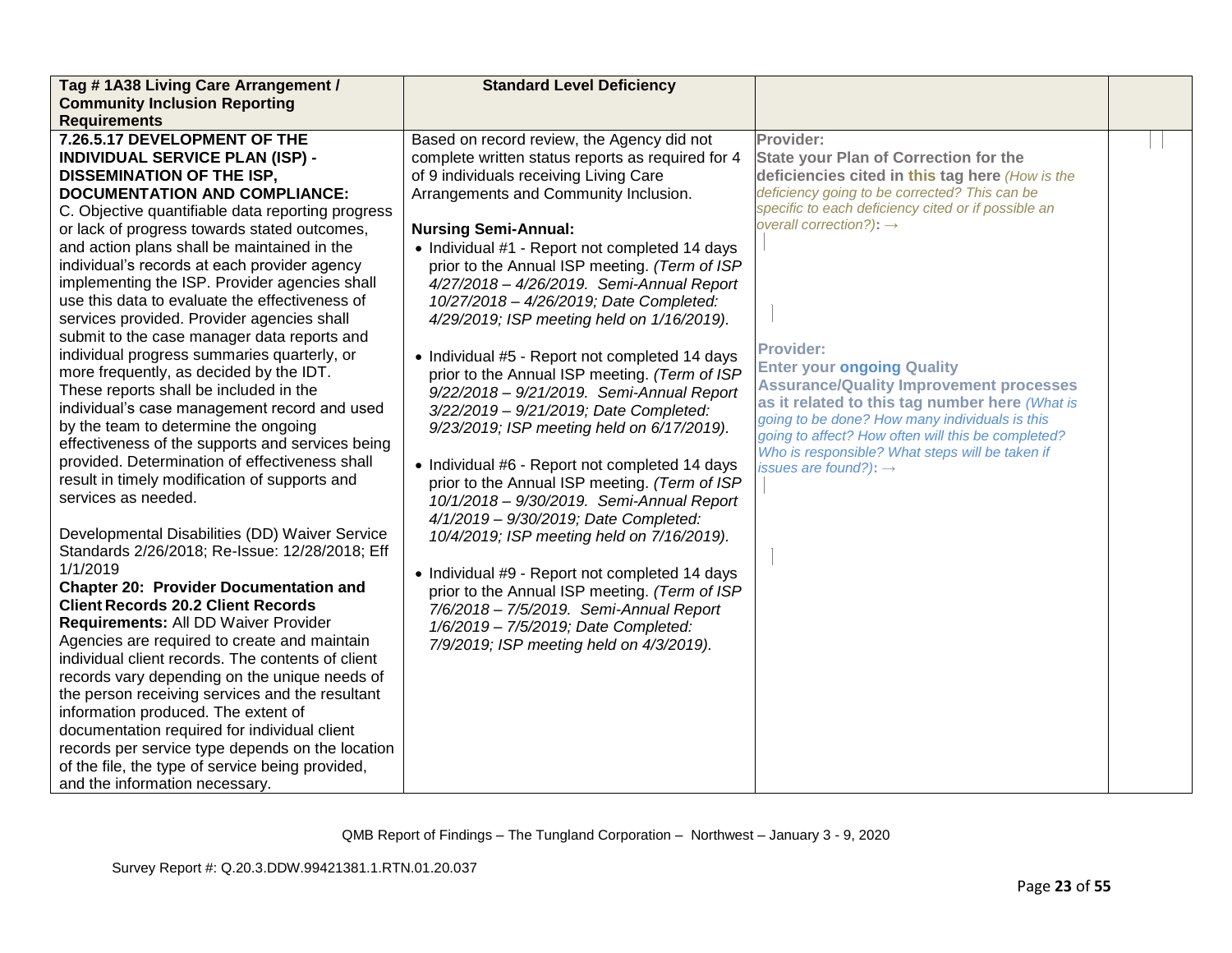| DD Waiver Provider Agencies are required to         |  |  |
|-----------------------------------------------------|--|--|
| adhere to the following:                            |  |  |
| Client records must contain all documents           |  |  |
| essential to the service being provided and         |  |  |
| essential to ensuring the health and safety of the  |  |  |
| person during the provision of the service.         |  |  |
| Provider Agencies must have readily<br>2.           |  |  |
| accessible records in home and community            |  |  |
| settings in paper or electronic form. Secure        |  |  |
| access to electronic records through the Therap     |  |  |
| web-based system using computers or mobile          |  |  |
| devices is acceptable.                              |  |  |
| 3. Provider Agencies are responsible for            |  |  |
| ensuring that all plans created by nurses, RDs,     |  |  |
| therapists or BSCs are present in all needed        |  |  |
| settings.                                           |  |  |
| 4. Provider Agencies must maintain records of       |  |  |
| all documents produced by agency personnel or       |  |  |
| contractors on behalf of each person, including     |  |  |
| any routine notes or data, annual assessments,      |  |  |
| semi-annual reports, evidence of training           |  |  |
| provided/received, progress notes, and any          |  |  |
| other interactions for which billing is generated.  |  |  |
| 5. Each Provider Agency is responsible for          |  |  |
| maintaining the daily or other contact notes        |  |  |
| documenting the nature and frequency of             |  |  |
| service delivery, as well as data tracking only for |  |  |
| the services provided by their agency.              |  |  |
| 6. The current Client File Matrix found in          |  |  |
| Appendix A Client File Matrix details the           |  |  |
| minimum requirements for records to be stored       |  |  |
| in agency office files, the delivery site, or with  |  |  |
| DSP while providing services in the community.      |  |  |
| 7. All records pertaining to JCMs must be           |  |  |
| retained permanently and must be made               |  |  |
| available to DDSD upon request, upon the            |  |  |
| termination or expiration of a provider             |  |  |
| agreement, or upon provider withdrawal from         |  |  |
| services.                                           |  |  |
|                                                     |  |  |
|                                                     |  |  |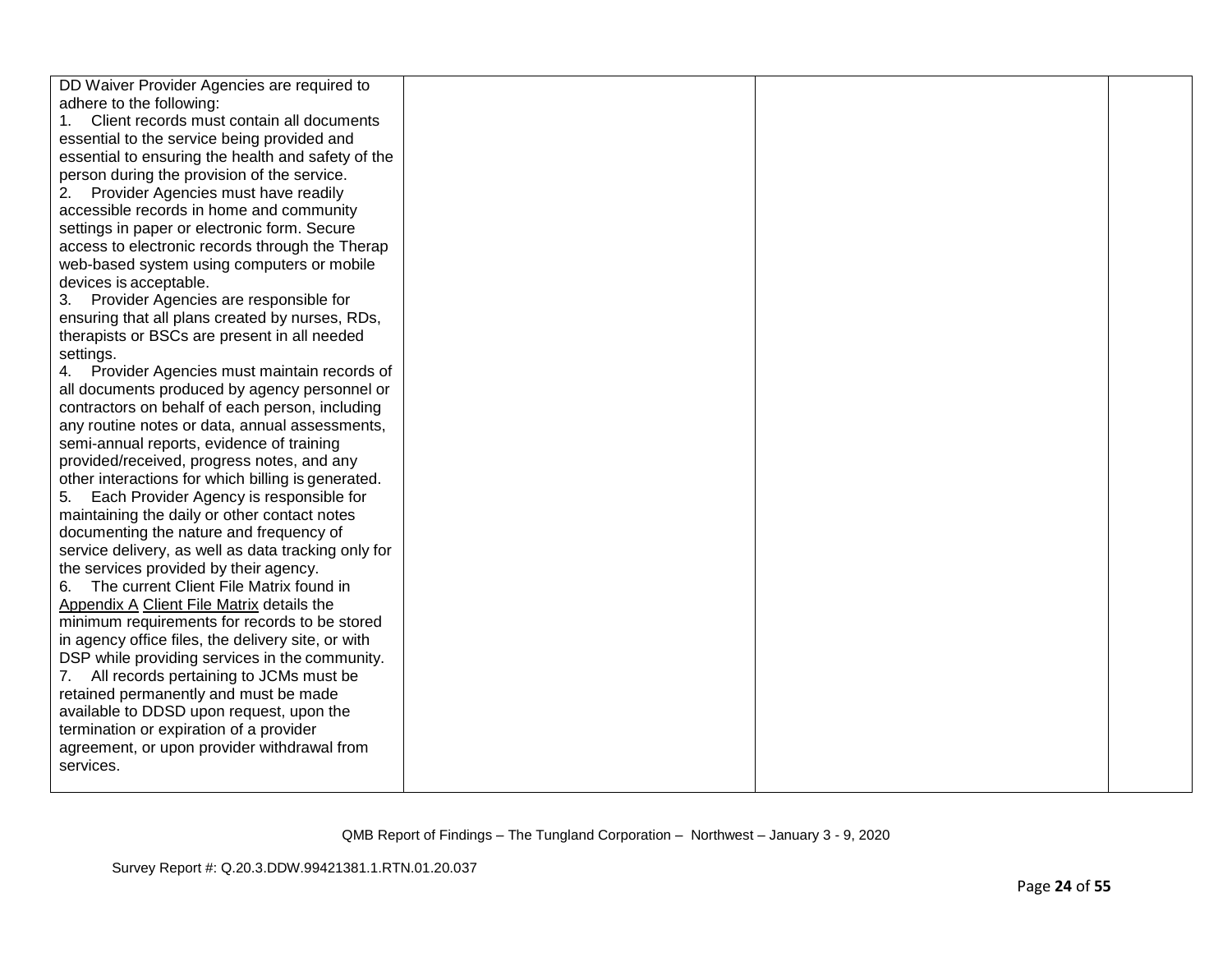| <b>Chapter 19: Provider Reporting</b>              |  |  |
|----------------------------------------------------|--|--|
| <b>Requirements 19.5 Semi-Annual Reporting:</b>    |  |  |
| The semi-annual report provides status updates     |  |  |
| to life circumstances, health, and progress        |  |  |
| toward ISP goals and/or goals related to           |  |  |
| professional and clinical services provided        |  |  |
| through the DD Waiver. This report is submitted    |  |  |
| to the CM for review and may guide actions         |  |  |
| taken by the person's IDT if necessary. Semi-      |  |  |
| annual reports may be requested by DDSD for        |  |  |
| QA activities.                                     |  |  |
| Semi-annual reports are required as follows:       |  |  |
| 1. DD Waiver Provider Agencies, except AT,         |  |  |
| EMSP, Supplemental Dental, PRSC, SSE and           |  |  |
| Crisis Supports, must complete semi-annual         |  |  |
| reports.                                           |  |  |
| 2. A Respite Provider Agency must submit a         |  |  |
| semi-annual progress report to the CM that         |  |  |
| describes progress on the Action Plan(s) and       |  |  |
| Desired Outcome(s) when Respite is the only        |  |  |
| service included in the ISP other than Case        |  |  |
| Management, for an adult age 21 or older.          |  |  |
| 3. The first semi-annual report will cover the     |  |  |
| time from the start of the person's ISP year until |  |  |
| the end of the subsequent six-month period (180)   |  |  |
| calendar days) and is due ten calendar days        |  |  |
| after the period ends (190 calendar days).         |  |  |
| 4. The second semi-annual report is                |  |  |
| integrated into the annual report or professional  |  |  |
| assessment/annual re-evaluation when               |  |  |
| applicable and is due 14 calendar days prior to    |  |  |
| the annual ISP meeting.                            |  |  |
| Semi-annual reports must contain at a<br>5.        |  |  |
| minimum written documentation of:                  |  |  |
| a. the name of the person and date on              |  |  |
| each page;                                         |  |  |
| b. the timeframe that the report covers;           |  |  |
| c. timely completion of relevant activities        |  |  |
| from ISP Action Plans or clinical service          |  |  |
| goals during timeframe the report is               |  |  |
| covering;                                          |  |  |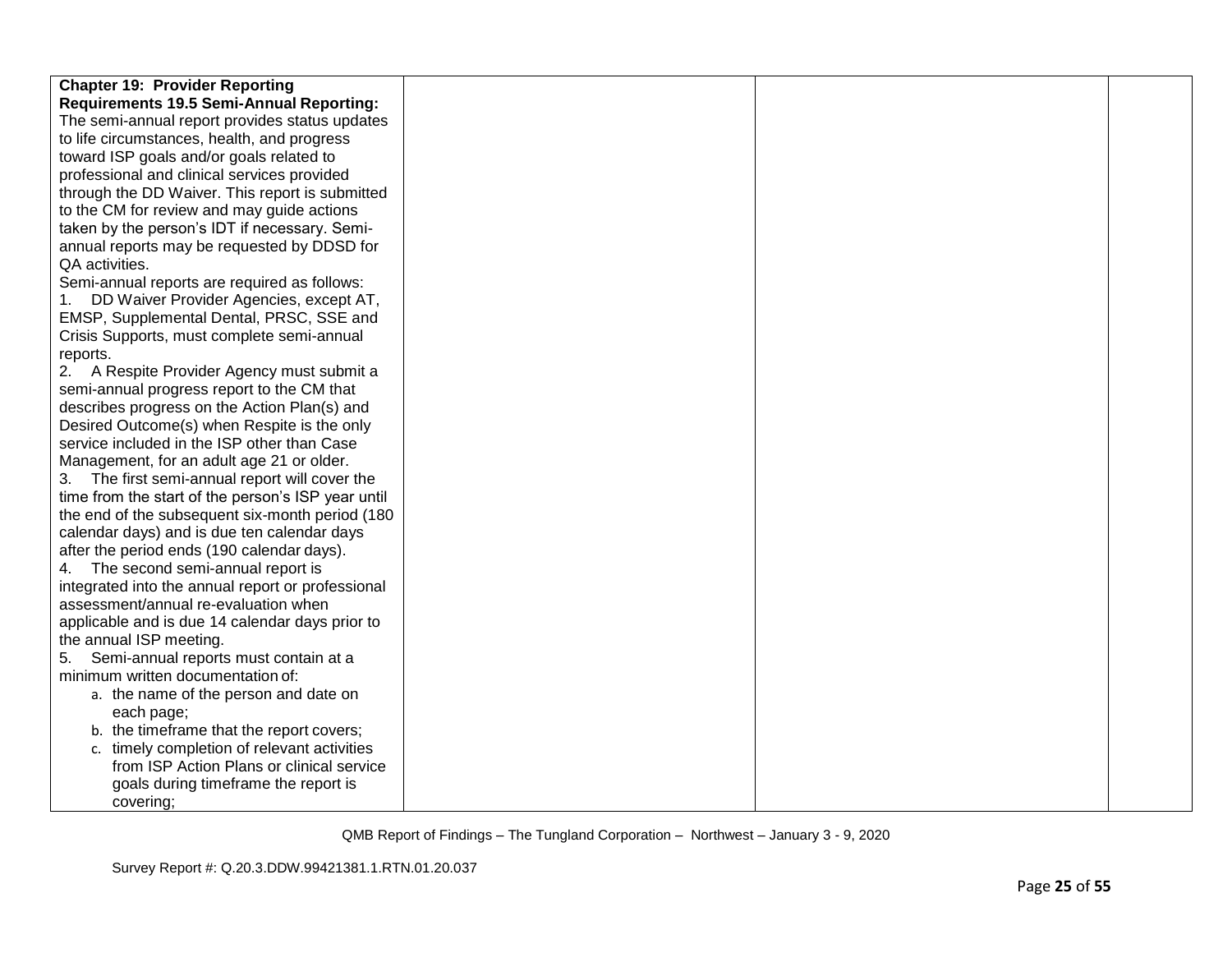| d. a description of progress towards                                                   |  |  |
|----------------------------------------------------------------------------------------|--|--|
| Desired Outcomes in the ISP related to                                                 |  |  |
| the service provided;<br>e. a description of progress toward any                       |  |  |
| service specific or treatment goals when                                               |  |  |
| applicable (e.g. health related goals for                                              |  |  |
| nursing);                                                                              |  |  |
| f. significant changes in routine or staffing                                          |  |  |
| if applicable;<br>g. unusual or significant life events,                               |  |  |
| including significant change of health or                                              |  |  |
| behavioral health condition;                                                           |  |  |
| h. the signature of the agency staff                                                   |  |  |
| responsible for preparing the report; and<br>i. any other required elements by service |  |  |
| type that are detailed in these standards.                                             |  |  |
|                                                                                        |  |  |
|                                                                                        |  |  |
|                                                                                        |  |  |
|                                                                                        |  |  |
|                                                                                        |  |  |
|                                                                                        |  |  |
|                                                                                        |  |  |
|                                                                                        |  |  |
|                                                                                        |  |  |
|                                                                                        |  |  |
|                                                                                        |  |  |
|                                                                                        |  |  |
|                                                                                        |  |  |
|                                                                                        |  |  |
|                                                                                        |  |  |
|                                                                                        |  |  |
|                                                                                        |  |  |
|                                                                                        |  |  |
|                                                                                        |  |  |
|                                                                                        |  |  |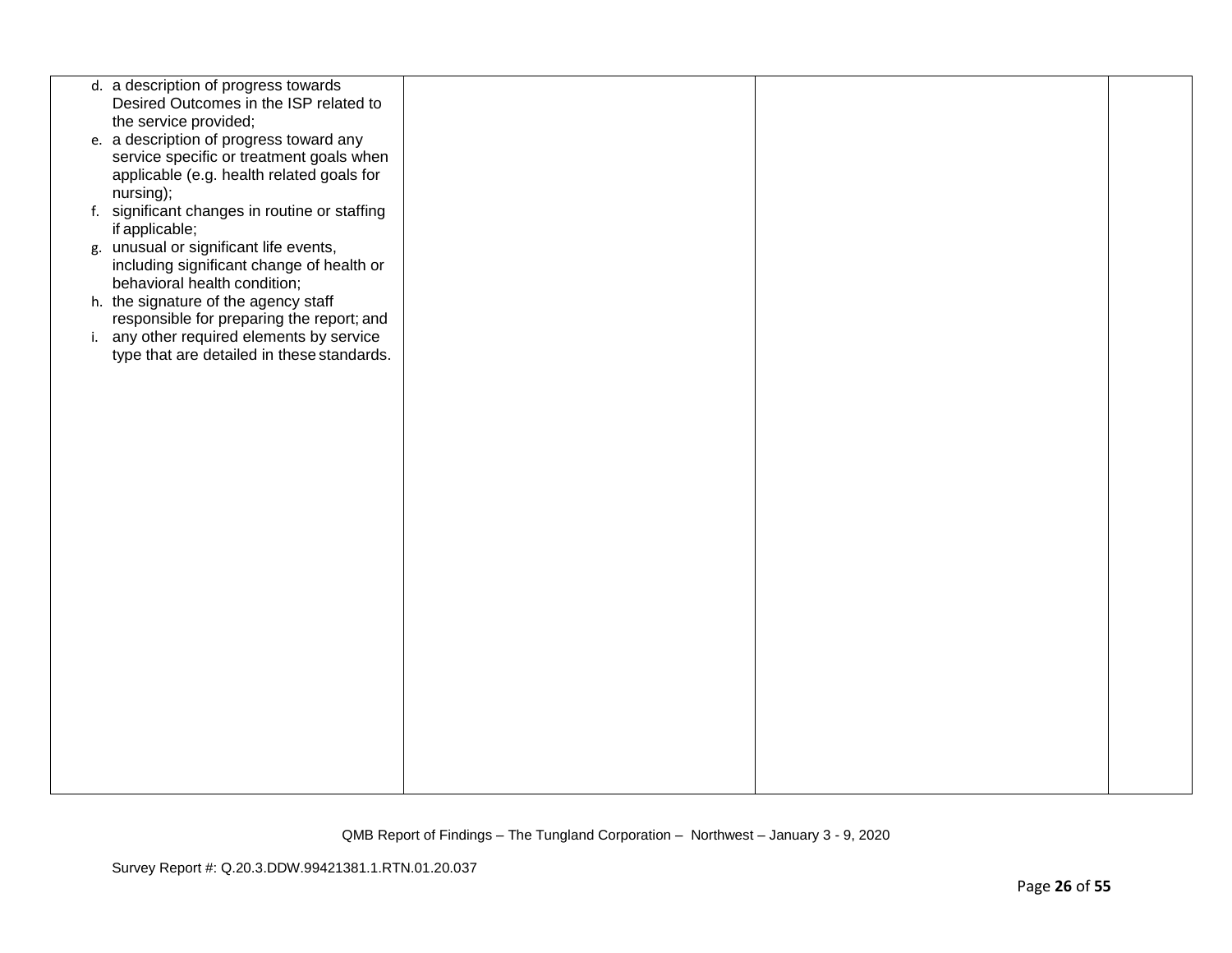| Tag # IS12 Person Centered Assessment             | <b>Standard Level Deficiency</b>                  |                                                                                      |  |
|---------------------------------------------------|---------------------------------------------------|--------------------------------------------------------------------------------------|--|
| (Community Inclusion) (Modified by IRF)           |                                                   |                                                                                      |  |
| Developmental Disabilities (DD) Waiver Service    | Based on record review, the Agency did not        | Provider:                                                                            |  |
| Standards 2/26/2018; Re-Issue: 12/28/2018; Eff    | maintain a confidential case file for Individuals | <b>State your Plan of Correction for the</b>                                         |  |
| 1/1/2019                                          | receiving Inclusion Services for 1 of 9           | deficiencies cited in this tag here (How is the                                      |  |
| <b>Chapter 11: Community Inclusion:</b>           | individuals.                                      | deficiency going to be corrected? This can be                                        |  |
| 11.1 General Scope and Intent of Services:        |                                                   | specific to each deficiency cited or if possible an                                  |  |
| Community Inclusion (CI) is the umbrella term     | Review of the Agency individual case files        | overall correction?): $\rightarrow$                                                  |  |
| used to describe services in this chapter. In     | revealed the following items were not found,      |                                                                                      |  |
| general, CI refers to opportunities for people    | incomplete, and/or not current:                   |                                                                                      |  |
| with I/DD to access and participate in activities |                                                   |                                                                                      |  |
| and functions of community life. The DD waiver    | • Annual Review - Person Centered                 |                                                                                      |  |
| program offers Customized Community               | Assessment (Individual #4 4)                      |                                                                                      |  |
| Supports (CCS), which refers to non-work          |                                                   |                                                                                      |  |
| activities and Community Integrated               | (Note: #1 removed and #4 added by IRF on          | <b>Provider:</b>                                                                     |  |
| Employment (CIE) which refers to paid work        | 3/31/2020).                                       | <b>Enter your ongoing Quality</b>                                                    |  |
| experiences or activities to obtain paid work.    |                                                   | <b>Assurance/Quality Improvement processes</b>                                       |  |
| CCS and CIE services are mandated to be           |                                                   | as it related to this tag number here (What is                                       |  |
| provided in the community to the fullest extent   |                                                   | going to be done? How many individuals is this                                       |  |
| possible.                                         |                                                   | going to affect? How often will this be completed?                                   |  |
|                                                   |                                                   | Who is responsible? What steps will be taken if<br>issues are found?): $\rightarrow$ |  |
| 11.4 Person Centered Assessments (PCA)            |                                                   |                                                                                      |  |
| and Career Development Plans: Agencies            |                                                   |                                                                                      |  |
| who are providing CCS and/or CIE to people        |                                                   |                                                                                      |  |
| with I/DD are required to complete a person-      |                                                   |                                                                                      |  |
| centered assessment. A person-centered            |                                                   |                                                                                      |  |
| assessment (PCA) is an instrument used to         |                                                   |                                                                                      |  |
| identify individual needs and strengths to be     |                                                   |                                                                                      |  |
| addressed in the person's ISP. A PCA is a PCP     |                                                   |                                                                                      |  |
| tool that is intended to be used for the service  |                                                   |                                                                                      |  |
| agency to get to know the person whom they are    |                                                   |                                                                                      |  |
| supporting. It should be used to guide services   |                                                   |                                                                                      |  |
| for the person. A career development plan,        |                                                   |                                                                                      |  |
| developed by the CIE Provider Agency, must be     |                                                   |                                                                                      |  |
| in place for job seekers or those already working |                                                   |                                                                                      |  |
| to outline the tasks needed to obtain, maintain,  |                                                   |                                                                                      |  |
| or seek advanced opportunities in employment.     |                                                   |                                                                                      |  |
| For those who are employed, the career            |                                                   |                                                                                      |  |
| development plan addresses topics such as a       |                                                   |                                                                                      |  |
| plan to fade paid supports from the worksite or   |                                                   |                                                                                      |  |
| strategies to improve opportunities for career    |                                                   |                                                                                      |  |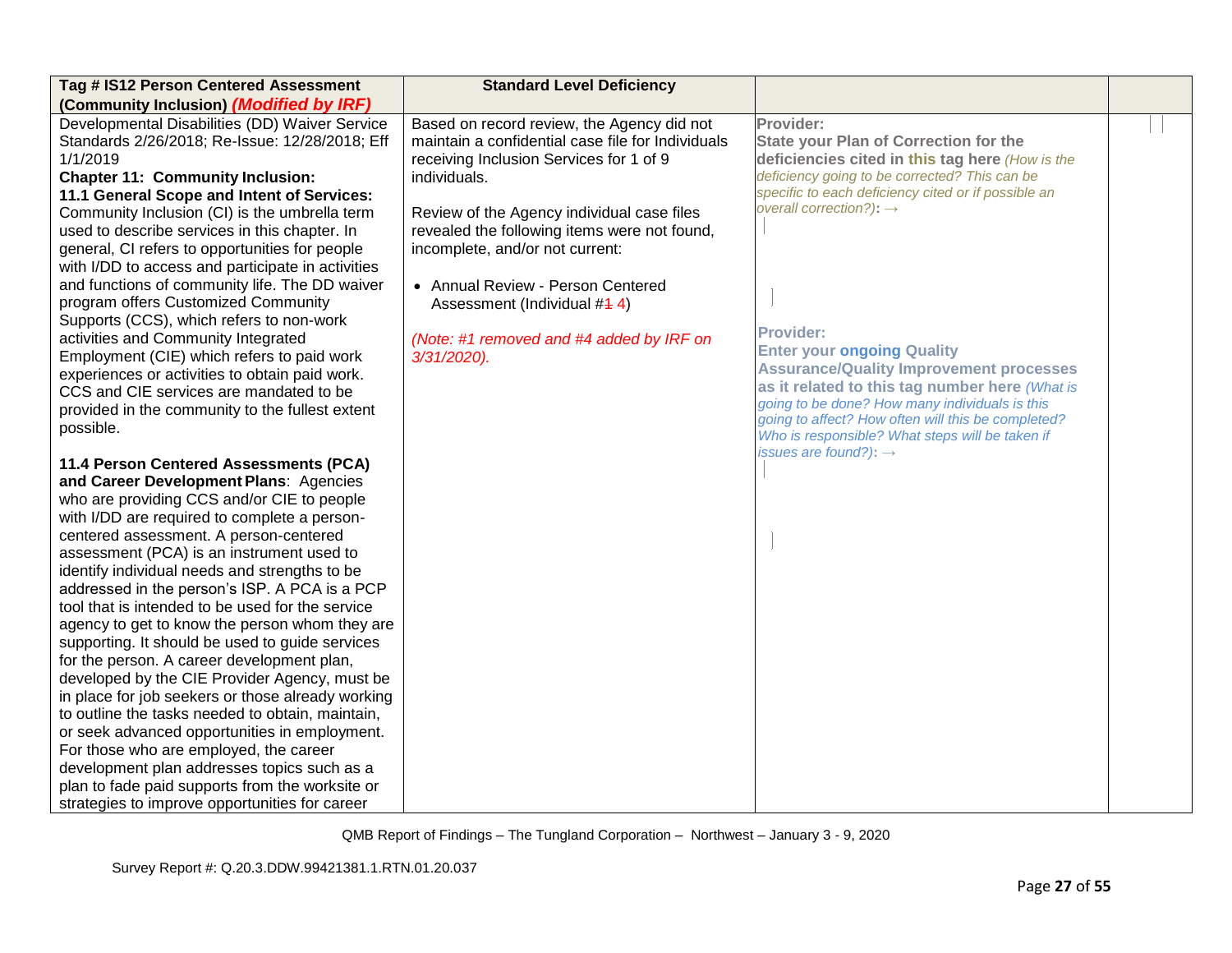| advancement. CCS and CIE Provider Agencies     |  |  |
|------------------------------------------------|--|--|
| must adhere to the following requirements      |  |  |
| related to a PCA and Career Development Plan:  |  |  |
| 5.<br>A person-centered assessment should      |  |  |
| contain, at a minimum:                         |  |  |
| a. information about the person's              |  |  |
| background and status;                         |  |  |
| b. the person's strengths and interests;       |  |  |
| conditions for success to integrate<br>C.      |  |  |
| into the community, including                  |  |  |
| conditions for job success (for those          |  |  |
| who are working or wish to work);              |  |  |
| and                                            |  |  |
| d. support needs for the individual.           |  |  |
| The agency must have documented<br>6.          |  |  |
| evidence that the person, guardian, and        |  |  |
| family as applicable were involved in the      |  |  |
| person-centered assessment.                    |  |  |
| 7. Timelines for completion: The initial PCA   |  |  |
| must be completed within the first 90 calendar |  |  |
| days of the person receiving services.         |  |  |
| Thereafter, the Provider Agency must ensure    |  |  |
| that the PCA is reviewed and updated           |  |  |
| annually. An entirely new PCA must be          |  |  |
| completed every five years. If there is a      |  |  |
| significant change in a person's circumstance, |  |  |
| a new PCA may be required because the          |  |  |
| information in the PCA may no longer be        |  |  |
| relevant. A significant change may include but |  |  |
| is not limited to losing a job, changing a     |  |  |
| residence or provider, and/or moving to a new  |  |  |
| region of the state.                           |  |  |
| 8. If a person is receiving more than one      |  |  |
| type of service from the same provider, one    |  |  |
| PCA with information about each service is     |  |  |
| acceptable.                                    |  |  |
| 9. Changes to an updated PCA should be         |  |  |
| signed and dated to demonstrate that the       |  |  |
| assessment was reviewed.                       |  |  |
| 10. A career development plan is developed     |  |  |
| by the CIE provider and can be a separate      |  |  |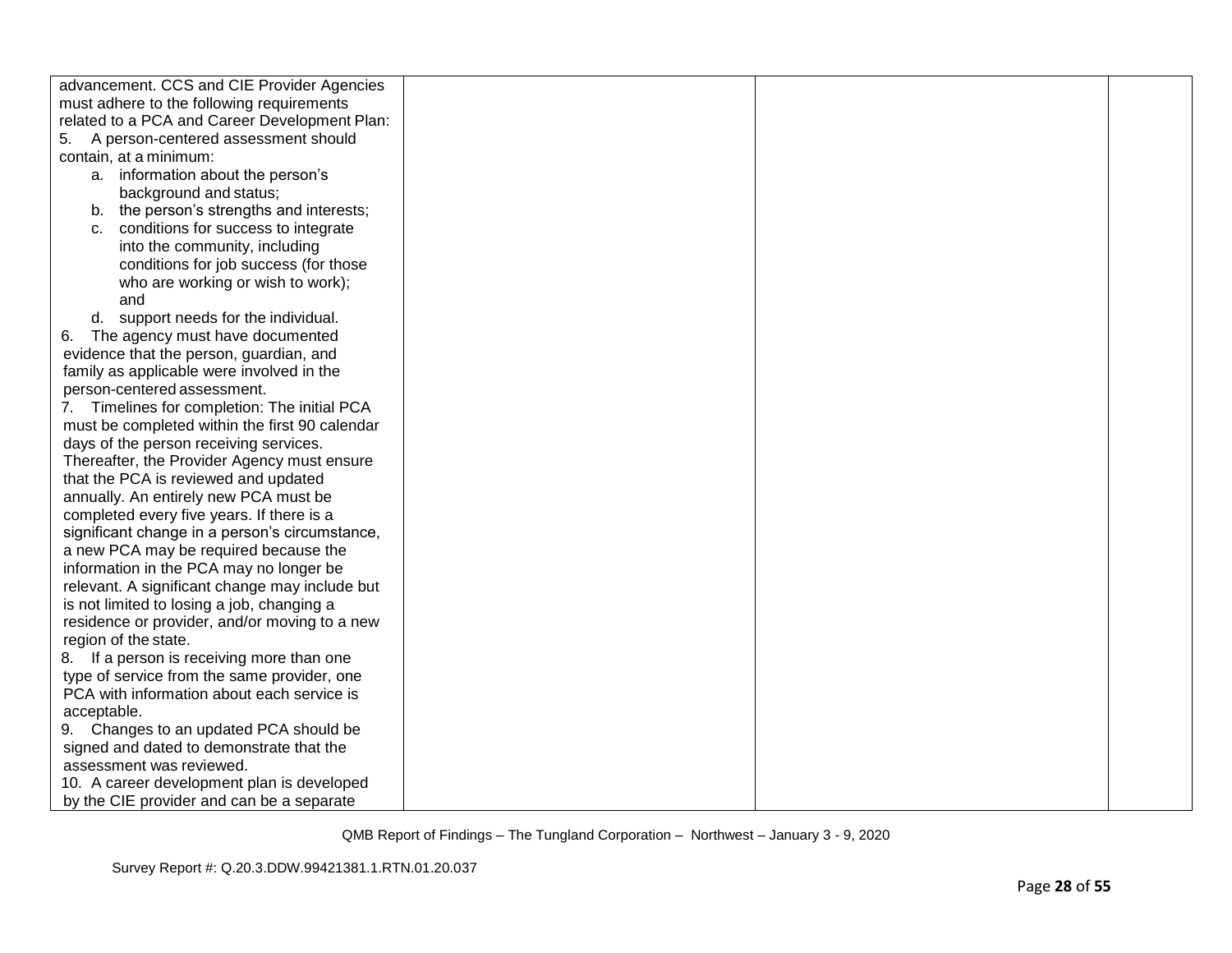| document or be added as an addendum to a<br>PCA. The career development plan should<br>have specific action steps that identify who<br>does what and by when.                                                                                                                                                                                                                                                                                                                                                                                                                                                                                                                                                                                                                                                                                                 |  |  |
|---------------------------------------------------------------------------------------------------------------------------------------------------------------------------------------------------------------------------------------------------------------------------------------------------------------------------------------------------------------------------------------------------------------------------------------------------------------------------------------------------------------------------------------------------------------------------------------------------------------------------------------------------------------------------------------------------------------------------------------------------------------------------------------------------------------------------------------------------------------|--|--|
| <b>Chapter 20: Provider Documentation and</b><br><b>Client Records: 20.2 Client Records</b><br>Requirements: All DD Waiver Provider<br>Agencies are required to create and maintain<br>individual client records. The contents of client<br>records vary depending on the unique needs of<br>the person receiving services and the resultant<br>information produced. The extent of<br>documentation required for individual client<br>records per service type depends on the<br>location of the file, the type of service being<br>provided, and the information necessary.<br>DD Waiver Provider Agencies are required to<br>adhere to the following:<br>15. Client records must contain all documents<br>essential to the service being provided and<br>essential to ensuring the health and safety of<br>the person during the provision of the service. |  |  |
|                                                                                                                                                                                                                                                                                                                                                                                                                                                                                                                                                                                                                                                                                                                                                                                                                                                               |  |  |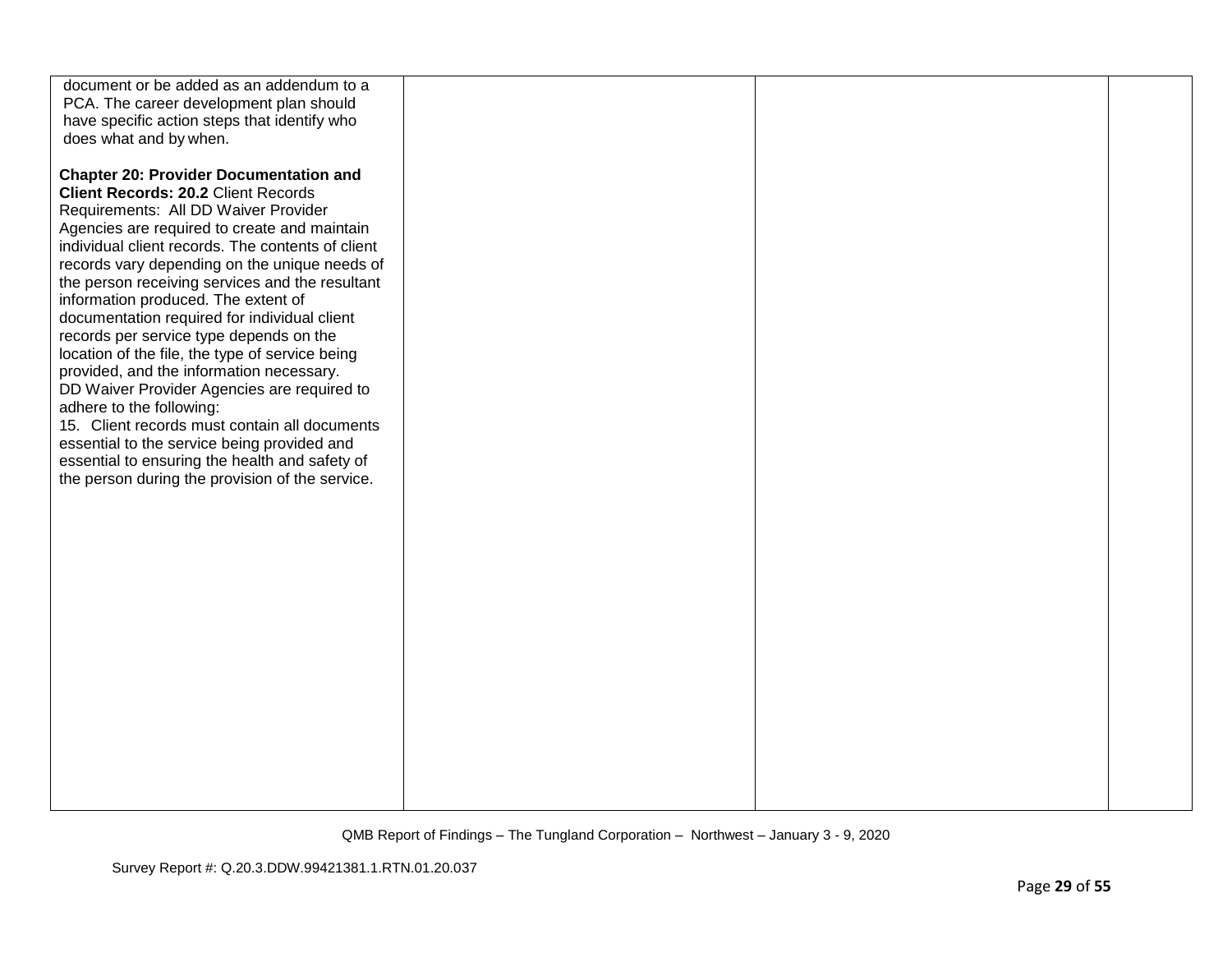| Tag # LS14 Residential Service Delivery Site<br><b>Case File (ISP and Healthcare Requirements)</b>                                                                                                                                                                                                                                                                                                                                                                                                                                                                                                                                                                                                                                                                                                                                                                                                                                                                                                                                                                                                                                                                                                                                                                                                                                                                                                                                                                                                                                                                                                                                                                                                                                                                   | <b>Condition of Participation Level Deficiency</b>                                                                                                                                                                                                                                                                                                                                                                                                                                                                                                                                                                                                                                                                                                                                                                                                                                            |                                                                                                                                                                                                                                                                                                                                                                                                                                                                                                                                                                                                                          |  |
|----------------------------------------------------------------------------------------------------------------------------------------------------------------------------------------------------------------------------------------------------------------------------------------------------------------------------------------------------------------------------------------------------------------------------------------------------------------------------------------------------------------------------------------------------------------------------------------------------------------------------------------------------------------------------------------------------------------------------------------------------------------------------------------------------------------------------------------------------------------------------------------------------------------------------------------------------------------------------------------------------------------------------------------------------------------------------------------------------------------------------------------------------------------------------------------------------------------------------------------------------------------------------------------------------------------------------------------------------------------------------------------------------------------------------------------------------------------------------------------------------------------------------------------------------------------------------------------------------------------------------------------------------------------------------------------------------------------------------------------------------------------------|-----------------------------------------------------------------------------------------------------------------------------------------------------------------------------------------------------------------------------------------------------------------------------------------------------------------------------------------------------------------------------------------------------------------------------------------------------------------------------------------------------------------------------------------------------------------------------------------------------------------------------------------------------------------------------------------------------------------------------------------------------------------------------------------------------------------------------------------------------------------------------------------------|--------------------------------------------------------------------------------------------------------------------------------------------------------------------------------------------------------------------------------------------------------------------------------------------------------------------------------------------------------------------------------------------------------------------------------------------------------------------------------------------------------------------------------------------------------------------------------------------------------------------------|--|
| Developmental Disabilities (DD) Waiver Service<br>Standards 2/26/2018; Re-Issue: 12/28/2018; Eff<br>1/1/2019<br><b>Chapter 20: Provider Documentation and</b><br><b>Client Records: 20.2 Client Records</b><br>Requirements: All DD Waiver Provider<br>Agencies are required to create and maintain<br>individual client records. The contents of client<br>records vary depending on the unique needs of<br>the person receiving services and the resultant<br>information produced. The extent of<br>documentation required for individual client<br>records per service type depends on the<br>location of the file, the type of service being<br>provided, and the information necessary.<br>DD Waiver Provider Agencies are required to<br>adhere to the following:<br>Client records must contain all documents<br>essential to the service being provided and<br>essential to ensuring the health and safety of<br>the person during the provision of the service.<br>Provider Agencies must have readily<br>2.<br>accessible records in home and community<br>settings in paper or electronic form. Secure<br>access to electronic records through the Therap<br>web-based system using computers or mobile<br>devices is acceptable.<br>3. Provider Agencies are responsible for<br>ensuring that all plans created by nurses, RDs,<br>therapists or BSCs are present in all needed<br>settings.<br>4. Provider Agencies must maintain records<br>of all documents produced by agency personnel<br>or contractors on behalf of each person,<br>including any routine notes or data, annual<br>assessments, semi-annual reports, evidence of<br>training provided/received, progress notes, and<br>any other interactions for which billing is<br>generated. | After an analysis of the evidence it has been<br>determined there is a significant potential for a<br>negative outcome to occur.<br>Based on record review, the Agency did not<br>maintain a complete and confidential case file in<br>the residence for 2 of 9 Individuals receiving<br>Living Care Arrangements.<br>Review of the residential individual case files<br>revealed the following items were not found,<br>incomplete, and/or not current:<br>ISP Teaching and Support Strategies:<br>Individual #4:<br>TSS not found for the following Live Outcome<br>Statement / Action Steps:<br>• "will practice driving with FLP."<br>Individual #9:<br>TSS not found for the following Live Outcome<br>Statement / Action Steps:<br>• " will purchase a new song on his tablet."<br><b>Medical Emergency Response Plans:</b><br>Falls (#9)<br>$\bullet$<br>Paralysis (#9)<br>Reflux (#9) | Provider:<br><b>State your Plan of Correction for the</b><br>deficiencies cited in this tag here (How is the<br>deficiency going to be corrected? This can be<br>specific to each deficiency cited or if possible an<br>overall correction?): $\rightarrow$<br><b>Provider:</b><br><b>Enter your ongoing Quality</b><br><b>Assurance/Quality Improvement processes</b><br>as it related to this tag number here (What is<br>going to be done? How many individuals is this<br>going to affect? How often will this be completed?<br>Who is responsible? What steps will be taken if<br>issues are found?): $\rightarrow$ |  |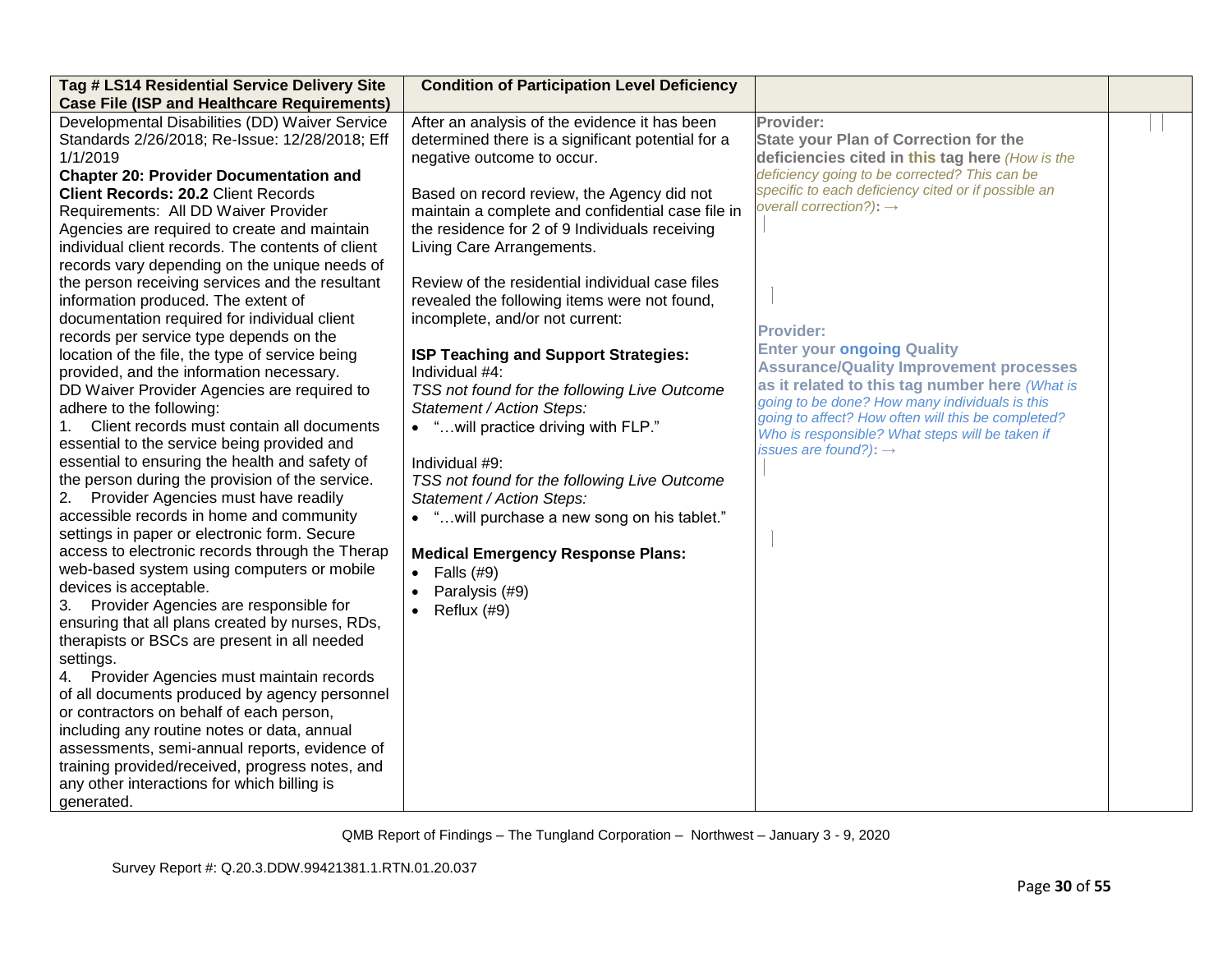| 5.<br>Each Provider Agency is responsible for      |  |  |
|----------------------------------------------------|--|--|
| maintaining the daily or other contact notes       |  |  |
| documenting the nature and frequency of            |  |  |
| service delivery, as well as data tracking only    |  |  |
| for the services provided by their agency.         |  |  |
| The current Client File Matrix found in<br>6.      |  |  |
| Appendix A Client File Matrix details the          |  |  |
| minimum requirements for records to be stored      |  |  |
| in agency office files, the delivery site, or with |  |  |
| DSP while providing services in the community.     |  |  |
| 7. All records pertaining to JCMs must be          |  |  |
| retained permanently and must be made              |  |  |
| available to DDSD upon request, upon the           |  |  |
| termination or expiration of a provider            |  |  |
| agreement, or upon provider withdrawal from        |  |  |
| services.                                          |  |  |
|                                                    |  |  |
| 20.5.3 Health Passport and Physician               |  |  |
| <b>Consultation Form: All Primary and</b>          |  |  |
| Secondary Provider Agencies must use the           |  |  |
| Health Passport and Physician Consultation         |  |  |
| form from the Therap system. This standardized     |  |  |
| document contains individual, physician and        |  |  |
| emergency contact information, a complete list     |  |  |
| of current medical diagnoses, health and safety    |  |  |
| risk factors, allergies, and information regarding |  |  |
| insurance, guardianship, and advance               |  |  |
| directives. The Health Passport also includes a    |  |  |
| standardized form to use at medical                |  |  |
| appointments called the Physician Consultation     |  |  |
| form. The Physician Consultation form contains     |  |  |
| a list of all current medications. Requirements    |  |  |
| for the Health Passport and Physician              |  |  |
| Consultation form are:                             |  |  |
| 2. The Primary and Secondary Provider              |  |  |
| Agencies must ensure that a current copy of        |  |  |
| the Health Passport and Physician                  |  |  |
| Consultation forms are printed and available at    |  |  |
| all service delivery sites. Both forms must be     |  |  |
| reprinted and placed at all service delivery       |  |  |
| sites each time the e-CHAT is updated for any      |  |  |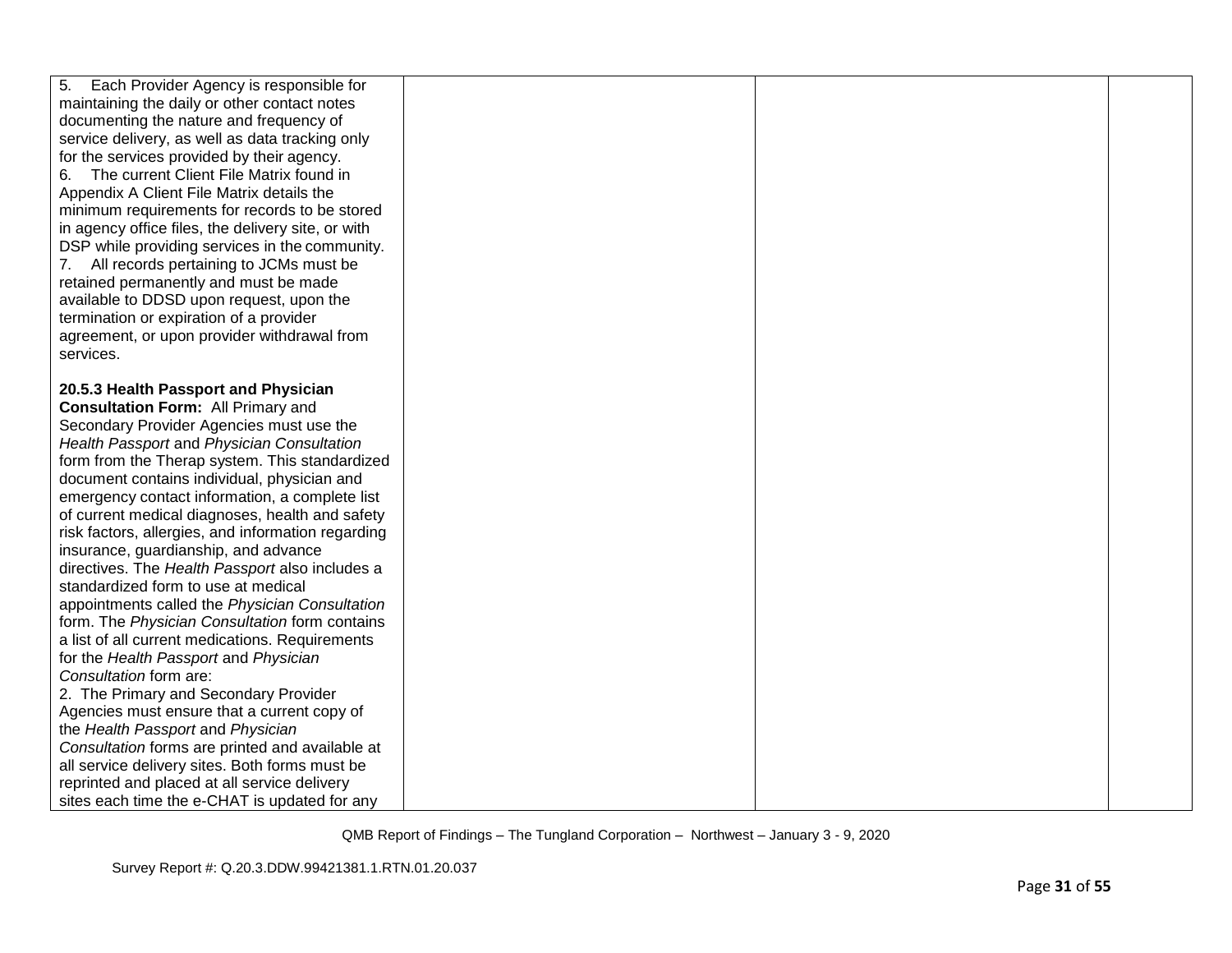| reason and whenever there is a change to<br>contact information contained in the IDF.                                                                                                                                                                                                                                                                                                                                                                                                                                                                                                                                                                                                                                                                                                                                                                                             |  |  |
|-----------------------------------------------------------------------------------------------------------------------------------------------------------------------------------------------------------------------------------------------------------------------------------------------------------------------------------------------------------------------------------------------------------------------------------------------------------------------------------------------------------------------------------------------------------------------------------------------------------------------------------------------------------------------------------------------------------------------------------------------------------------------------------------------------------------------------------------------------------------------------------|--|--|
| <b>Chapter 13: Nursing Services: 13.2.9</b><br>Healthcare Plans (HCP):<br>At the nurse's discretion, based on<br>1.<br>prudent nursing practice, interim HCPs may be<br>developed to address issues that must be<br>implemented immediately after admission,<br>readmission or change of medical condition to<br>provide safe services prior to completion of the<br>e-CHAT and formal care planning process.<br>This includes interim ARM plans for those<br>persons newly identified at moderate or high<br>risk for aspiration. All interim plans must be<br>removed if the plan is no longer needed or<br>when final HCP including CARMPs are in place<br>to avoid duplication of plans.<br>In collaboration with the IDT, the<br>2.<br>agency nurse is required to create HCPs<br>that address all the areas identified as<br>required in the most current e-CHAT<br>summary |  |  |
| 13.2.10 Medical Emergency Response Plan<br>(MERP):<br>The agency nurse is required to develop a<br>Medical Emergency Response Plan (MERP)<br>for all conditions marked with an "R" in the e-<br>CHAT summary report. The agency nurse<br>should use her/his clinical judgment and input<br>from the Interdisciplinary Team (IDT) to<br>determine whether shown as "C" in the e-<br>CHAT summary report or other conditions also<br>warrant a MERP.<br>2. MERPs are required for persons who have<br>one or more conditions or illnesses that<br>present a likely potential to become a life-<br>threatening situation.                                                                                                                                                                                                                                                            |  |  |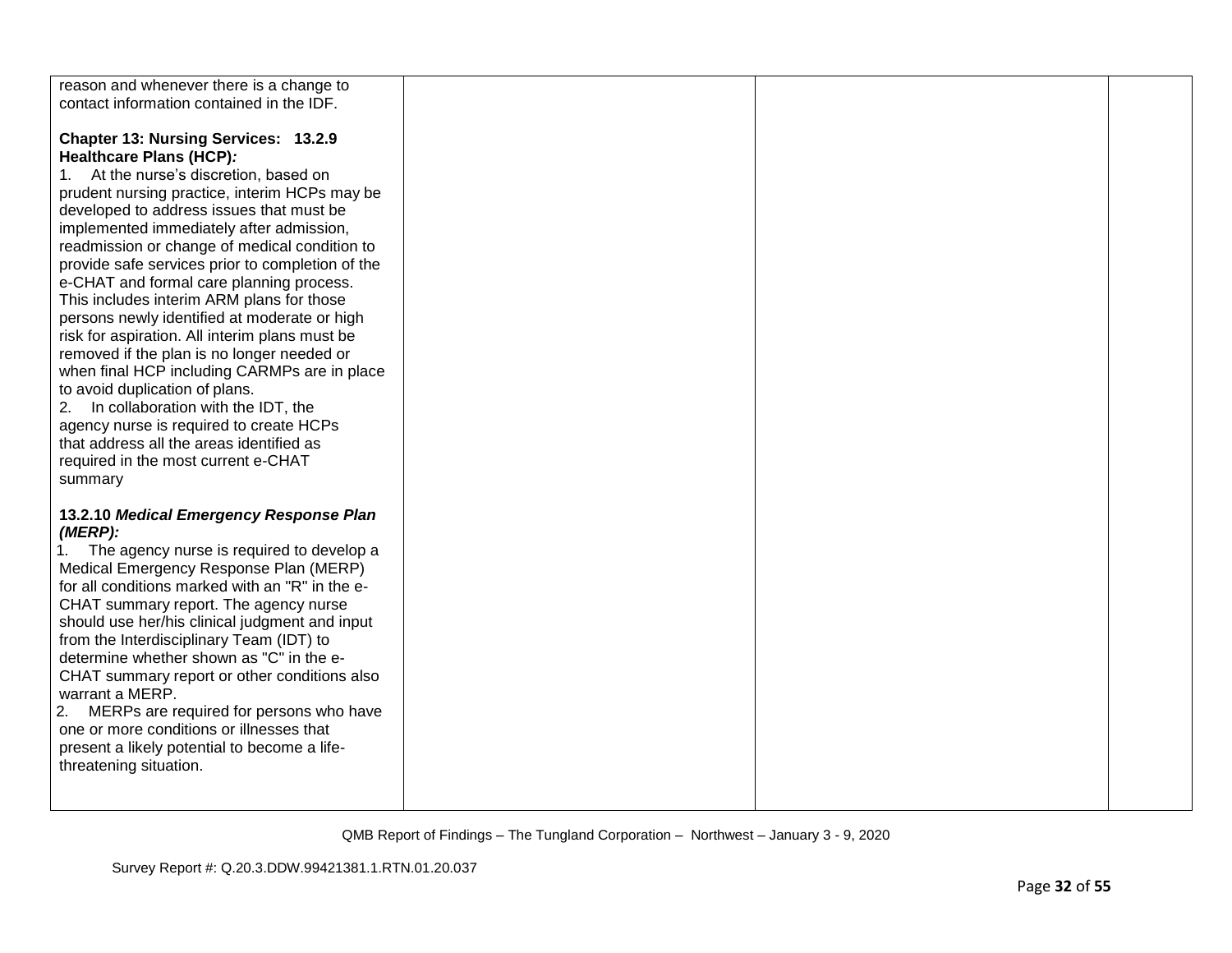| Tag # LS14.1 Residential Service Delivery<br><b>Site Case File (Other Req. Documentation)</b> | <b>Standard Level Deficiency</b>                  |                                                                                     |  |
|-----------------------------------------------------------------------------------------------|---------------------------------------------------|-------------------------------------------------------------------------------------|--|
| Developmental Disabilities (DD) Waiver Service                                                | Based on record review, the Agency did not        | Provider:                                                                           |  |
| Standards 2/26/2018; Re-Issue: 12/28/2018; Eff                                                | maintain a complete and confidential case file in | <b>State your Plan of Correction for the</b>                                        |  |
| 1/1/2019                                                                                      | the residence for 1 of 9 Individuals receiving    | deficiencies cited in this tag here (How is the                                     |  |
| <b>Chapter 20: Provider Documentation and</b>                                                 | Living Care Arrangements.                         | deficiency going to be corrected? This can be                                       |  |
| <b>Client Records: 20.2 Client Records</b>                                                    |                                                   | specific to each deficiency cited or if possible an                                 |  |
| Requirements: All DD Waiver Provider                                                          | Review of the residential individual case files   | overall correction?): $\rightarrow$                                                 |  |
| Agencies are required to create and maintain                                                  | revealed the following items were not found,      |                                                                                     |  |
| individual client records. The contents of client                                             | incomplete, and/or not current:                   |                                                                                     |  |
| records vary depending on the unique needs of                                                 |                                                   |                                                                                     |  |
| the person receiving services and the resultant                                               | <b>Positive Behavioral Supports Plan:</b>         |                                                                                     |  |
| information produced. The extent of                                                           | • Not Current $(#1)$                              |                                                                                     |  |
| documentation required for individual client                                                  |                                                   | <b>Provider:</b>                                                                    |  |
| records per service type depends on the                                                       |                                                   |                                                                                     |  |
| location of the file, the type of service being                                               |                                                   | <b>Enter your ongoing Quality</b><br><b>Assurance/Quality Improvement processes</b> |  |
| provided, and the information necessary.                                                      |                                                   | as it related to this tag number here (What is                                      |  |
| DD Waiver Provider Agencies are required to                                                   |                                                   | going to be done? How many individuals is this                                      |  |
| adhere to the following:                                                                      |                                                   | going to affect? How often will this be completed?                                  |  |
| Client records must contain all documents<br>1.                                               |                                                   | Who is responsible? What steps will be taken if                                     |  |
| essential to the service being provided and                                                   |                                                   | issues are found?): $\rightarrow$                                                   |  |
| essential to ensuring the health and safety of the                                            |                                                   |                                                                                     |  |
| person during the provision of the service.<br>Provider Agencies must have readily<br>2.      |                                                   |                                                                                     |  |
| accessible records in home and community                                                      |                                                   |                                                                                     |  |
| settings in paper or electronic form. Secure                                                  |                                                   |                                                                                     |  |
| access to electronic records through the Therap                                               |                                                   |                                                                                     |  |
| web-based system using computers or mobile                                                    |                                                   |                                                                                     |  |
| devices is acceptable.                                                                        |                                                   |                                                                                     |  |
| 3. Provider Agencies are responsible for                                                      |                                                   |                                                                                     |  |
| ensuring that all plans created by nurses, RDs,                                               |                                                   |                                                                                     |  |
| therapists or BSCs are present in all needed                                                  |                                                   |                                                                                     |  |
| settings.                                                                                     |                                                   |                                                                                     |  |
| 4. Provider Agencies must maintain records                                                    |                                                   |                                                                                     |  |
| of all documents produced by agency personnel                                                 |                                                   |                                                                                     |  |
| or contractors on behalf of each person,                                                      |                                                   |                                                                                     |  |
| including any routine notes or data, annual                                                   |                                                   |                                                                                     |  |
| assessments, semi-annual reports, evidence of                                                 |                                                   |                                                                                     |  |
| training provided/received, progress notes, and                                               |                                                   |                                                                                     |  |
| any other interactions for which billing is                                                   |                                                   |                                                                                     |  |
| generated.                                                                                    |                                                   |                                                                                     |  |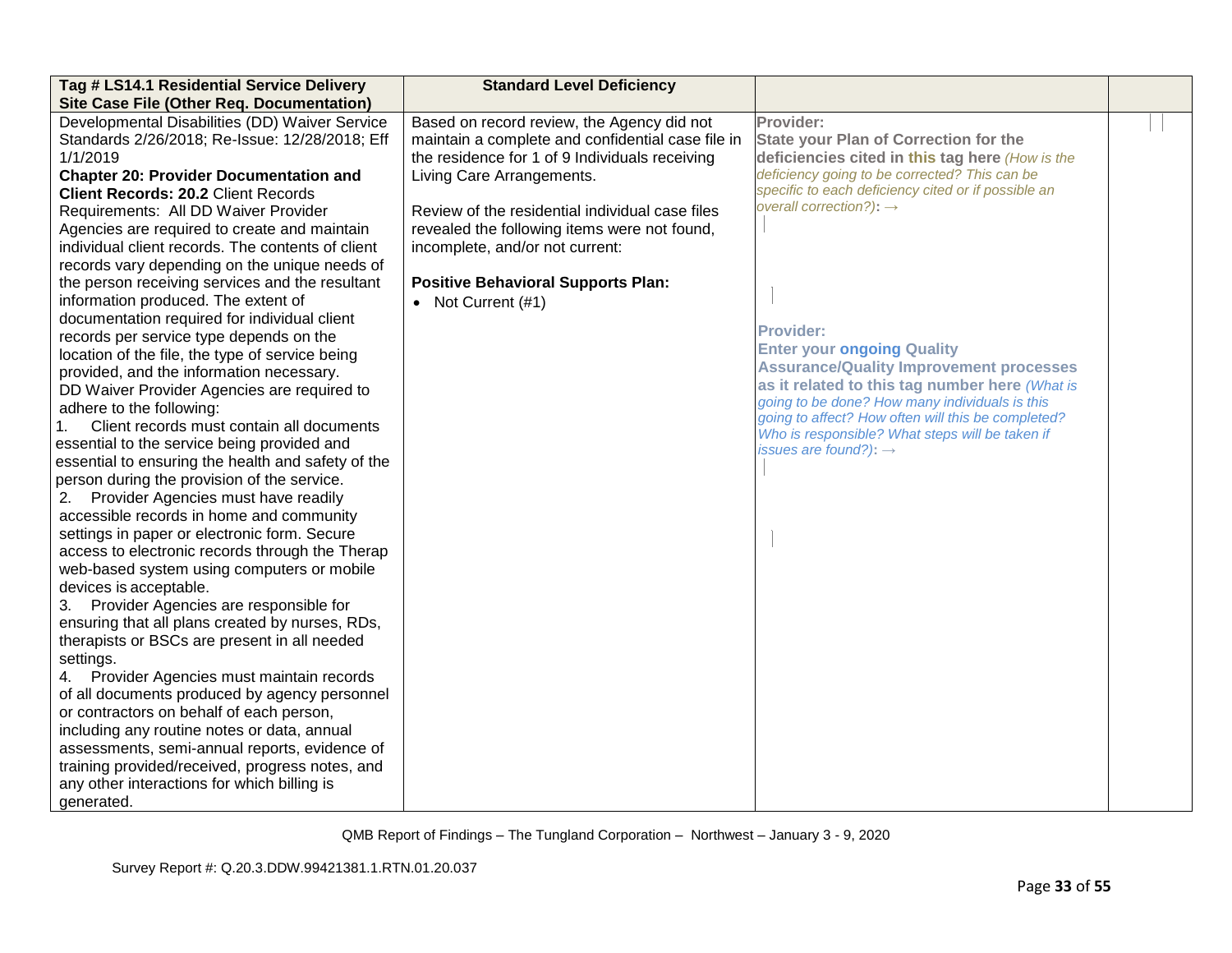| 5. Each Provider Agency is responsible for         |  |  |
|----------------------------------------------------|--|--|
| maintaining the daily or other contact notes       |  |  |
| documenting the nature and frequency of            |  |  |
| service delivery, as well as data tracking only    |  |  |
| for the services provided by their agency.         |  |  |
| 6. The current Client File Matrix found in         |  |  |
| Appendix A Client File Matrix details the          |  |  |
| minimum requirements for records to be stored      |  |  |
| in agency office files, the delivery site, or with |  |  |
| DSP while providing services in the community.     |  |  |
| 7. All records pertaining to JCMs must be          |  |  |
| retained permanently and must be made              |  |  |
| available to DDSD upon request, upon the           |  |  |
| termination or expiration of a provider            |  |  |
| agreement, or upon provider withdrawal from        |  |  |
| services.                                          |  |  |
|                                                    |  |  |
|                                                    |  |  |
|                                                    |  |  |
|                                                    |  |  |
|                                                    |  |  |
|                                                    |  |  |
|                                                    |  |  |
|                                                    |  |  |
|                                                    |  |  |
|                                                    |  |  |
|                                                    |  |  |
|                                                    |  |  |
|                                                    |  |  |
|                                                    |  |  |
|                                                    |  |  |
|                                                    |  |  |
|                                                    |  |  |
|                                                    |  |  |
|                                                    |  |  |
|                                                    |  |  |
|                                                    |  |  |
|                                                    |  |  |
|                                                    |  |  |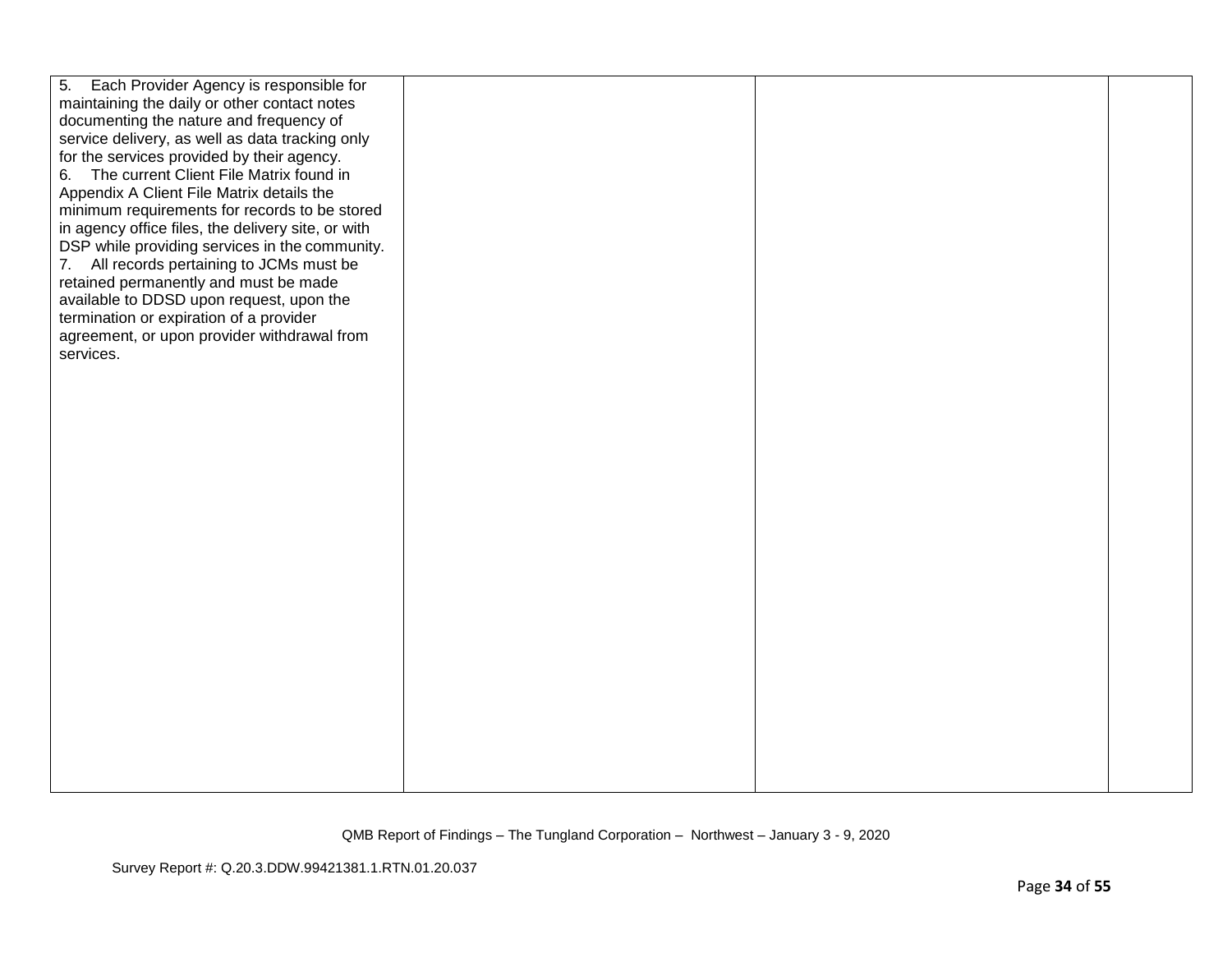| <b>Standard of Care</b>                                                                                                                                                                                                                                                                                        | <b>Deficiencies</b>                                | Agency Plan of Correction, On-going QA/QI<br>and Responsible Party | <b>Date</b><br><b>Due</b> |  |
|----------------------------------------------------------------------------------------------------------------------------------------------------------------------------------------------------------------------------------------------------------------------------------------------------------------|----------------------------------------------------|--------------------------------------------------------------------|---------------------------|--|
| Service Domain: Qualified Providers - The State monitors non-licensed/non-certified providers to assure adherence to waiver requirements. The State<br>implements its policies and procedures for verifying that provider training is conducted in accordance with State requirements and the approved waiver. |                                                    |                                                                    |                           |  |
| Tag #1A22 Agency Personnel Competency                                                                                                                                                                                                                                                                          | <b>Standard Level Deficiency</b>                   |                                                                    |                           |  |
| Developmental Disabilities (DD) Waiver Service                                                                                                                                                                                                                                                                 | Based on interview, the Agency did not ensure      | Provider:                                                          |                           |  |
| Standards 2/26/2018; Re-Issue: 12/28/2018; Eff                                                                                                                                                                                                                                                                 | training competencies were met for 1 of 12         | <b>State your Plan of Correction for the</b>                       |                           |  |
| 1/1/2019                                                                                                                                                                                                                                                                                                       | Direct Support Personnel.                          | deficiencies cited in this tag here (How is the                    |                           |  |
| Chapter 13: Nursing Services 13.2.11                                                                                                                                                                                                                                                                           |                                                    | deficiency going to be corrected? This can be                      |                           |  |
| Training and Implementation of Plans:                                                                                                                                                                                                                                                                          | When DSP were asked, if the Individual had a       | specific to each deficiency cited or if possible an                |                           |  |
| 1. RNs and LPNs are required to provide                                                                                                                                                                                                                                                                        | <b>Behavioral Crisis Intervention Plan (BCIP),</b> | overall correction?): $\rightarrow$                                |                           |  |
| Individual Specific Training (IST) regarding                                                                                                                                                                                                                                                                   | have you been trained on the BCIP and, what        |                                                                    |                           |  |
| HCPs and MERPs.                                                                                                                                                                                                                                                                                                | does the plan cover, the following was             |                                                                    |                           |  |
| 2. The agency nurse is required to deliver and                                                                                                                                                                                                                                                                 | reported:                                          |                                                                    |                           |  |
| document training for DSP/DSS regarding the                                                                                                                                                                                                                                                                    |                                                    |                                                                    |                           |  |
| healthcare interventions/strategies and MERPs                                                                                                                                                                                                                                                                  | • DSP #540 stated, "No, just a Positive            |                                                                    |                           |  |
| that the DSP are responsible to implement,                                                                                                                                                                                                                                                                     | Behavior Support Plan" According to the            | <b>Provider:</b>                                                   |                           |  |
| clearly indicating level of competency achieved                                                                                                                                                                                                                                                                | Positive Behavior Support Plan, the individual     | <b>Enter your ongoing Quality</b>                                  |                           |  |
| by each trainee as described in Chapter 17.10                                                                                                                                                                                                                                                                  | has Behavioral Crisis Intervention Plan.           | <b>Assurance/Quality Improvement processes</b>                     |                           |  |
| Individual-Specific Training.                                                                                                                                                                                                                                                                                  | (Individual #5)                                    | as it related to this tag number here (What is                     |                           |  |
|                                                                                                                                                                                                                                                                                                                |                                                    | going to be done? How many individuals is this                     |                           |  |
| <b>Chapter 17: Training Requirement</b>                                                                                                                                                                                                                                                                        |                                                    | going to affect? How often will this be completed?                 |                           |  |
| 17.10 Individual-Specific Training: The<br>following are elements of IST: defined standards                                                                                                                                                                                                                    |                                                    | Who is responsible? What steps will be taken if                    |                           |  |
| of performance, curriculum tailored to teach                                                                                                                                                                                                                                                                   |                                                    | issues are found?): $\rightarrow$                                  |                           |  |
| skills and knowledge necessary to meet those                                                                                                                                                                                                                                                                   |                                                    |                                                                    |                           |  |
| standards of performance, and formal                                                                                                                                                                                                                                                                           |                                                    |                                                                    |                           |  |
| examination or demonstration to verify                                                                                                                                                                                                                                                                         |                                                    |                                                                    |                           |  |
| standards of performance, using the established                                                                                                                                                                                                                                                                |                                                    |                                                                    |                           |  |
| DDSD training levels of awareness, knowledge,                                                                                                                                                                                                                                                                  |                                                    |                                                                    |                           |  |
| and skill.                                                                                                                                                                                                                                                                                                     |                                                    |                                                                    |                           |  |
| Reaching an awareness level may be                                                                                                                                                                                                                                                                             |                                                    |                                                                    |                           |  |
| accomplished by reading plans or other                                                                                                                                                                                                                                                                         |                                                    |                                                                    |                           |  |
| information. The trainee is cognizant of                                                                                                                                                                                                                                                                       |                                                    |                                                                    |                           |  |
| information related to a person's specific                                                                                                                                                                                                                                                                     |                                                    |                                                                    |                           |  |
| condition. Verbal or written recall of basic                                                                                                                                                                                                                                                                   |                                                    |                                                                    |                           |  |
| information or knowing where to access the                                                                                                                                                                                                                                                                     |                                                    |                                                                    |                           |  |
| information can verify awareness.                                                                                                                                                                                                                                                                              |                                                    |                                                                    |                           |  |
| Reaching a knowledge level may take the form                                                                                                                                                                                                                                                                   |                                                    |                                                                    |                           |  |
| of observing a plan in action, reading a plan                                                                                                                                                                                                                                                                  |                                                    |                                                                    |                           |  |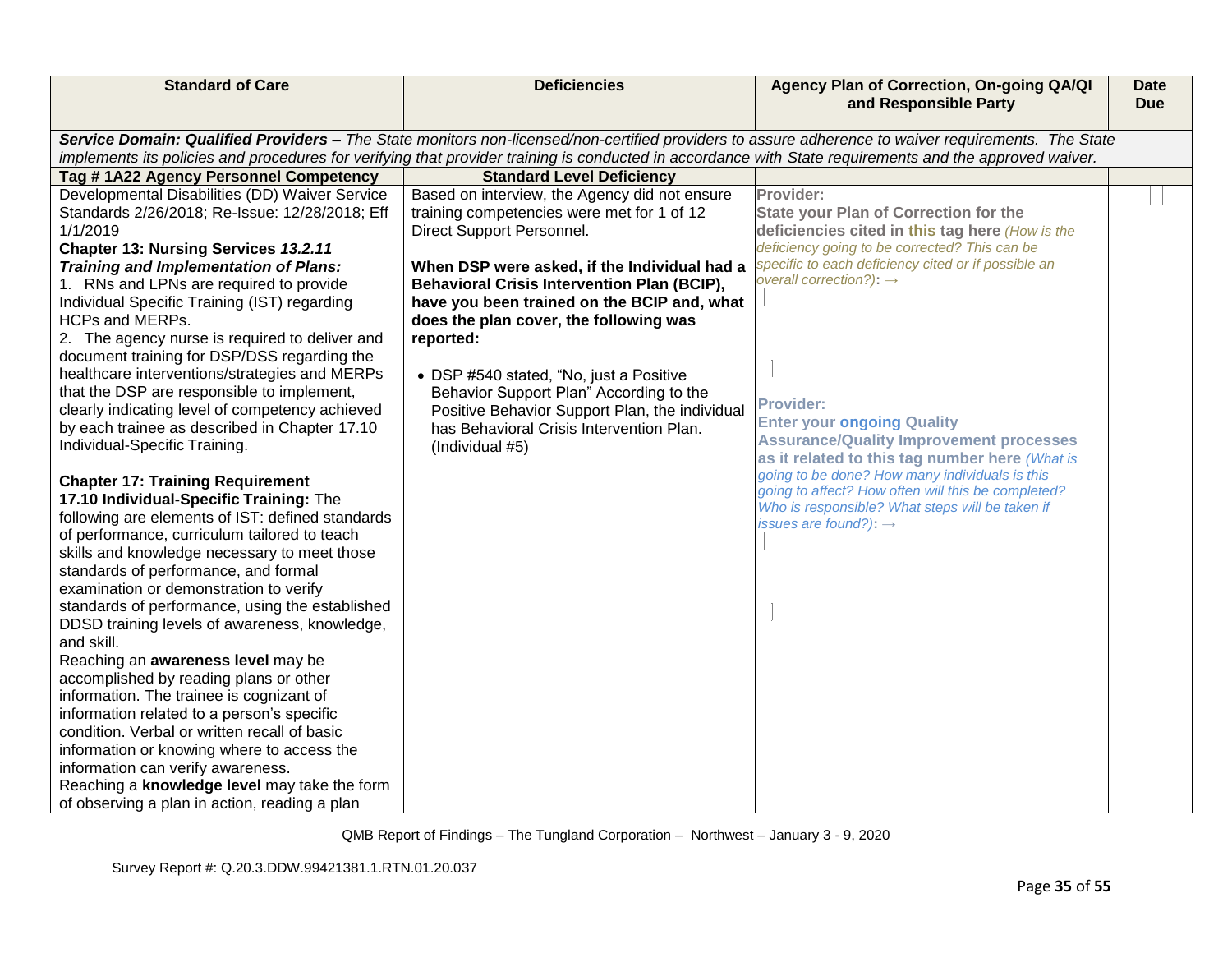| more thoroughly, or having a plan described by    |  |  |
|---------------------------------------------------|--|--|
| the author or their designee. Verbal or written   |  |  |
| recall or demonstration may verify this level of  |  |  |
| competence.                                       |  |  |
| Reaching a skill level involves being trained by  |  |  |
| a therapist, nurse, designated or experienced     |  |  |
| designated trainer. The trainer shall demonstrate |  |  |
| the techniques according to the plan. Then they   |  |  |
| observe and provide feedback to the trainee as    |  |  |
| they implement the techniques. This should be     |  |  |
| repeated until competence is demonstrated.        |  |  |
| Demonstration of skill or observed                |  |  |
| implementation of the techniques or strategies    |  |  |
| verifies skill level competence. Trainees should  |  |  |
| be observed on more than one occasion to          |  |  |
| ensure appropriate techniques are maintained      |  |  |
| and to provide additional coaching/feedback.      |  |  |
| Individuals shall receive services from           |  |  |
| competent and qualified Provider Agency           |  |  |
| personnel who must successfully complete IST      |  |  |
| requirements in accordance with the               |  |  |
| specifications described in the ISP of each       |  |  |
| person supported.                                 |  |  |
| IST must be arranged and conducted at             |  |  |
| least annually. IST includes training on the ISP  |  |  |
| Desired Outcomes, Action Plans, strategies, and   |  |  |
| information about the person's preferences        |  |  |
| regarding privacy, communication style, and       |  |  |
| routines. More frequent training may be           |  |  |
| necessary if the annual ISP changes before the    |  |  |
| year ends.                                        |  |  |
| 2. IST for therapy related WDSI, HCPs,            |  |  |
| MERPs, CARMPs, PBSA, PBSP, and BCIP,              |  |  |
| must occur at least annually and more often if    |  |  |
| plans change, or if monitoring by the plan author |  |  |
| or agency finds incorrect implementation, when    |  |  |
| new DSP or CM are assigned to work with a         |  |  |
| person, or when an existing DSP or CM requires    |  |  |
| a refresher.                                      |  |  |
| 3. The competency level of the training is        |  |  |
| based on the IST section of the ISP.              |  |  |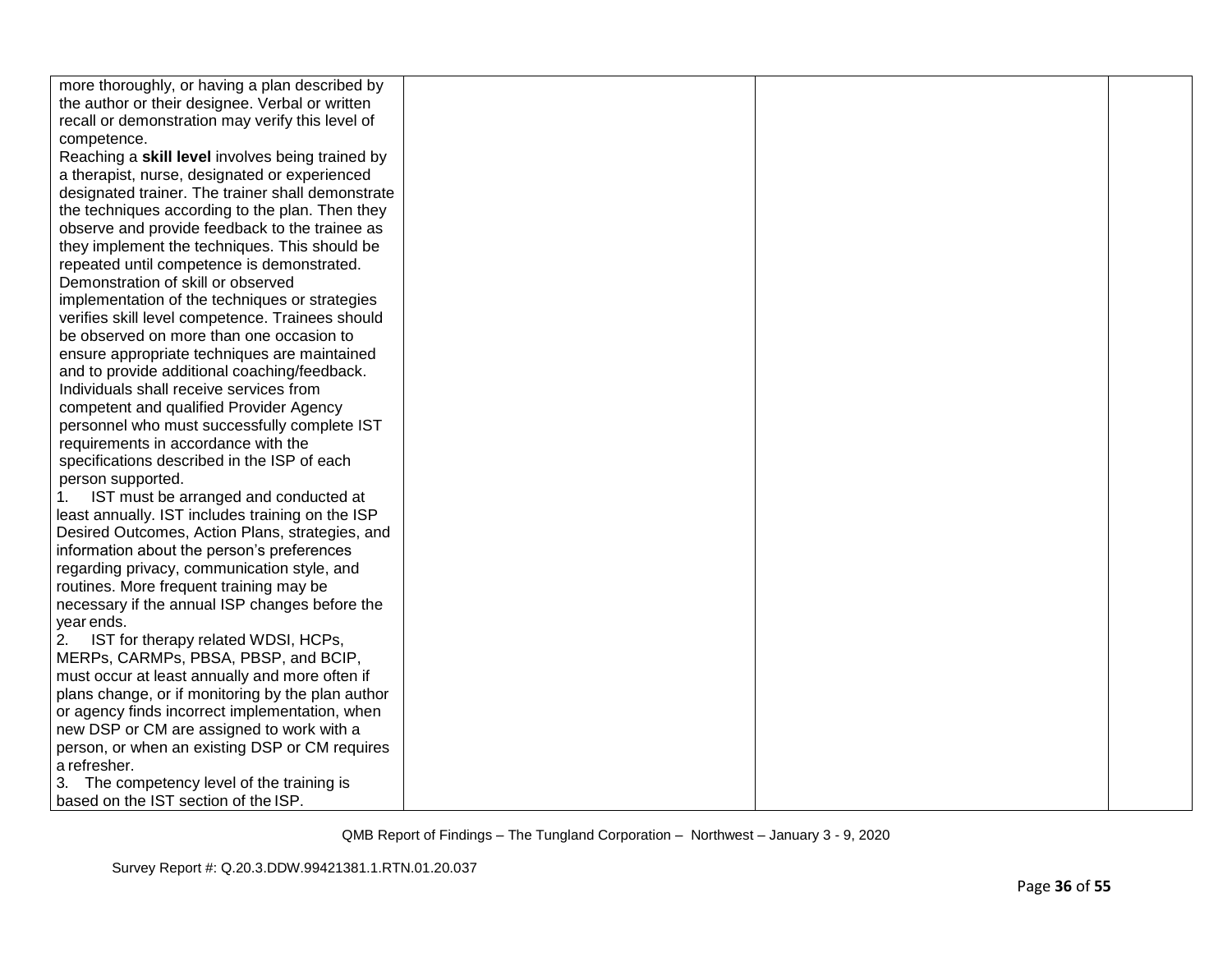| 4. The person should be present for and             |  |  |
|-----------------------------------------------------|--|--|
| involved in IST whenever possible.                  |  |  |
| 5. Provider Agencies are responsible for            |  |  |
| tracking of IST requirements.                       |  |  |
| 6. Provider Agencies must arrange and ensure        |  |  |
| that DSP's are trained on the contents of the       |  |  |
| plans in accordance with timelines indicated in     |  |  |
| the Individual-Specific Training Requirements:      |  |  |
| Support Plans section of the ISP and notify the     |  |  |
| plan authors when new DSP are hired to arrange      |  |  |
| for trainings.                                      |  |  |
| 7. If a therapist, BSC, nurse, or other author of a |  |  |
| plan, healthcare or otherwise, chooses to           |  |  |
| designate a trainer, that person is still           |  |  |
| responsible for providing the curriculum to the     |  |  |
| designated trainer. The author of the plan is also  |  |  |
| responsible for ensuring the designated trainer     |  |  |
| is verifying competency in alignment with their     |  |  |
| curriculum, doing periodic quality assurance        |  |  |
| checks with their designated trainer, and re-       |  |  |
| certifying the designated trainer at least annually |  |  |
| and/or when there is a change to a person's         |  |  |
| plan.                                               |  |  |
|                                                     |  |  |
|                                                     |  |  |
|                                                     |  |  |
|                                                     |  |  |
|                                                     |  |  |
|                                                     |  |  |
|                                                     |  |  |
|                                                     |  |  |
|                                                     |  |  |
|                                                     |  |  |
|                                                     |  |  |
|                                                     |  |  |
|                                                     |  |  |
|                                                     |  |  |
|                                                     |  |  |
|                                                     |  |  |
|                                                     |  |  |
|                                                     |  |  |
|                                                     |  |  |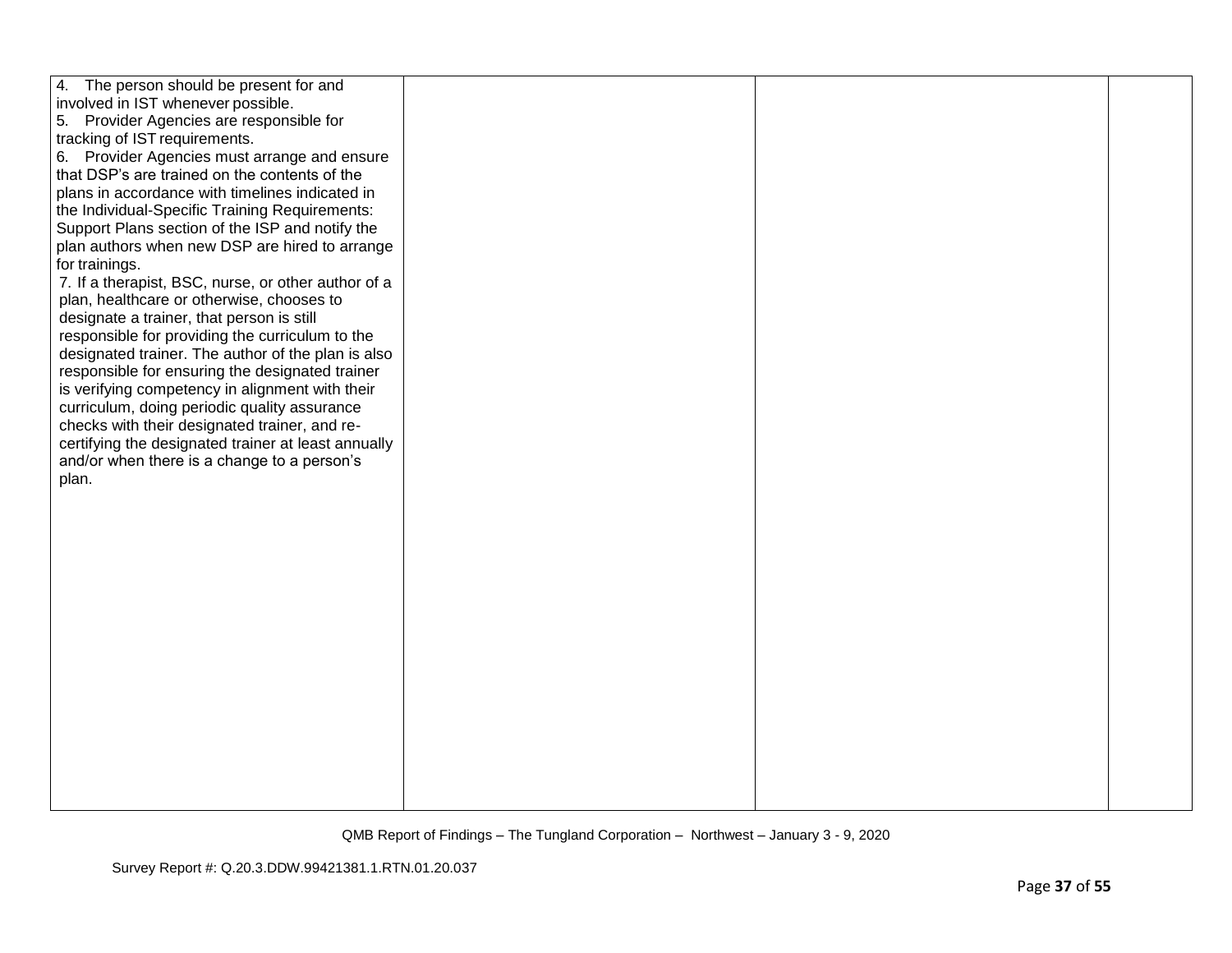| Tag # 1A43.1 General Events Reporting:<br><b>Individual Reporting</b>                            | <b>Standard Level Deficiency</b>                                                            |                                                           |  |
|--------------------------------------------------------------------------------------------------|---------------------------------------------------------------------------------------------|-----------------------------------------------------------|--|
| Developmental Disabilities (DD) Waiver Service<br>Standards 2/26/2018; Re-Issue: 12/28/2018; Eff | Based on record review, the Agency did not<br>follow the General Events Reporting           | Provider:<br><b>State your Plan of Correction for the</b> |  |
| 1/1/2019                                                                                         | requirements as indicated by the policy for 2 of 9                                          | deficiencies cited in this tag here (How is the           |  |
| <b>Chapter 19: Provider Reporting</b>                                                            | individuals.                                                                                | deficiency going to be corrected? This can be             |  |
| <b>Requirements: 19.2 General Events</b>                                                         |                                                                                             | specific to each deficiency cited or if possible an       |  |
| Reporting (GER): The purpose of General                                                          | The following General Events Reporting                                                      | overall correction?): $\rightarrow$                       |  |
| Events Reporting (GER) is to report, track and                                                   | records contained evidence that indicated                                                   |                                                           |  |
| analyze events, which pose a risk to adults in                                                   | the General Events Report was not entered                                                   |                                                           |  |
| the DD Waiver program, but do not meet criteria                                                  | and / or approved within the required                                                       |                                                           |  |
| for ANE or other reportable incidents as defined                                                 | timeframe:                                                                                  |                                                           |  |
| by the IMB. Analysis of GER is intended to                                                       |                                                                                             |                                                           |  |
| identify emerging patterns so that preventative                                                  | Individual #5                                                                               | <b>Provider:</b>                                          |  |
| action can be taken at the individual, Provider                                                  | • General Events Report (GER) indicates on                                                  | <b>Enter your ongoing Quality</b>                         |  |
| Agency, regional and statewide level. On a                                                       | 1/6/2019 the Individual's vitals were low due                                               | <b>Assurance/Quality Improvement processes</b>            |  |
| quarterly and annual basis, DDSD analyzes                                                        | to alcohol consumption. (ER). GER was                                                       | as it related to this tag number here (What is            |  |
| GER data at the provider, regional and                                                           | approved 1/9/2019.                                                                          | going to be done? How many individuals is this            |  |
| statewide levels to identify any patterns that                                                   |                                                                                             | going to affect? How often will this be completed?        |  |
| warrant intervention. Provider Agency use of<br>GER in Therap is required as follows:            | • General Events Report (GER) indicates on<br>1/22/2019 the Individual ran into a couch and | Who is responsible? What steps will be taken if           |  |
| 1. DD Waiver Provider Agencies                                                                   | hit his light low leg while in his power chair.                                             | issues are found?): $\rightarrow$                         |  |
| approved to provide Customized In-Home                                                           | (ER). GER was approved 1/28/2019.                                                           |                                                           |  |
| Supports, Family Living, IMLS, Supported                                                         |                                                                                             |                                                           |  |
| Living, Customized Community Supports,                                                           | • General Events Report (GER) indicates on                                                  |                                                           |  |
| Community Integrated Employment, Adult                                                           | 1/23/2019 the Individual was thought to have                                                |                                                           |  |
| Nursing and Case Management must use                                                             | a DVT. (ER). GER was approved 1/28/2019.                                                    |                                                           |  |
| GER in the Therap system.                                                                        |                                                                                             |                                                           |  |
| 2.<br>DD Waiver Provider Agencies referenced                                                     | • General Events Report (GER) indicates on                                                  |                                                           |  |
| above are responsible for entering specified                                                     | 2/9/2019 the Individual was running a fever.                                                |                                                           |  |
| information into the GER section of the secure                                                   | (ER). GER was approved 2/13/2019.                                                           |                                                           |  |
| website operated under contract by Therap                                                        |                                                                                             |                                                           |  |
| according to the GER Reporting Requirements                                                      | • General Events Report (GER) indicates on                                                  |                                                           |  |
| in Appendix B GER Requirements.                                                                  | 2/18/2019 the Individual's blood pressure was                                               |                                                           |  |
| At the Provider Agency's discretion<br>3.<br>additional events, which are not required by        | low. (ER). GER was approved 2/22/2019.                                                      |                                                           |  |
| DDSD, may also be tracked within the GER                                                         |                                                                                             |                                                           |  |
| section of Therap.                                                                               | • General Events Report (GER) indicates on                                                  |                                                           |  |
| GER does not replace a Provider<br>4.                                                            | 2/20/2019 there was Individual asked his PCP                                                |                                                           |  |
| Agency's obligations to report ANE or other                                                      | about physician assisted suicide. (Suicidal                                                 |                                                           |  |
| reportable incidents as described in Chapter 18:                                                 | Ideation) GER was approved 2/25/2019.                                                       |                                                           |  |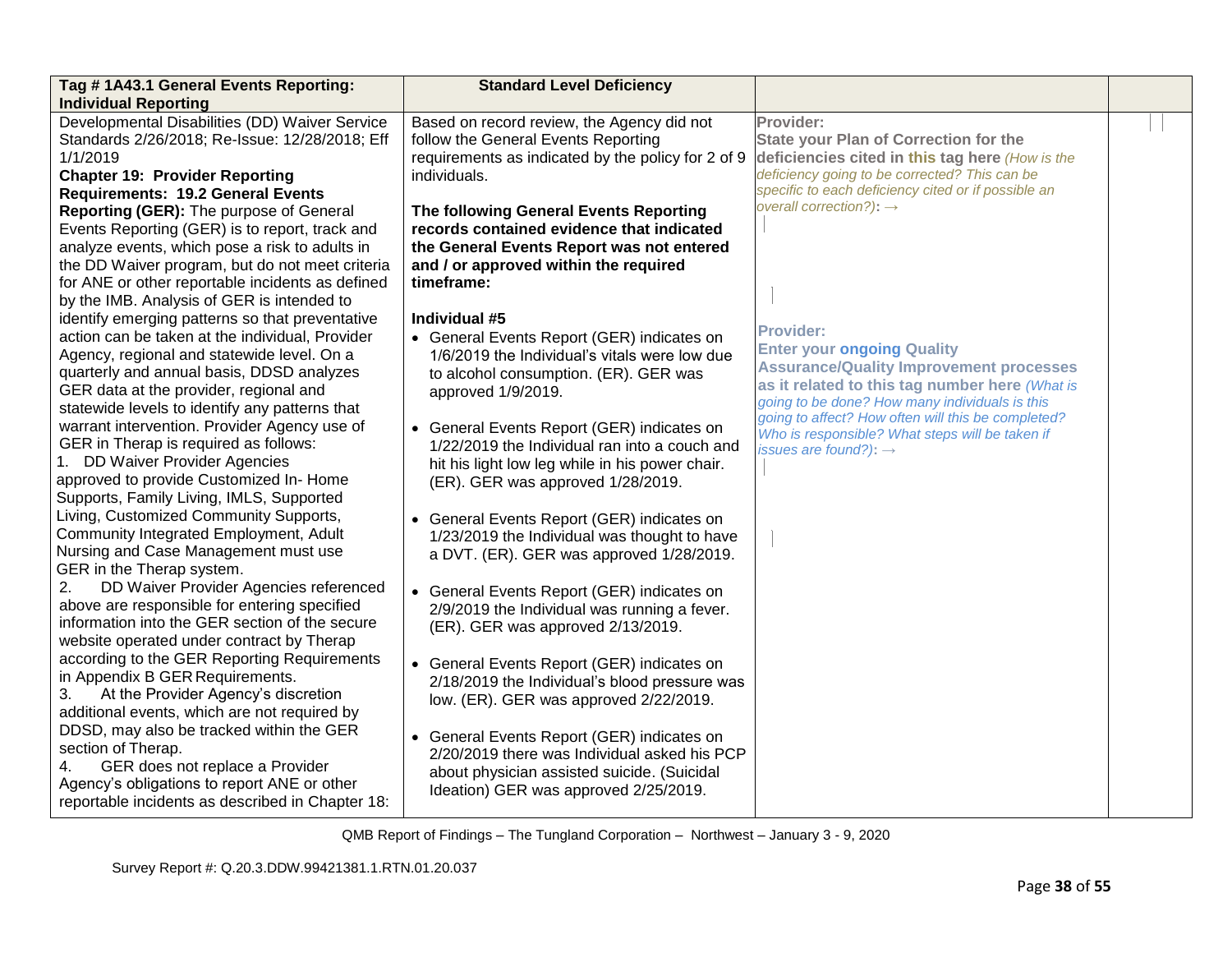| Incident Management System.                                                                 | • General Events Report (GER) indicates on                                               |  |
|---------------------------------------------------------------------------------------------|------------------------------------------------------------------------------------------|--|
| GER does not replace a Provider<br>5.                                                       | 3/4/2019 the Individual ran into the elevator in                                         |  |
| Agency's obligations related to healthcare                                                  | his power chair and hit his left foot. (ER).                                             |  |
| coordination, modifications to the ISP, or any                                              | GER was approved 3/7/2019.                                                               |  |
| other risk management and QI activities.                                                    |                                                                                          |  |
|                                                                                             | • General Events Report (GER) indicates on                                               |  |
| <b>Appendix B GER Requirements: DDSD is</b>                                                 | 3/9/2019 the Individual had elevated blood                                               |  |
| pleased to introduce the revised General Events                                             | pressure. (ER). GER was approved                                                         |  |
| Reporting (GER), requirements. There are two                                                | 3/13/2019.                                                                               |  |
| important changes related to medication error                                               |                                                                                          |  |
| reporting:                                                                                  | • General Events Report (GER) indicates on                                               |  |
| 1. Effective immediately, DDSD requires ALL<br>medication errors be entered into Therap GER | 8/27/2019 the Individual was running a low-                                              |  |
| with the exception of those required to be                                                  | grade temperature. (ER). GER was approved                                                |  |
| reported to Division of Health Improvement-                                                 | $9/3/2019$ .                                                                             |  |
| Incident Management Bureau.                                                                 | Individual #6                                                                            |  |
| 2. No alternative methods for reporting are                                                 |                                                                                          |  |
| permitted.                                                                                  | • General Events Report (GER) indicates on<br>3/8/2019 the Individual had a sore throat. |  |
| The following events need to be reported in                                                 | (Urgent Care). GER was approved 3/13/2019.                                               |  |
| the Therap GER:                                                                             |                                                                                          |  |
| • Emergency Room/Urgent                                                                     |                                                                                          |  |
| <b>Care/Emergency Medical Services</b>                                                      |                                                                                          |  |
| • Falls Without Injury                                                                      |                                                                                          |  |
| • Injury (including Falls, Choking, Skin                                                    |                                                                                          |  |
| Breakdown and Infection)                                                                    |                                                                                          |  |
|                                                                                             |                                                                                          |  |
| • Law Enforcement Use                                                                       |                                                                                          |  |
| • Medication Errors                                                                         |                                                                                          |  |
| • Medication Documentation Errors                                                           |                                                                                          |  |
| • Missing Person/Elopement                                                                  |                                                                                          |  |
| • Out of Home Placement- Medical:                                                           |                                                                                          |  |
| Hospitalization, Long Term Care, Skilled                                                    |                                                                                          |  |
| Nursing or Rehabilitation Facility                                                          |                                                                                          |  |
| Admission                                                                                   |                                                                                          |  |
| • PRN Psychotropic Medication                                                               |                                                                                          |  |
| • Restraint Related to Behavior                                                             |                                                                                          |  |
| • Suicide Attempt or Threat                                                                 |                                                                                          |  |
| <b>Entry Guidance: Provider Agencies must</b>                                               |                                                                                          |  |
| complete the following sections of the GER                                                  |                                                                                          |  |
| with detailed information: profile information,                                             |                                                                                          |  |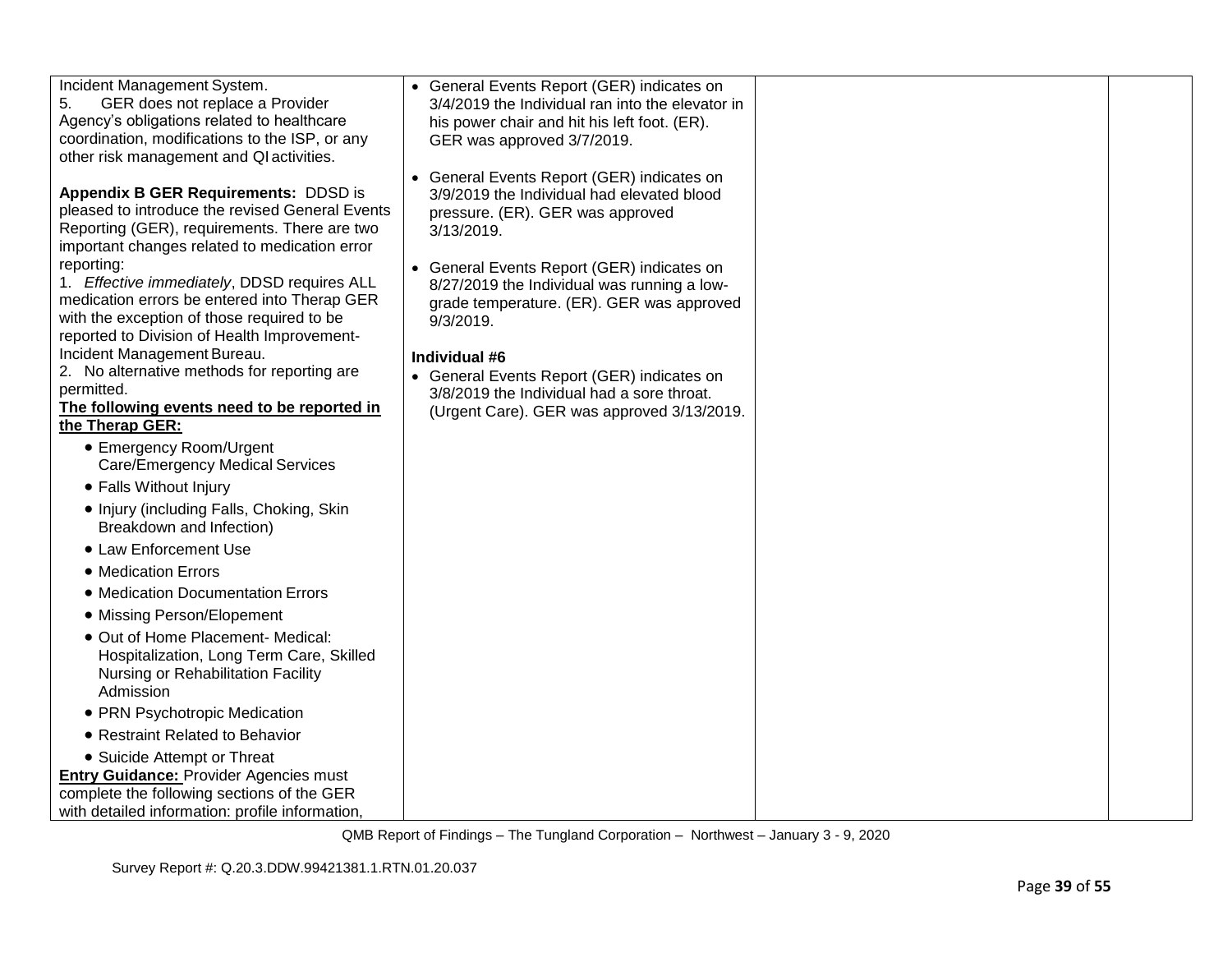| event information, other event information,      |  |  |
|--------------------------------------------------|--|--|
| general information, notification, actions taken |  |  |
|                                                  |  |  |
| or planned, and the review follow up             |  |  |
| comments section. Please attach any              |  |  |
| pertinent external documents such as             |  |  |
| discharge summary, medical consultation          |  |  |
| form, etc. Provider Agencies must enter and      |  |  |
| approve GERs within 2 business days with the     |  |  |
| exception of Medication Errors which must be     |  |  |
| entered into GER on at least a monthly basis.    |  |  |
|                                                  |  |  |
|                                                  |  |  |
|                                                  |  |  |
|                                                  |  |  |
|                                                  |  |  |
|                                                  |  |  |
|                                                  |  |  |
|                                                  |  |  |
|                                                  |  |  |
|                                                  |  |  |
|                                                  |  |  |
|                                                  |  |  |
|                                                  |  |  |
|                                                  |  |  |
|                                                  |  |  |
|                                                  |  |  |
|                                                  |  |  |
|                                                  |  |  |
|                                                  |  |  |
|                                                  |  |  |
|                                                  |  |  |
|                                                  |  |  |
|                                                  |  |  |
|                                                  |  |  |
|                                                  |  |  |
|                                                  |  |  |
|                                                  |  |  |
|                                                  |  |  |
|                                                  |  |  |
|                                                  |  |  |
|                                                  |  |  |
|                                                  |  |  |
|                                                  |  |  |
|                                                  |  |  |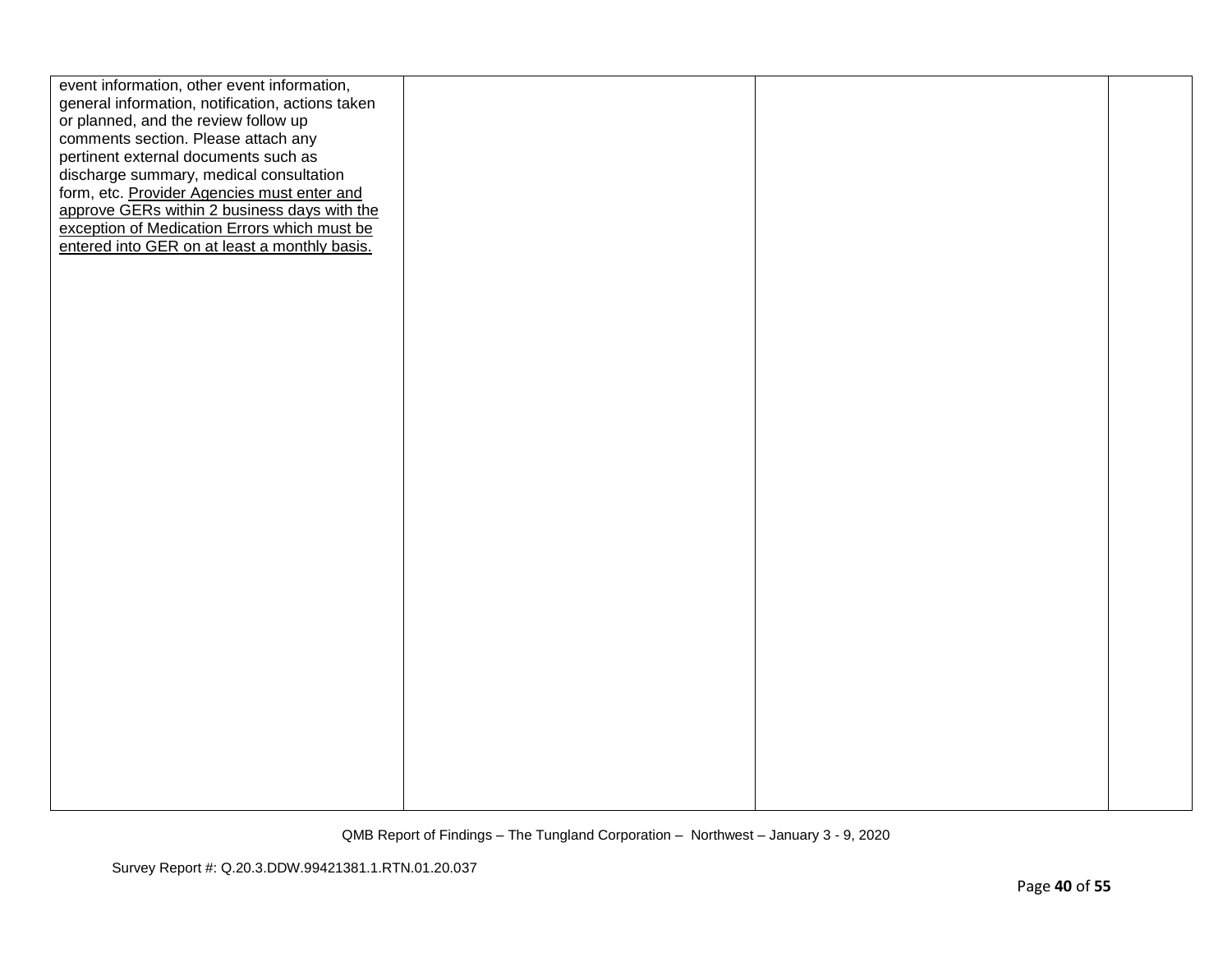| <b>Deficiencies</b>                                                                                                                                                                                                                                                                                                                                                                                                                                                                                                                                                                                                                                                                                                                                                                                                                                                                                                                                                                                                                                                             | Agency Plan of Correction, On-going QA/QI<br>and Responsible Party                                                                                                                                                                                                                                                                                                                                                                                                                                                                                                                                                       | Date<br><b>Due</b> |
|---------------------------------------------------------------------------------------------------------------------------------------------------------------------------------------------------------------------------------------------------------------------------------------------------------------------------------------------------------------------------------------------------------------------------------------------------------------------------------------------------------------------------------------------------------------------------------------------------------------------------------------------------------------------------------------------------------------------------------------------------------------------------------------------------------------------------------------------------------------------------------------------------------------------------------------------------------------------------------------------------------------------------------------------------------------------------------|--------------------------------------------------------------------------------------------------------------------------------------------------------------------------------------------------------------------------------------------------------------------------------------------------------------------------------------------------------------------------------------------------------------------------------------------------------------------------------------------------------------------------------------------------------------------------------------------------------------------------|--------------------|
|                                                                                                                                                                                                                                                                                                                                                                                                                                                                                                                                                                                                                                                                                                                                                                                                                                                                                                                                                                                                                                                                                 | Service Domain: Health and Welfare - The state, on an ongoing basis, identifies, addresses and seeks to prevent occurrences of abuse, neglect and<br>exploitation. Individuals shall be afforded their basic human rights. The provider supports individuals to access needed healthcare services in a timely manner.                                                                                                                                                                                                                                                                                                    |                    |
| <b>Condition of Participation Level Deficiency</b>                                                                                                                                                                                                                                                                                                                                                                                                                                                                                                                                                                                                                                                                                                                                                                                                                                                                                                                                                                                                                              |                                                                                                                                                                                                                                                                                                                                                                                                                                                                                                                                                                                                                          |                    |
|                                                                                                                                                                                                                                                                                                                                                                                                                                                                                                                                                                                                                                                                                                                                                                                                                                                                                                                                                                                                                                                                                 |                                                                                                                                                                                                                                                                                                                                                                                                                                                                                                                                                                                                                          |                    |
| After an analysis of the evidence it has been<br>determined there is a significant potential for a<br>negative outcome to occur.<br>Medication Administration Records (MAR) were<br>reviewed for the months of December 2019 and<br>January 2020.<br>Based on record review, 3 of 9 individuals had<br>Medication Administration Records (MAR),<br>which contained missing medications entries<br>and/or other errors:<br>Individual #5<br>December 2019<br>As indicated by the Medication Administration<br>Records the individual is to take Oxybutynin<br>10 mg (1 time daily). According to the<br>Physician's Orders, Oxybutynin 5 mg is to be<br>taken 1 time daily. Medication Administration<br>Record and Physician's Orders do not match.<br>January 2020<br>Medication Administration Records contained<br>missing entries. No documentation found<br>indicating reason for missing entries:<br>• Lexapro 20mg (1 time daily) - Blank 1/7<br>(8:00AM)<br>• Acidophilus Probiotics (1 time daily) - Blank<br>1/7 (8:00AM)<br>• Ferrous Sulfate 325mg (1 time daily) - | Provider:<br><b>State your Plan of Correction for the</b><br>deficiencies cited in this tag here (How is the<br>deficiency going to be corrected? This can be<br>specific to each deficiency cited or if possible an<br>overall correction?): $\rightarrow$<br><b>Provider:</b><br><b>Enter your ongoing Quality</b><br><b>Assurance/Quality Improvement processes</b><br>as it related to this tag number here (What is<br>going to be done? How many individuals is this<br>going to affect? How often will this be completed?<br>Who is responsible? What steps will be taken if<br>issues are found?): $\rightarrow$ |                    |
|                                                                                                                                                                                                                                                                                                                                                                                                                                                                                                                                                                                                                                                                                                                                                                                                                                                                                                                                                                                                                                                                                 | Blank 1/7 (8:00AM)                                                                                                                                                                                                                                                                                                                                                                                                                                                                                                                                                                                                       |                    |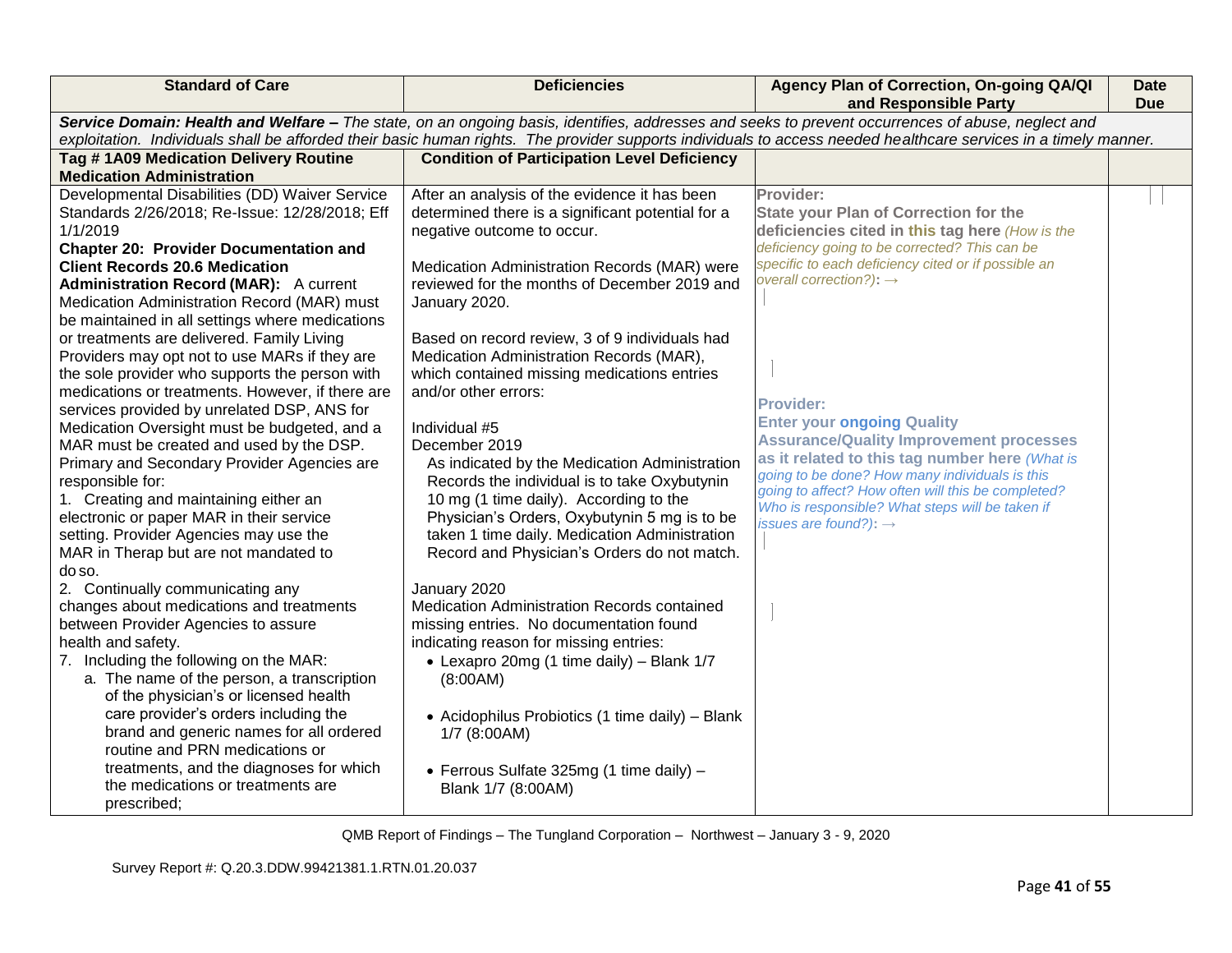| b. The prescribed dosage, frequency and                                              | • Vitamin C 500mg (2 times daily) - Blank 1/7                                                 |  |
|--------------------------------------------------------------------------------------|-----------------------------------------------------------------------------------------------|--|
| method or route of administration;                                                   | (8:00AM)                                                                                      |  |
| times and dates of administration for all<br>ordered routine or PRN prescriptions or |                                                                                               |  |
| treatments; over the counter (OTC) or                                                | • Citrical Plus (Calcium + Vitamin D with                                                     |  |
| "comfort" medications or treatments                                                  | Magnesium $250mg - 40mg - 5mg - 125$<br>Unit (3 times daily) - Blank 1/7 (8:00AM and          |  |
| and all self-selected herbal or vitamin                                              | 2:00PM)                                                                                       |  |
| therapy;                                                                             |                                                                                               |  |
| c. Documentation of all time limited or                                              | • Vitamin D 1000 iu (2 times daily) - Blank 1/7                                               |  |
| discontinued medications or treatments;                                              | (8:00AM)                                                                                      |  |
| d. The initials of the individual                                                    |                                                                                               |  |
| administering or assisting with the                                                  | Individual #6                                                                                 |  |
| medication delivery and a signature                                                  | December 2019                                                                                 |  |
| page or electronic record that                                                       | As indicated by the Medication Administration                                                 |  |
| designates the full name                                                             | Records the individual is to take Geodon /                                                    |  |
| corresponding to the initials;                                                       | Ziprasidone HCL 40mg (2 times per day).                                                       |  |
| e. Documentation of refused, missed, or                                              | According to the Physician's Orders, Geodon /                                                 |  |
| held medications or treatments;                                                      | Ziprasidone HCL 20mg (2 times per day).                                                       |  |
| f. Documentation of any allergic<br>reaction that occurred due to                    | Medication Administration Record and                                                          |  |
| medication or treatments; and                                                        | Physician's Orders do not match.                                                              |  |
| g. For PRN medications or treatments:                                                | Medication Administration Records contain                                                     |  |
| i. instructions for the use of the PRN                                               | the following medications. No Physician's                                                     |  |
| medication or treatment which must                                                   | Orders were found for the following                                                           |  |
| include observable signs/symptoms or                                                 | medications:                                                                                  |  |
| circumstances in which the medication                                                | • Citalopram/Celexa 20mg (1 time daily)                                                       |  |
| or treatment is to be used and the                                                   |                                                                                               |  |
| number of doses that may be used in a                                                | Individual #9                                                                                 |  |
| 24-hour period;                                                                      | December 2019                                                                                 |  |
| ii. clear documentation that the                                                     | As indicated by the Medication Administration                                                 |  |
| DSP contacted the agency nurse                                                       | Records the individual is to take Prevacid /                                                  |  |
| prior to assisting with the medication                                               | Lansopril 30 mg (1 time per day via G-Tube).<br>According to the Physician's Orders, Prevacid |  |
| or treatment, unless the DSP is a                                                    | / Lansopril 30 mg (1 time per day by mouth).                                                  |  |
| Family Living Provider related by<br>affinity of consanguinity; and                  | Medication Administration Record and                                                          |  |
| iii. documentation of the                                                            | Physician's Orders do not match.                                                              |  |
| effectiveness of the PRN medication                                                  |                                                                                               |  |
| or treatment.                                                                        | As indicated by the Medication Administration                                                 |  |
|                                                                                      | Records the individual is to take Polyethylene                                                |  |
| <b>Chapter 10 Living Care Arrangements</b>                                           | Glycol/Miralax 3350 (Dissolve 17gm in 12                                                      |  |
| 10.3.4 Medication Assessment and Delivery:                                           | ounces of water and give by PEG). According                                                   |  |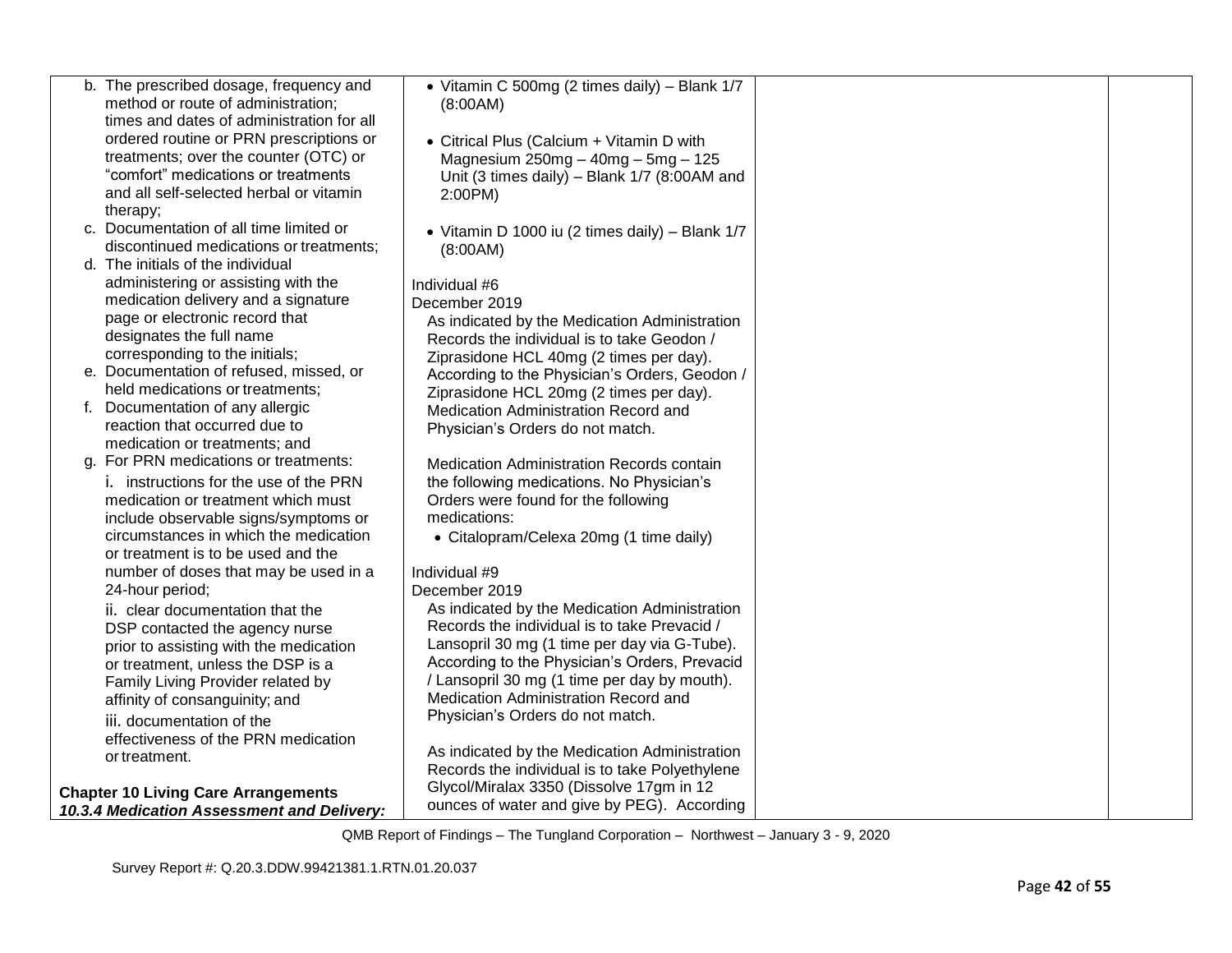| Living Supports Provider Agencies must support   | to the Physician's Orders, Polyethylene                                       |  |
|--------------------------------------------------|-------------------------------------------------------------------------------|--|
| and comply with:                                 | Glycol/Miralax 3350 (Dissolve 17gm in 12                                      |  |
| 1. the processes identified in the DDSD AWMD     | ounces of water and give by mouth).                                           |  |
| training;                                        | Medication Administration Record and                                          |  |
| 2. the nursing and DSP functions identified      | Physician's Orders do not match.                                              |  |
| in the Chapter 13.3 Part 2- Adult Nursing        |                                                                               |  |
| Services:                                        | As indicated by the Medication Administration                                 |  |
| 3. all Board of Pharmacy regulations as noted in | Records the individual is to take Multivitamin                                |  |
| Chapter 16.5 Board of Pharmacy; and              | (1 tablet by PEG tube twice daily). According                                 |  |
| 4. documentation requirements in a               | to the Physician's Orders, Multivitamin Tablet                                |  |
| <b>Medication Administration Record</b>          | (1 tablet by mouth twice daily). Medication                                   |  |
| (MAR) as described in Chapter 20.6               | Administration Record and Physician's Orders                                  |  |
| <b>Medication Administration Record</b>          | do not match.                                                                 |  |
| $(MAR)$ .                                        |                                                                               |  |
| NMAC 16.19.11.8 MINIMUM STANDARDS:               | As indicated by the Medication Administration                                 |  |
| A. MINIMUM STANDARDS FOR THE                     | Records the individual is to take                                             |  |
| DISTRIBUTION, STORAGE, HANDLING AND              | Sennosides/Docusate Sodium (1 tablet by                                       |  |
| <b>RECORD KEEPING OF DRUGS:</b>                  | PEG twice daily). According to the<br>Physician's Orders, Sennosides/Docusate |  |
| (d) The facility shall have a Medication         | Sodium (1 tablet by mouth twice daily).                                       |  |
| Administration Record (MAR) documenting          | Medication Administration Record and                                          |  |
| medication administered to residents,            | Physician's Orders do not match.                                              |  |
| including over-the-counter medications.          |                                                                               |  |
| This documentation shall include:                | Medication Administration Records contain                                     |  |
| Name of resident;<br>(i)                         | the following medications. No Physician's                                     |  |
| (ii)<br>Date given;                              | Orders were found for the following                                           |  |
| (iii) Drug product name;                         | medications:                                                                  |  |
| Dosage and form;<br>(iv)                         | • Calmoseptine Ointment (Apply to skin                                        |  |
| Strength of drug;<br>(v)                         | twice daily)                                                                  |  |
| Route of administration;<br>(vi)                 |                                                                               |  |
| (vii) How often medication is to be taken;       | January 2020                                                                  |  |
| (viii) Time taken and staff initials;            | Medication Administration Records contained                                   |  |
| (ix) Dates when the medication is                | missing entries. No documentation found                                       |  |
| discontinued or changed;                         | indicating reason for missing entries:                                        |  |
| The name and initials of all staff<br>(x)        | • Prevacid/Lansoprazole 30mg (1 time daily)                                   |  |
| administering medications.                       | $-$ Blank $1/1 - 1/5$ (7:00AM)                                                |  |
| <b>Model Custodial Procedure Manual</b>          |                                                                               |  |
| <b>D. Administration of Drugs</b>                | As indicated by Medication Administration                                     |  |
|                                                  | Records, Century Multivitamin tablet is to be                                 |  |
|                                                  | taken by PEG tube (1 time daily). Per the                                     |  |
|                                                  | medication bottle label the individual is to take                             |  |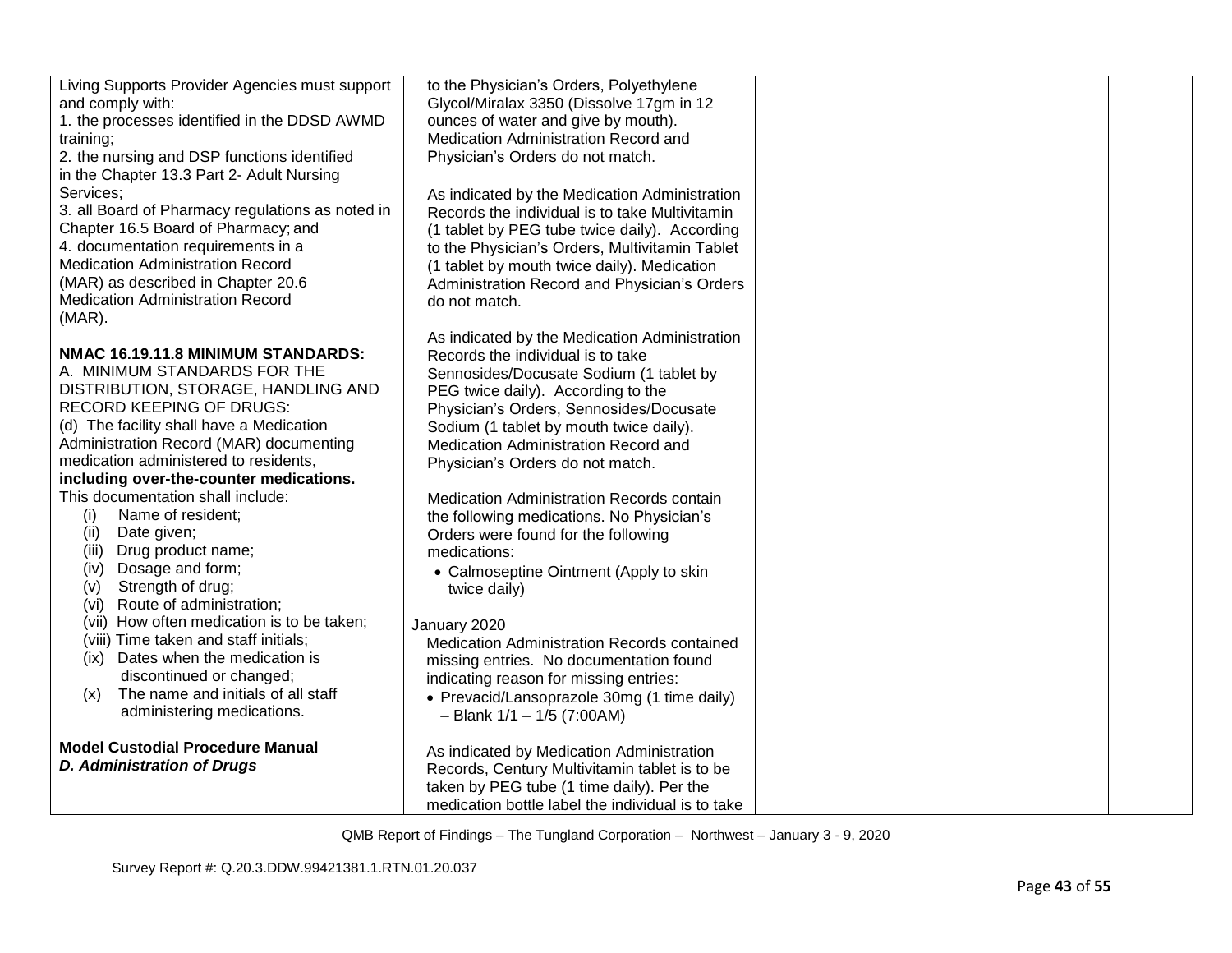| medication bottle label do not match.<br>own medications.<br>Document the practitioner's order authorizing<br>the self-administration of medications.<br>As indicated by the Medication Administration<br>Records, Sennosides/Docusate Sodium tablet<br>is to be taken by PEG tube (2 times daily). Per<br>All PRN (As needed) medications shall have<br>the medication bubble pack label the<br>complete detail instructions regarding the<br>administering of the medication. This shall<br>individual is to take Sennosides/Docusate<br>Sodium tablet by mouth (2 times daily) with<br>include:<br>food. Medication Administration Record and<br>$\triangleright$ symptoms that indicate the use of the<br>medication bottle label do not match.<br>medication,<br>exact dosage to be used, and<br>➤<br>the exact amount to be used in a 24-<br>As indicated by the Medication Administration<br>Records, Calcium 600mg w/ Vitamin D 200iu<br>hour period.<br>is to be taken by PEG tube (2 times daily). Per<br>the medication bottle label the individual is to<br>take Calcium 600mg w/ Vitamin D 200iu by<br>mouth (2 times daily). Medication<br>Administration Record and medication bottle<br>label do not match. | Unless otherwise stated by practitioner,         | Century Multivitamin tablet by mouth (1 time |  |
|-----------------------------------------------------------------------------------------------------------------------------------------------------------------------------------------------------------------------------------------------------------------------------------------------------------------------------------------------------------------------------------------------------------------------------------------------------------------------------------------------------------------------------------------------------------------------------------------------------------------------------------------------------------------------------------------------------------------------------------------------------------------------------------------------------------------------------------------------------------------------------------------------------------------------------------------------------------------------------------------------------------------------------------------------------------------------------------------------------------------------------------------------------------------------------------------------------------------------------|--------------------------------------------------|----------------------------------------------|--|
|                                                                                                                                                                                                                                                                                                                                                                                                                                                                                                                                                                                                                                                                                                                                                                                                                                                                                                                                                                                                                                                                                                                                                                                                                             | patients will not be allowed to administer their | daily). Medication Administration Record and |  |
|                                                                                                                                                                                                                                                                                                                                                                                                                                                                                                                                                                                                                                                                                                                                                                                                                                                                                                                                                                                                                                                                                                                                                                                                                             |                                                  |                                              |  |
|                                                                                                                                                                                                                                                                                                                                                                                                                                                                                                                                                                                                                                                                                                                                                                                                                                                                                                                                                                                                                                                                                                                                                                                                                             |                                                  |                                              |  |
|                                                                                                                                                                                                                                                                                                                                                                                                                                                                                                                                                                                                                                                                                                                                                                                                                                                                                                                                                                                                                                                                                                                                                                                                                             |                                                  |                                              |  |
|                                                                                                                                                                                                                                                                                                                                                                                                                                                                                                                                                                                                                                                                                                                                                                                                                                                                                                                                                                                                                                                                                                                                                                                                                             |                                                  |                                              |  |
|                                                                                                                                                                                                                                                                                                                                                                                                                                                                                                                                                                                                                                                                                                                                                                                                                                                                                                                                                                                                                                                                                                                                                                                                                             |                                                  |                                              |  |
|                                                                                                                                                                                                                                                                                                                                                                                                                                                                                                                                                                                                                                                                                                                                                                                                                                                                                                                                                                                                                                                                                                                                                                                                                             |                                                  |                                              |  |
|                                                                                                                                                                                                                                                                                                                                                                                                                                                                                                                                                                                                                                                                                                                                                                                                                                                                                                                                                                                                                                                                                                                                                                                                                             |                                                  |                                              |  |
|                                                                                                                                                                                                                                                                                                                                                                                                                                                                                                                                                                                                                                                                                                                                                                                                                                                                                                                                                                                                                                                                                                                                                                                                                             |                                                  |                                              |  |
|                                                                                                                                                                                                                                                                                                                                                                                                                                                                                                                                                                                                                                                                                                                                                                                                                                                                                                                                                                                                                                                                                                                                                                                                                             |                                                  |                                              |  |
|                                                                                                                                                                                                                                                                                                                                                                                                                                                                                                                                                                                                                                                                                                                                                                                                                                                                                                                                                                                                                                                                                                                                                                                                                             |                                                  |                                              |  |
|                                                                                                                                                                                                                                                                                                                                                                                                                                                                                                                                                                                                                                                                                                                                                                                                                                                                                                                                                                                                                                                                                                                                                                                                                             |                                                  |                                              |  |
|                                                                                                                                                                                                                                                                                                                                                                                                                                                                                                                                                                                                                                                                                                                                                                                                                                                                                                                                                                                                                                                                                                                                                                                                                             |                                                  |                                              |  |
|                                                                                                                                                                                                                                                                                                                                                                                                                                                                                                                                                                                                                                                                                                                                                                                                                                                                                                                                                                                                                                                                                                                                                                                                                             |                                                  |                                              |  |
|                                                                                                                                                                                                                                                                                                                                                                                                                                                                                                                                                                                                                                                                                                                                                                                                                                                                                                                                                                                                                                                                                                                                                                                                                             |                                                  |                                              |  |
|                                                                                                                                                                                                                                                                                                                                                                                                                                                                                                                                                                                                                                                                                                                                                                                                                                                                                                                                                                                                                                                                                                                                                                                                                             |                                                  |                                              |  |
|                                                                                                                                                                                                                                                                                                                                                                                                                                                                                                                                                                                                                                                                                                                                                                                                                                                                                                                                                                                                                                                                                                                                                                                                                             |                                                  |                                              |  |
|                                                                                                                                                                                                                                                                                                                                                                                                                                                                                                                                                                                                                                                                                                                                                                                                                                                                                                                                                                                                                                                                                                                                                                                                                             |                                                  |                                              |  |
|                                                                                                                                                                                                                                                                                                                                                                                                                                                                                                                                                                                                                                                                                                                                                                                                                                                                                                                                                                                                                                                                                                                                                                                                                             |                                                  |                                              |  |
|                                                                                                                                                                                                                                                                                                                                                                                                                                                                                                                                                                                                                                                                                                                                                                                                                                                                                                                                                                                                                                                                                                                                                                                                                             |                                                  |                                              |  |
|                                                                                                                                                                                                                                                                                                                                                                                                                                                                                                                                                                                                                                                                                                                                                                                                                                                                                                                                                                                                                                                                                                                                                                                                                             |                                                  |                                              |  |
|                                                                                                                                                                                                                                                                                                                                                                                                                                                                                                                                                                                                                                                                                                                                                                                                                                                                                                                                                                                                                                                                                                                                                                                                                             |                                                  |                                              |  |
|                                                                                                                                                                                                                                                                                                                                                                                                                                                                                                                                                                                                                                                                                                                                                                                                                                                                                                                                                                                                                                                                                                                                                                                                                             |                                                  |                                              |  |
|                                                                                                                                                                                                                                                                                                                                                                                                                                                                                                                                                                                                                                                                                                                                                                                                                                                                                                                                                                                                                                                                                                                                                                                                                             |                                                  |                                              |  |
|                                                                                                                                                                                                                                                                                                                                                                                                                                                                                                                                                                                                                                                                                                                                                                                                                                                                                                                                                                                                                                                                                                                                                                                                                             |                                                  |                                              |  |
|                                                                                                                                                                                                                                                                                                                                                                                                                                                                                                                                                                                                                                                                                                                                                                                                                                                                                                                                                                                                                                                                                                                                                                                                                             |                                                  |                                              |  |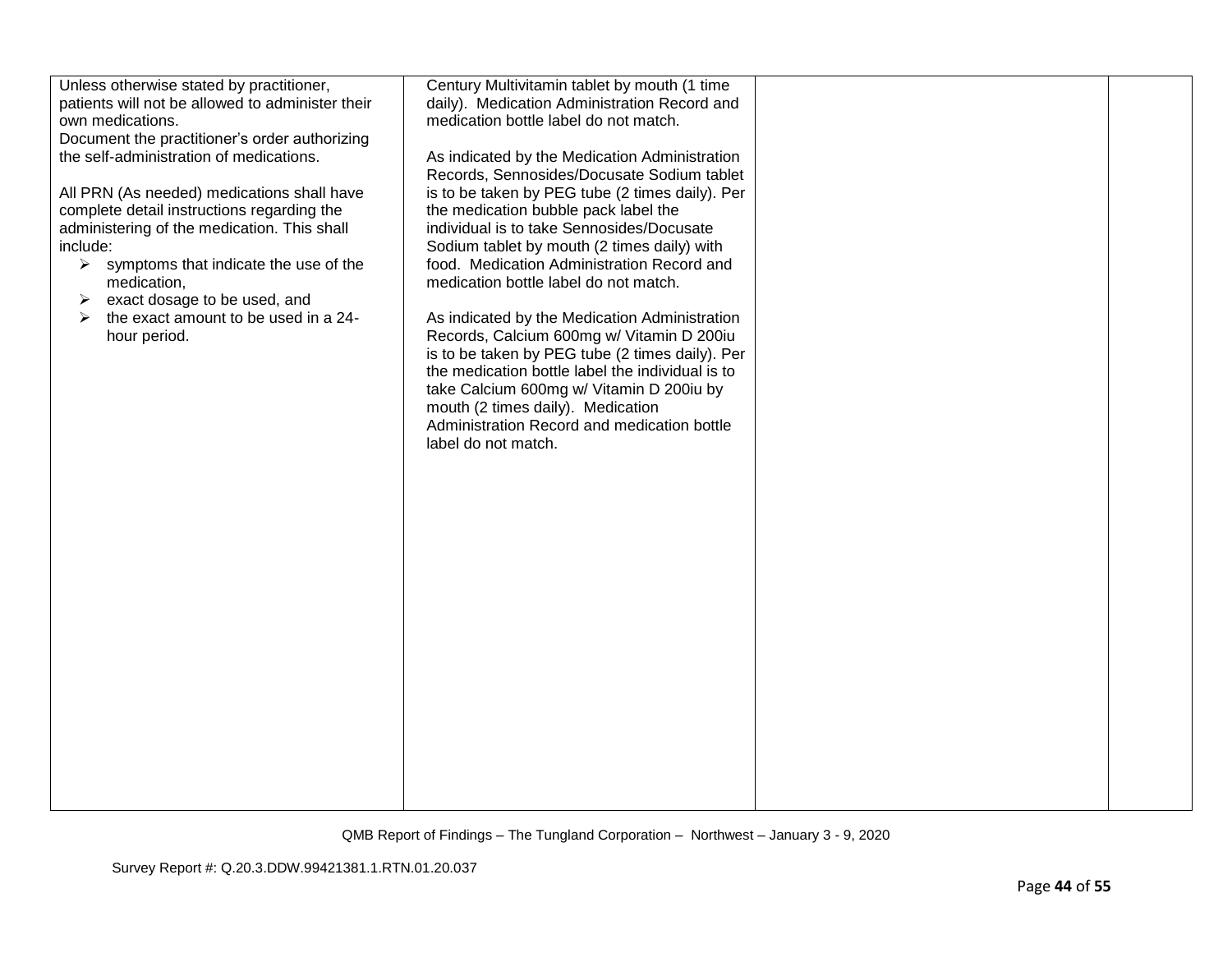| Tag #1A09.1 Medication Delivery PRN<br><b>Medication Administration</b>                                                                                                                                                                                                                                                                                                                                                                                                                                                                                                                                                                                                                                                                                                                                                                                                                                                                                                                                                                                                                                                                                                                                                                                                                                                                                                                                                                                                                                                                                                                                                                   | <b>Standard Level Deficiency</b>                                                                                                                                                                                                                                                                                                                                                                                                                                                                                                                                                                                                                                                                                                                                                                                                                                                                                                                                                                                                                                                                               |                                                                                                                                                                                                                                                                                                                                                                                                                                                                                                                                                                                                                          |  |
|-------------------------------------------------------------------------------------------------------------------------------------------------------------------------------------------------------------------------------------------------------------------------------------------------------------------------------------------------------------------------------------------------------------------------------------------------------------------------------------------------------------------------------------------------------------------------------------------------------------------------------------------------------------------------------------------------------------------------------------------------------------------------------------------------------------------------------------------------------------------------------------------------------------------------------------------------------------------------------------------------------------------------------------------------------------------------------------------------------------------------------------------------------------------------------------------------------------------------------------------------------------------------------------------------------------------------------------------------------------------------------------------------------------------------------------------------------------------------------------------------------------------------------------------------------------------------------------------------------------------------------------------|----------------------------------------------------------------------------------------------------------------------------------------------------------------------------------------------------------------------------------------------------------------------------------------------------------------------------------------------------------------------------------------------------------------------------------------------------------------------------------------------------------------------------------------------------------------------------------------------------------------------------------------------------------------------------------------------------------------------------------------------------------------------------------------------------------------------------------------------------------------------------------------------------------------------------------------------------------------------------------------------------------------------------------------------------------------------------------------------------------------|--------------------------------------------------------------------------------------------------------------------------------------------------------------------------------------------------------------------------------------------------------------------------------------------------------------------------------------------------------------------------------------------------------------------------------------------------------------------------------------------------------------------------------------------------------------------------------------------------------------------------|--|
| Developmental Disabilities (DD) Waiver Service<br>Standards 2/26/2018; Re-Issue: 12/28/2018; Eff<br>1/1/2019<br><b>Chapter 20: Provider Documentation and</b><br><b>Client Records 20.6 Medication</b><br><b>Administration Record (MAR):</b> A current<br>Medication Administration Record (MAR) must<br>be maintained in all settings where medications<br>or treatments are delivered. Family Living<br>Providers may opt not to use MARs if they are<br>the sole provider who supports the person with<br>medications or treatments. However, if there are<br>services provided by unrelated DSP, ANS for<br>Medication Oversight must be budgeted, and a<br>MAR must be created and used by the DSP.<br>Primary and Secondary Provider Agencies are<br>responsible for:<br>1. Creating and maintaining either an<br>electronic or paper MAR in their service<br>setting. Provider Agencies may use the<br>MAR in Therap but are not mandated to<br>do so.<br>2. Continually communicating any<br>changes about medications and treatments<br>between Provider Agencies to assure<br>health and safety.<br>7. Including the following on the MAR:<br>a. The name of the person, a transcription<br>of the physician's or licensed health<br>care provider's orders including the<br>brand and generic names for all ordered<br>routine and PRN medications or<br>treatments, and the diagnoses for which<br>the medications or treatments are<br>prescribed;<br>b. The prescribed dosage, frequency and<br>method or route of administration;<br>times and dates of administration for all<br>ordered routine or PRN prescriptions or | Medication Administration Records (MAR) were<br>reviewed for the months of December 2019 and<br>January 2020<br>Based on record review, 1 of 9 individuals had<br>PRN Medication Administration Records (MAR),<br>which contained missing elements as required<br>by standard:<br>Individual #5<br>December 2019<br>As indicated by the Medication Administration<br>Records the individual is to take Lortab 5/325<br>mg (Every 4 hours as needed for pain).<br>According to the Physician's Orders, Lortab<br>5/325 mg is to be taken (1 tablet by mouth<br>twice daily as needed for pain). Medication<br>Administration Record and Physician's Orders<br>do not match.<br>January 2020<br>As indicated by the Medication Administration<br>Records, Lortab 5/325 / Hydrocodone /<br>Acetaminophen 5/325 is to be taken (1 every<br>4 hours as needed). Per the medication<br>bubble pack label the individual is to take<br>Lortab 5/325 /Hydrocodone/Acetaminophen<br>5/325 by mouth (2 times daily as needed for<br>pain). Medication Administration Record and<br>medication bottle label do not match. | Provider:<br><b>State your Plan of Correction for the</b><br>deficiencies cited in this tag here (How is the<br>deficiency going to be corrected? This can be<br>specific to each deficiency cited or if possible an<br>overall correction?): $\rightarrow$<br><b>Provider:</b><br><b>Enter your ongoing Quality</b><br><b>Assurance/Quality Improvement processes</b><br>as it related to this tag number here (What is<br>going to be done? How many individuals is this<br>going to affect? How often will this be completed?<br>Who is responsible? What steps will be taken if<br>issues are found?): $\rightarrow$ |  |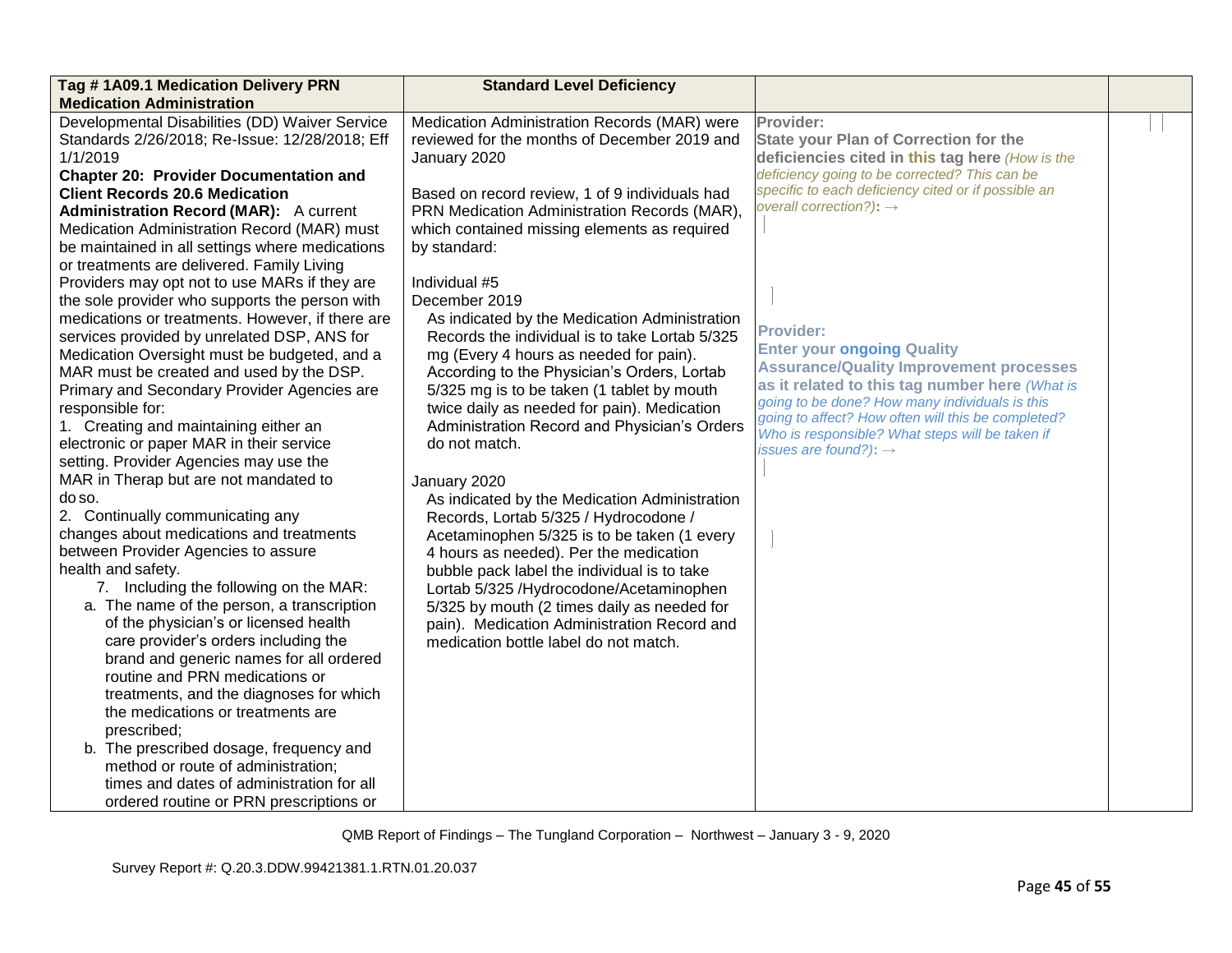| treatments; over the counter (OTC) or          |  |  |
|------------------------------------------------|--|--|
| "comfort" medications or treatments            |  |  |
| and all self-selected herbal or vitamin        |  |  |
| therapy;                                       |  |  |
| c. Documentation of all time limited or        |  |  |
| discontinued medications or treatments;        |  |  |
| d. The initials of the individual              |  |  |
| administering or assisting with the            |  |  |
| medication delivery and a signature            |  |  |
| page or electronic record that                 |  |  |
| designates the full name                       |  |  |
| corresponding to the initials;                 |  |  |
| e. Documentation of refused, missed, or        |  |  |
| held medications or treatments;                |  |  |
| f. Documentation of any allergic               |  |  |
| reaction that occurred due to                  |  |  |
| medication or treatments; and                  |  |  |
| g. For PRN medications or treatments:          |  |  |
| i. instructions for the use of the PRN         |  |  |
| medication or treatment which must             |  |  |
|                                                |  |  |
| include observable signs/symptoms or           |  |  |
| circumstances in which the medication          |  |  |
| or treatment is to be used and the             |  |  |
| number of doses that may be used in a          |  |  |
| 24-hour period;                                |  |  |
| ii. clear documentation that the               |  |  |
| DSP contacted the agency nurse                 |  |  |
| prior to assisting with the medication         |  |  |
| or treatment, unless the DSP is a              |  |  |
| Family Living Provider related by              |  |  |
| affinity of consanguinity; and                 |  |  |
| iii. documentation of the                      |  |  |
| effectiveness of the PRN medication            |  |  |
| or treatment.                                  |  |  |
|                                                |  |  |
| <b>Chapter 10 Living Care Arrangements</b>     |  |  |
| 10.3.4 Medication Assessment and Delivery:     |  |  |
| Living Supports Provider Agencies must support |  |  |
| and comply with:                               |  |  |
| 1. the processes identified in the DDSD        |  |  |
| AWMD training;                                 |  |  |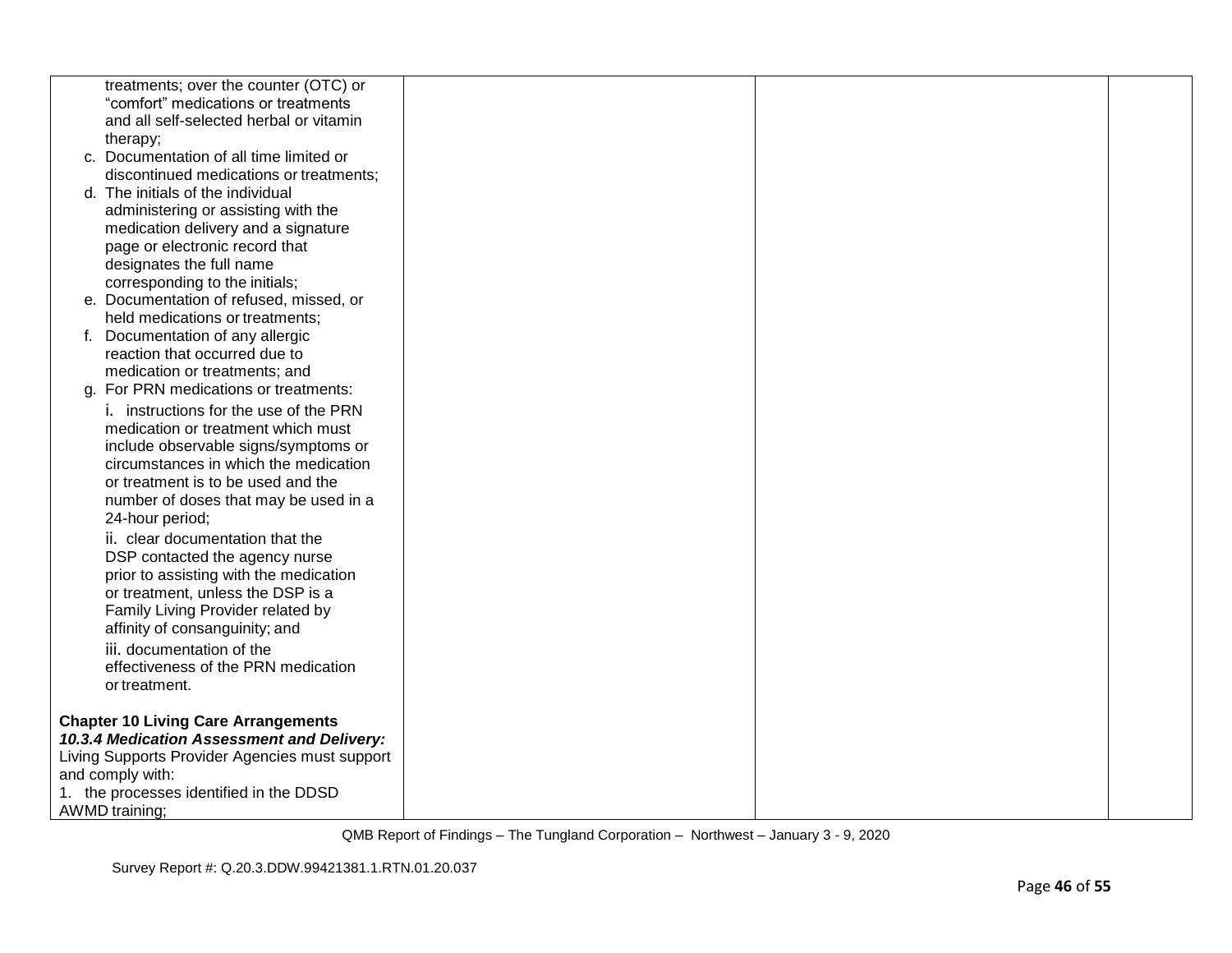| 2. the nursing and DSP functions<br>identified in the Chapter 13.3 Part 2- Adult<br>Nursing Services;<br>3. all Board of Pharmacy regulations as noted<br>in Chapter 16.5 Board of Pharmacy; and<br>4. documentation requirements in a<br><b>Medication Administration Record</b><br>(MAR) as described in Chapter 20.6<br>Medication Administration Record<br>(MAR). |  |  |
|-----------------------------------------------------------------------------------------------------------------------------------------------------------------------------------------------------------------------------------------------------------------------------------------------------------------------------------------------------------------------|--|--|
|                                                                                                                                                                                                                                                                                                                                                                       |  |  |
|                                                                                                                                                                                                                                                                                                                                                                       |  |  |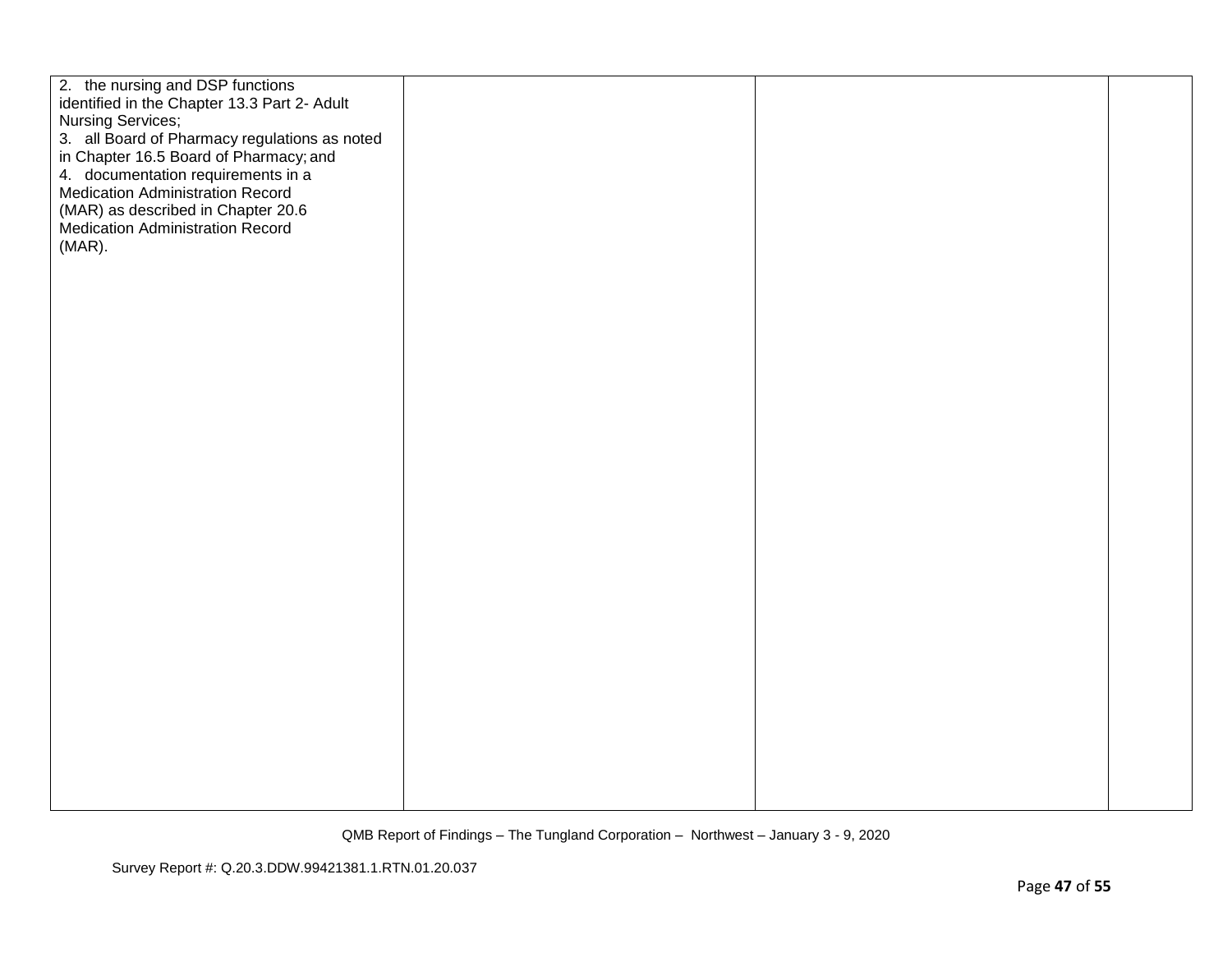| Tag #1A29 Complaints / Grievances<br><b>Acknowledgement</b>                                                                                                                                                                                                                                                                                                                                                                                                                                                                                                                                                                                                                                                                                                                                                                                                                                                                                                                                                                                                              | <b>Standard Level Deficiency</b>                                                                                                                                                                                                                                                                                                                                                                |                                                                                                                                                                                                                                                                                                                                                                                                                                                                                                                                                                                                                          |  |
|--------------------------------------------------------------------------------------------------------------------------------------------------------------------------------------------------------------------------------------------------------------------------------------------------------------------------------------------------------------------------------------------------------------------------------------------------------------------------------------------------------------------------------------------------------------------------------------------------------------------------------------------------------------------------------------------------------------------------------------------------------------------------------------------------------------------------------------------------------------------------------------------------------------------------------------------------------------------------------------------------------------------------------------------------------------------------|-------------------------------------------------------------------------------------------------------------------------------------------------------------------------------------------------------------------------------------------------------------------------------------------------------------------------------------------------------------------------------------------------|--------------------------------------------------------------------------------------------------------------------------------------------------------------------------------------------------------------------------------------------------------------------------------------------------------------------------------------------------------------------------------------------------------------------------------------------------------------------------------------------------------------------------------------------------------------------------------------------------------------------------|--|
| NMAC 7.26.3.6: A. These regulations set out<br>rights that the department expects all providers<br>of services to individuals with developmental<br>disabilities to respect. These regulations are<br>intended to complement the department's<br>Client Complaint Procedures (7 NMAC 26.4)<br>[now 7.26.4 NMAC].<br>NMAC 7.26.3.13 Client Complaint Procedure<br>Available. A complainant may initiate a<br>complaint as provided in the client complaint<br>procedure to resolve complaints alleging that a<br>service provider has violated a client's rights as<br>described in Section 10 [now 7.26.3.10 NMAC].<br>The department will enforce remedies for<br>substantiated complaints of violation of a<br>client's rights as provided in client complaint<br>procedure. [09/12/94; 01/15/97; Recompiled<br>10/31/01]<br>NMAC 7.26.4.13 Complaint Process:<br>A. (2). The service provider's complaint or<br>grievance procedure shall provide, at a<br>minimum, that: (a) the client is notified of the<br>service provider's complaint or grievance<br>procedure | Based on record review, the Agency did not<br>provide documentation, the complaint procedure<br>had been made available to individuals or their<br>legal guardians for 1 of 9 individuals.<br>Review of the Agency individual case files<br>revealed the following items were not found<br>and/or incomplete:<br><b>Grievance/Complaint Procedure</b><br>Acknowledgement:<br>• Not found $(H2)$ | Provider:<br><b>State your Plan of Correction for the</b><br>deficiencies cited in this tag here (How is the<br>deficiency going to be corrected? This can be<br>specific to each deficiency cited or if possible an<br>overall correction?): $\rightarrow$<br><b>Provider:</b><br><b>Enter your ongoing Quality</b><br><b>Assurance/Quality Improvement processes</b><br>as it related to this tag number here (What is<br>going to be done? How many individuals is this<br>going to affect? How often will this be completed?<br>Who is responsible? What steps will be taken if<br>issues are found?): $\rightarrow$ |  |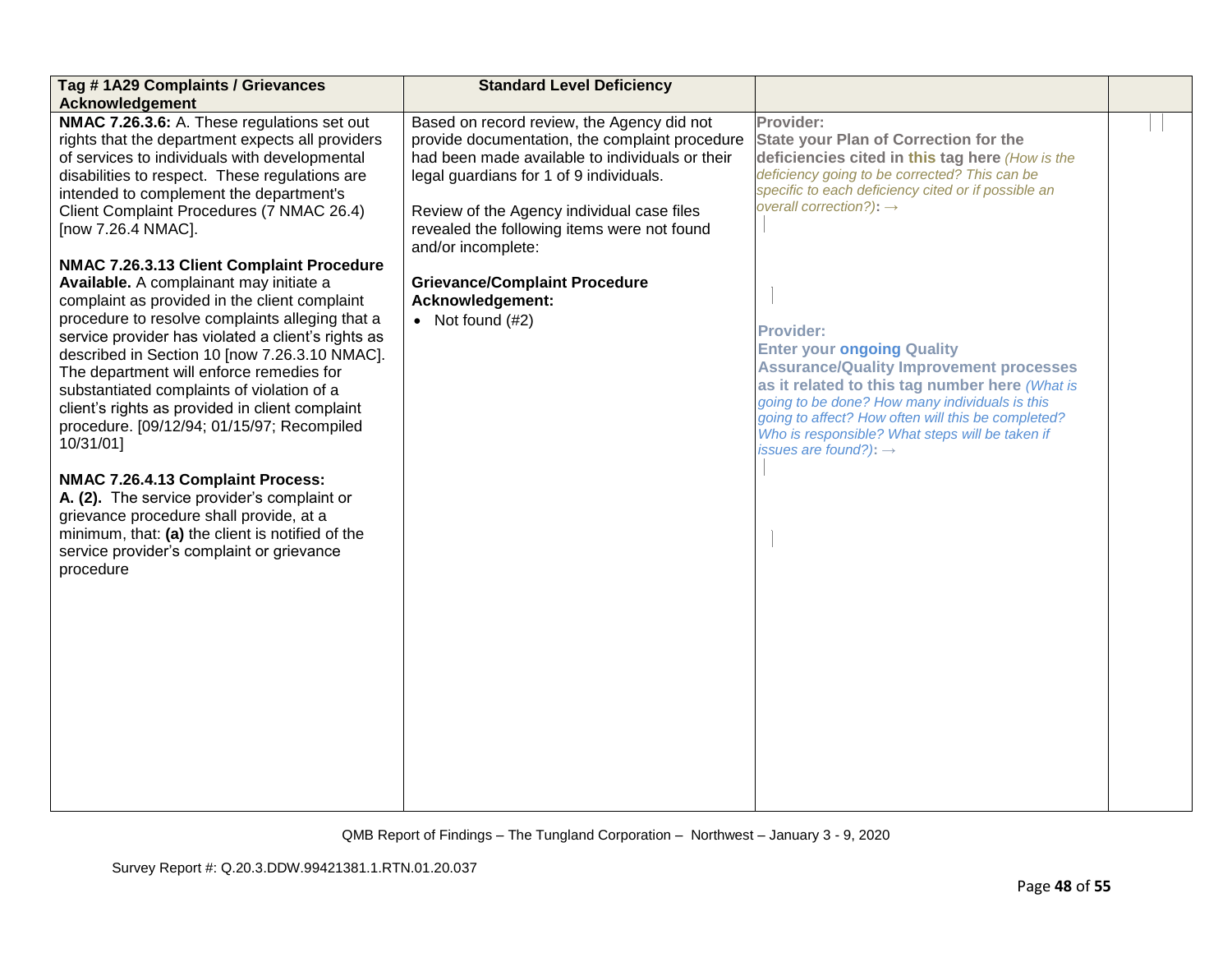| Tag #1A33.1 Board of Pharmacy - License                                                                                                                                                                                                                                                                                                               | <b>Standard Level Deficiency</b>                                                                                                                                                                                                                                                                                       |                                                                                                                                                                                                                                                                                                                                                           |  |
|-------------------------------------------------------------------------------------------------------------------------------------------------------------------------------------------------------------------------------------------------------------------------------------------------------------------------------------------------------|------------------------------------------------------------------------------------------------------------------------------------------------------------------------------------------------------------------------------------------------------------------------------------------------------------------------|-----------------------------------------------------------------------------------------------------------------------------------------------------------------------------------------------------------------------------------------------------------------------------------------------------------------------------------------------------------|--|
| <b>New Mexico Board of Pharmacy Model</b><br><b>Custodial Drug Procedures Manual</b><br><b>Display of License and Inspection Reports</b><br>The following are required to be publicly<br>displayed:<br>• Current Custodial Drug Permit from the NM<br><b>Board of Pharmacy</b><br>Current registration from the consultant<br>$\bullet$<br>pharmacist | Based on observation, the Agency did not<br>provide the current Custodial Drug Permit from<br>the New Mexico Board of Pharmacy, the current<br>registration from the Consultant Pharmacist, or<br>the current New Mexico Board of Pharmacy<br>Inspection Report for 1 of 7 residences:<br><b>Individual Residence:</b> | Provider:<br><b>State your Plan of Correction for the</b><br>deficiencies cited in this tag here (How is the<br>deficiency going to be corrected? This can be<br>specific to each deficiency cited or if possible an<br>overall correction?): $\rightarrow$                                                                                               |  |
| • Current NM Board of Pharmacy Inspection<br>Report                                                                                                                                                                                                                                                                                                   | • Current Custodial Drug Permit from the NM<br>Board of Pharmacy (#5)                                                                                                                                                                                                                                                  | <b>Provider:</b><br><b>Enter your ongoing Quality</b><br><b>Assurance/Quality Improvement processes</b><br>as it related to this tag number here (What is<br>going to be done? How many individuals is this<br>going to affect? How often will this be completed?<br>Who is responsible? What steps will be taken if<br>issues are found?): $\rightarrow$ |  |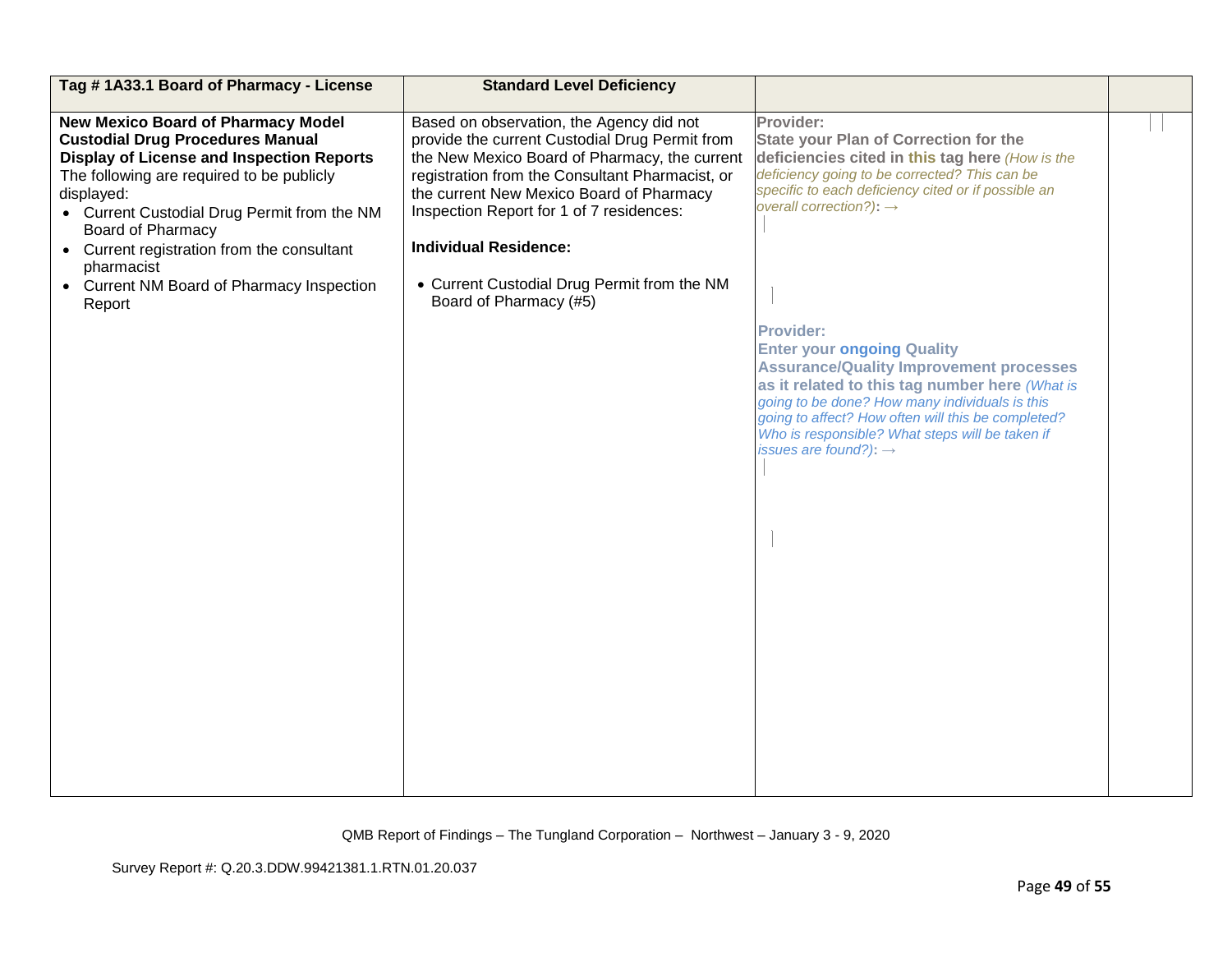| Tag # LS25 Residential Health & Safety                                                  | <b>Standard Level Deficiency</b>                    |                                                       |  |
|-----------------------------------------------------------------------------------------|-----------------------------------------------------|-------------------------------------------------------|--|
| (Supported Living / Family Living / Intensive<br><b>Medical Living)</b>                 |                                                     |                                                       |  |
| Developmental Disabilities (DD) Waiver Service                                          | Based on observation, the Agency did not            | Provider:                                             |  |
| Standards 2/26/2018; Re-Issue: 12/28/2018; Eff                                          | ensure that each individuals' residence met all     | <b>State your Plan of Correction for the</b>          |  |
| 1/1/2019                                                                                | requirements within the standard for 4 of 7         | deficiencies cited in this tag here (How is the       |  |
| <b>Chapter 10: Living Care Arrangements</b>                                             | Living Care Arrangement residences.                 | deficiency going to be corrected? This can be         |  |
| (LCA) 10.3.6 Requirements for Each                                                      |                                                     | specific to each deficiency cited or if possible an   |  |
| Residence: Provider Agencies must assure                                                | Review of the residential records and               | overall correction?): $\rightarrow$                   |  |
| that each residence is clean, safe, and                                                 | observation of the residence revealed the           |                                                       |  |
| comfortable, and each residence                                                         | following items were not found, not functioning     |                                                       |  |
| accommodates individual daily living, social and                                        | or incomplete:                                      |                                                       |  |
| leisure activities. In addition, the Provider                                           |                                                     |                                                       |  |
| Agency must ensure the residence:                                                       | <b>Supported Living Requirements:</b>               |                                                       |  |
| 1.<br>has basic utilities, i.e., gas, power, water,                                     |                                                     |                                                       |  |
| and telephone;                                                                          | • Carbon monoxide detectors (#5)                    | <b>Provider:</b><br><b>Enter your ongoing Quality</b> |  |
| 2. has a battery operated or electric smoke                                             |                                                     | <b>Assurance/Quality Improvement processes</b>        |  |
| detectors or a sprinkler system, carbon                                                 | • Poison Control Phone Number (#8)                  | as it related to this tag number here (What is        |  |
| monoxide detectors, and fire extinguisher;                                              |                                                     | going to be done? How many individuals is this        |  |
| has a general-purpose first aid kit;<br>3.                                              | • Water temperature in home does not exceed         | going to affect? How often will this be completed?    |  |
| has accessible written documentation of<br>4.                                           | safe temperature (120 <sup>0</sup> F)               | Who is responsible? What steps will be taken if       |  |
| evacuation drills occurring at least three times a                                      | $\triangleright$ Water temperature in home measured | issues are found?): $\rightarrow$                     |  |
| year overall, one time a year for each shift;<br>5. has water temperature that does not | 123 $0$ F (#5)                                      |                                                       |  |
|                                                                                         |                                                     |                                                       |  |
| exceed a safe temperature (110 <sup>0</sup> F);                                         | • Emergency evacuation procedures that              |                                                       |  |
| 6. has safe storage of all medications with                                             | address, but are not limited to, fire, chemical     |                                                       |  |
| dispensing instructions for each person that are                                        | and/or hazardous waste spills, and flooding         |                                                       |  |
| consistent with the Assistance with Medication                                          | (#6)                                                |                                                       |  |
| (AWMD) training or each person's ISP;                                                   | <b>Family Living Requirements:</b>                  |                                                       |  |
| 7. has an emergency placement plan for                                                  |                                                     |                                                       |  |
| relocation of people in the event of an<br>emergency evacuation that makes the          | • Poison Control Phone Number (#4)                  |                                                       |  |
| residence unsuitable for occupancy;                                                     |                                                     |                                                       |  |
| 8. has emergency evacuation procedures that                                             |                                                     |                                                       |  |
| address, but are not limited to, fire, chemical                                         |                                                     |                                                       |  |
| and/or hazardous waste spills, and flooding;                                            |                                                     |                                                       |  |
| 9.<br>supports environmental modifications and                                          |                                                     |                                                       |  |
| assistive technology devices, including                                                 |                                                     |                                                       |  |
| modifications to the bathroom (i.e., shower                                             |                                                     |                                                       |  |
| chairs, grab bars, walk in shower, raised toilets,                                      |                                                     |                                                       |  |
| etc.) based on the unique needs of the                                                  |                                                     |                                                       |  |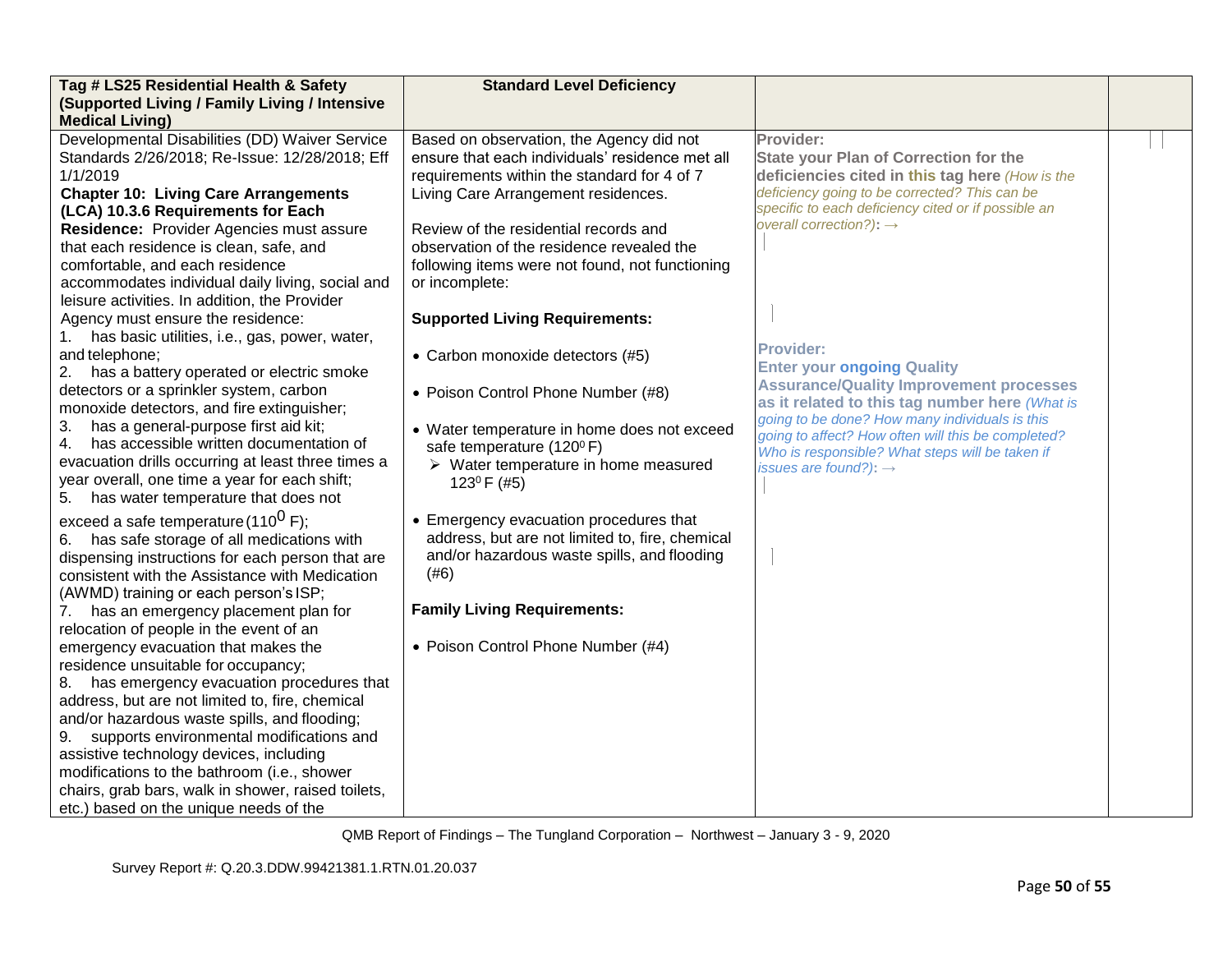| individual in consultation with the IDT;<br>10. has or arranges for necessary equipment<br>for bathing and transfers to support health and<br>safety with consultation from therapists as<br>needed;<br>11. has the phone number for poison control<br>within line of site of the telephone;<br>12. has general household appliances, and<br>kitchen and dining utensils;<br>13. has proper food storage and cleaning<br>supplies;<br>14. has adequate food for three meals a day<br>and individual preferences; and<br>15. has at least two bathrooms for residences<br>with more than two residents. |  |  |
|--------------------------------------------------------------------------------------------------------------------------------------------------------------------------------------------------------------------------------------------------------------------------------------------------------------------------------------------------------------------------------------------------------------------------------------------------------------------------------------------------------------------------------------------------------------------------------------------------------|--|--|
|                                                                                                                                                                                                                                                                                                                                                                                                                                                                                                                                                                                                        |  |  |
|                                                                                                                                                                                                                                                                                                                                                                                                                                                                                                                                                                                                        |  |  |
|                                                                                                                                                                                                                                                                                                                                                                                                                                                                                                                                                                                                        |  |  |
|                                                                                                                                                                                                                                                                                                                                                                                                                                                                                                                                                                                                        |  |  |
|                                                                                                                                                                                                                                                                                                                                                                                                                                                                                                                                                                                                        |  |  |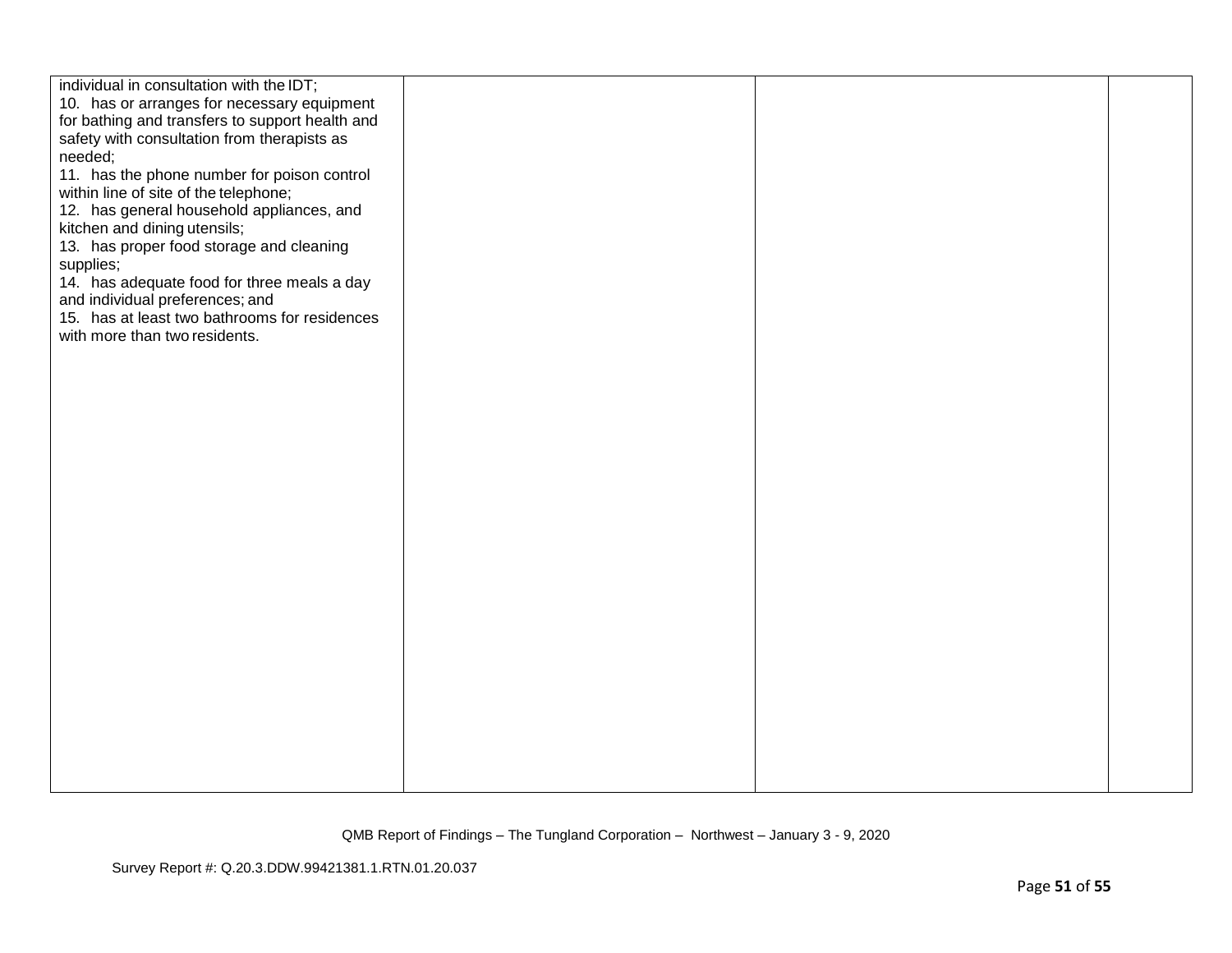| <b>Standard of Care</b>                                                                                                                               | <b>Deficiencies</b>                            | Agency Plan of Correction, On-going QA/QI<br>and Responsible Party                                    | <b>Date</b><br><b>Due</b> |
|-------------------------------------------------------------------------------------------------------------------------------------------------------|------------------------------------------------|-------------------------------------------------------------------------------------------------------|---------------------------|
| Service Domain: Medicaid Billing/Reimbursement - State financial oversight exists to assure that claims are coded and paid for in accordance with the |                                                |                                                                                                       |                           |
| reimbursement methodology specified in the approved waiver.                                                                                           |                                                |                                                                                                       |                           |
| Tag # IS30 Customized Community                                                                                                                       | <b>Standard Level Deficiency</b>               |                                                                                                       |                           |
| <b>Supports Reimbursement (Upheld by IRF)</b>                                                                                                         |                                                |                                                                                                       |                           |
| Developmental Disabilities (DD) Waiver Service                                                                                                        | Based on record review, the Agency did not     | Provider:                                                                                             |                           |
| Standards 2/26/2018; Re-Issue: 12/28/2018; Eff                                                                                                        | provide written or electronic documentation as | <b>State your Plan of Correction for the</b>                                                          |                           |
| 1/1/2019                                                                                                                                              | evidence for each unit billed for Customized   | deficiencies cited in this tag here (How is the                                                       |                           |
| <b>Chapter 21: Billing Requirements: 21.4</b>                                                                                                         | Community Supports for 3 of 9 individuals.     | deficiency going to be corrected? This can be                                                         |                           |
| <b>Recording Keeping and Documentation</b>                                                                                                            |                                                | specific to each deficiency cited or if possible an                                                   |                           |
| <b>Requirements: DD Waiver Provider Agencies</b>                                                                                                      | Individual #3                                  | overall correction?): $\rightarrow$                                                                   |                           |
| must maintain all records necessary to                                                                                                                | September 2019                                 |                                                                                                       |                           |
| demonstrate proper provision of services for                                                                                                          | • The Agency billed 96 units of Customized     |                                                                                                       |                           |
| Medicaid billing. At a minimum, Provider                                                                                                              | Community Supports (Individual) (H2021         |                                                                                                       |                           |
| Agencies must adhere to the following:                                                                                                                | HB U1) from 9/1/2019 through 9/30/2019.        |                                                                                                       |                           |
| The level and type of service<br>1.                                                                                                                   | Documentation received accounted for 73        |                                                                                                       |                           |
| provided must be supported in the                                                                                                                     | units.                                         |                                                                                                       |                           |
| ISP and have an approved budget                                                                                                                       |                                                | <b>Provider:</b>                                                                                      |                           |
| prior to service delivery and billing.                                                                                                                | Individual #4                                  | <b>Enter your ongoing Quality</b>                                                                     |                           |
| 2. Comprehensive documentation of direct                                                                                                              | November 2019                                  | <b>Assurance/Quality Improvement processes</b>                                                        |                           |
| service delivery must include, at a minimum:                                                                                                          | • The Agency billed 125 units of Customized    | as it related to this tag number here (What is                                                        |                           |
| a. the agency name;                                                                                                                                   | Community Supports (Individual) (H2021         | going to be done? How many individuals is this                                                        |                           |
| the name of the recipient of the service;<br>b.                                                                                                       | HB U1) from 11/1/2019 through 11/30/2019.      | going to affect? How often will this be completed?<br>Who is responsible? What steps will be taken if |                           |
| the location of theservice;<br>c.                                                                                                                     | Documentation received accounted for 92        | issues are found?): $\rightarrow$                                                                     |                           |
| the date of the service;<br>d.                                                                                                                        | units.                                         |                                                                                                       |                           |
| the type of service;<br>е.                                                                                                                            |                                                |                                                                                                       |                           |
| the start and end times of theservice;<br>f.                                                                                                          | Individual #5                                  |                                                                                                       |                           |
| the signature and title of each staff<br>q.                                                                                                           | September 2019                                 |                                                                                                       |                           |
| member who documents their time; and                                                                                                                  | • The Agency billed 88 units of Customized     |                                                                                                       |                           |
| h. the nature of services.                                                                                                                            | Community Supports (Individual) (H2021         |                                                                                                       |                           |
| 3. A Provider Agency that receives payment                                                                                                            | HB U1) from 9/1/2019 through 9/21/2019.        |                                                                                                       |                           |
| for treatment, services, or goods must retain all                                                                                                     | Documentation received accounted for 56        |                                                                                                       |                           |
| medical and business records for a period of at                                                                                                       | units.                                         |                                                                                                       |                           |
| least six years from the last payment date, until                                                                                                     |                                                |                                                                                                       |                           |
| ongoing audits are settled, or until involvement                                                                                                      | • The Agency billed 8 units of Customized      |                                                                                                       |                           |
| of the state Attorney General is completed                                                                                                            | Community Supports (Individual) (H2021         |                                                                                                       |                           |
| regarding settlement of any claim, whichever is                                                                                                       | HB U1) from 9/22/2019 through 9/30/2019.       |                                                                                                       |                           |
| longer.                                                                                                                                               | Documentation received accounted for 2         |                                                                                                       |                           |
| 4. A Provider Agency that receives payment for                                                                                                        | units.                                         |                                                                                                       |                           |
| treatment, services or goods must retain all                                                                                                          |                                                |                                                                                                       |                           |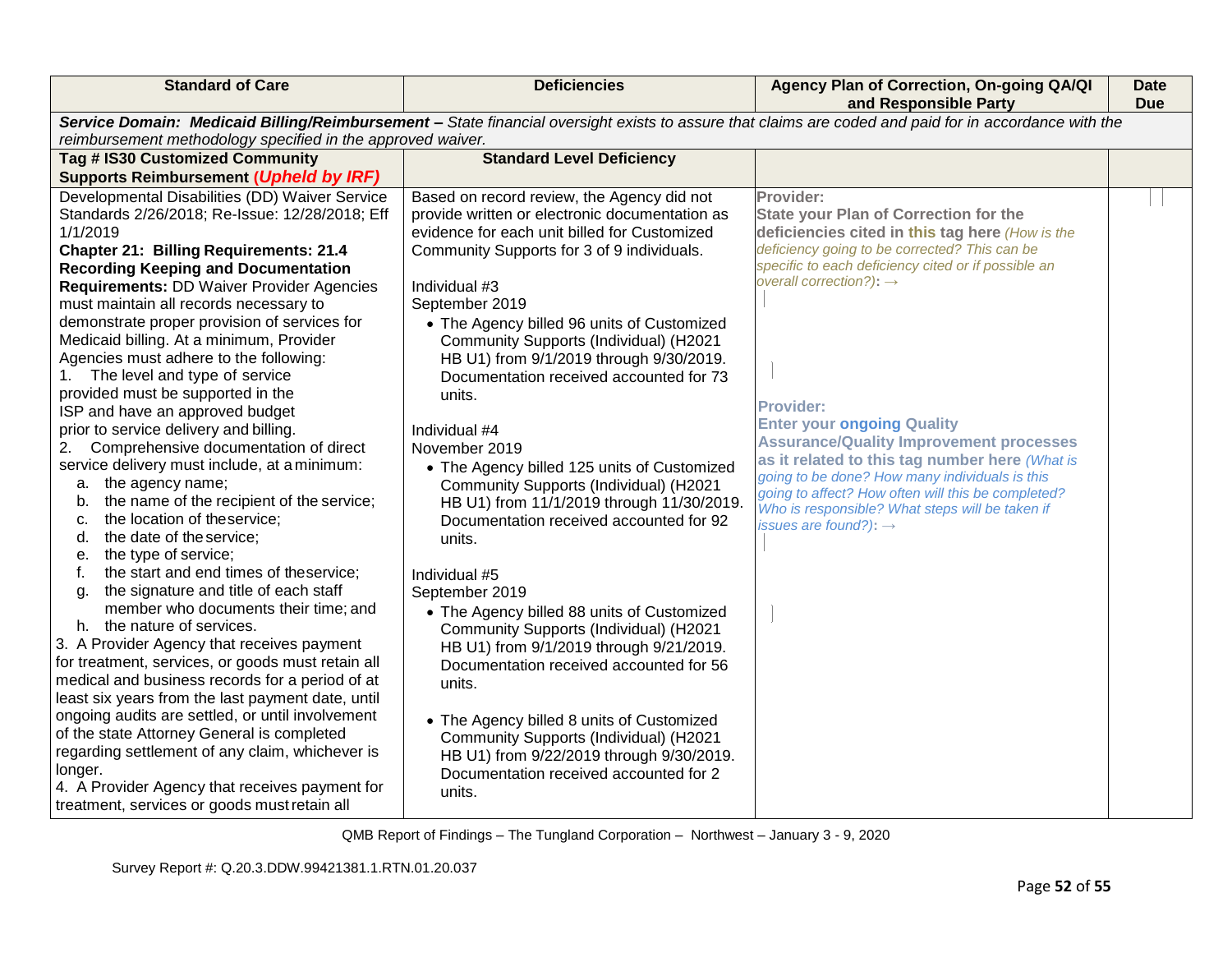| medical and business records relating to any of<br>the following for a period of at least six years<br>from the payment date:<br>a. treatment or care of any eligible recipient;<br>services or goods provided to any eligible<br>b.<br>recipient;<br>amounts paid by MAD on behalf of any<br>C.<br>eligible recipient; and<br>d. any records required by MAD for the<br>administration of Medicaid.                                                                              | November 2019<br>• The Agency billed 149 units of Customized<br>Community Supports (Individual) (H2021<br>HB U1) from 11/1/2019 through 11/31/2019.<br>Documentation received accounted for 136<br>units.<br>(Note: #3, 4 upheld by IRF on 3/31/2020). |  |
|-----------------------------------------------------------------------------------------------------------------------------------------------------------------------------------------------------------------------------------------------------------------------------------------------------------------------------------------------------------------------------------------------------------------------------------------------------------------------------------|--------------------------------------------------------------------------------------------------------------------------------------------------------------------------------------------------------------------------------------------------------|--|
| 21.9 Billable Units: The unit of billing depends<br>on the service type. The unit may be a 15-<br>minute interval, a daily unit, a monthly unit or a<br>dollar amount. The unit of billing is identified in<br>the current DD Waiver Rate Table. Provider<br>Agencies must correctly report service units.                                                                                                                                                                        |                                                                                                                                                                                                                                                        |  |
| 21.9.1 Requirements for Daily Units: For<br>services billed in daily units, Provider Agencies<br>must adhere to the following:<br>1. A day is considered 24 hours from midnight<br>to midnight.<br>2. If 12 or fewer hours of service are<br>provided, then one-half unit shall be billed. A<br>whole unit can be billed if more than 12<br>hours of service is provided during a 24-hour<br>period.                                                                              |                                                                                                                                                                                                                                                        |  |
| 3. The maximum allowable billable units<br>cannot exceed 340 calendar days per ISP<br>year or 170 calendar days per six months.<br>4. When a person transitions from one<br>Provider Agency to another during the ISP<br>year, a standard formula to calculate the units<br>billed by each Provider Agency must be<br>applied as follows:<br>a. The discharging Provider Agency bills<br>the number of calendar days that<br>services were provided multiplied by<br>$.93(93%)$ . |                                                                                                                                                                                                                                                        |  |
| b. The receiving Provider Agency bills the                                                                                                                                                                                                                                                                                                                                                                                                                                        |                                                                                                                                                                                                                                                        |  |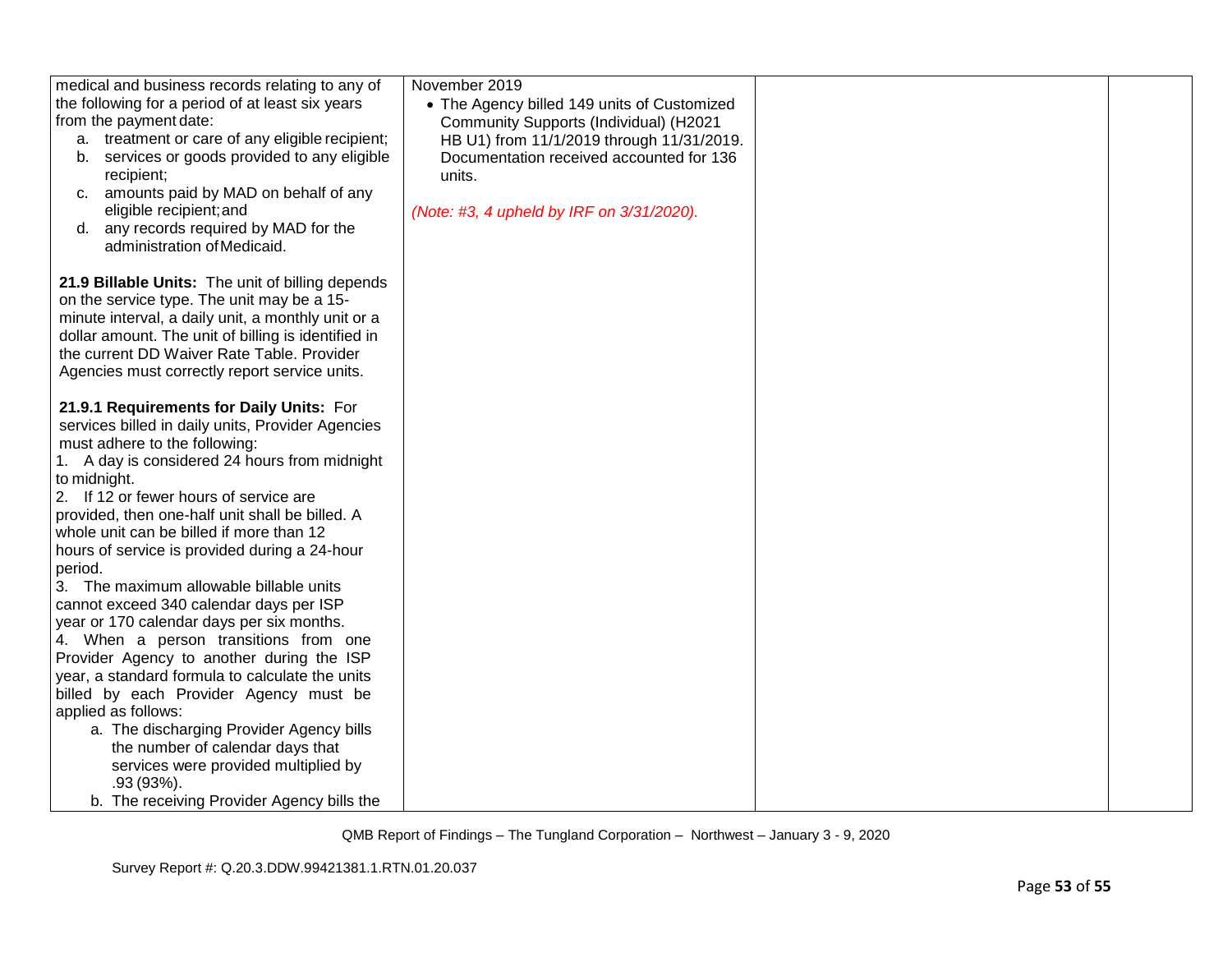| remaining days up to 340 for the ISP<br>year.                                                                                                                                                                                                                                                                                                                                                                                                                                                                                                                                                                                                  |  |  |
|------------------------------------------------------------------------------------------------------------------------------------------------------------------------------------------------------------------------------------------------------------------------------------------------------------------------------------------------------------------------------------------------------------------------------------------------------------------------------------------------------------------------------------------------------------------------------------------------------------------------------------------------|--|--|
| 21.9.2 Requirements for Monthly Units: For<br>services billed in monthly units, a Provider<br>Agency must adhere to the following:<br>1. A month is considered a period of 30<br>calendar days.<br>2. At least one hour of face-to-face<br>billable services shall be provided during a<br>calendar month where any portion of a<br>monthly unit is billed.<br>3. Monthly units can be prorated by a half unit.<br>4. Agency transfers not occurring at the<br>beginning of the 30-day interval are required to<br>be coordinated in the middle of the 30-day<br>interval so that the discharging and receiving<br>agency receive a half unit. |  |  |
| 21.9.3 Requirements for 15-minute and hourly<br>units: For services billed in 15-minute or hourly<br>intervals, Provider Agencies must adhere to the<br>following:<br>1. When time spent providing the service is<br>not exactly 15 minutes or one hour, Provider<br>Agencies are responsible for reporting time<br>correctly following NMAC 8.302.2.<br>2. Services that last in their entirety less than<br>eight minutes cannot be billed.                                                                                                                                                                                                  |  |  |